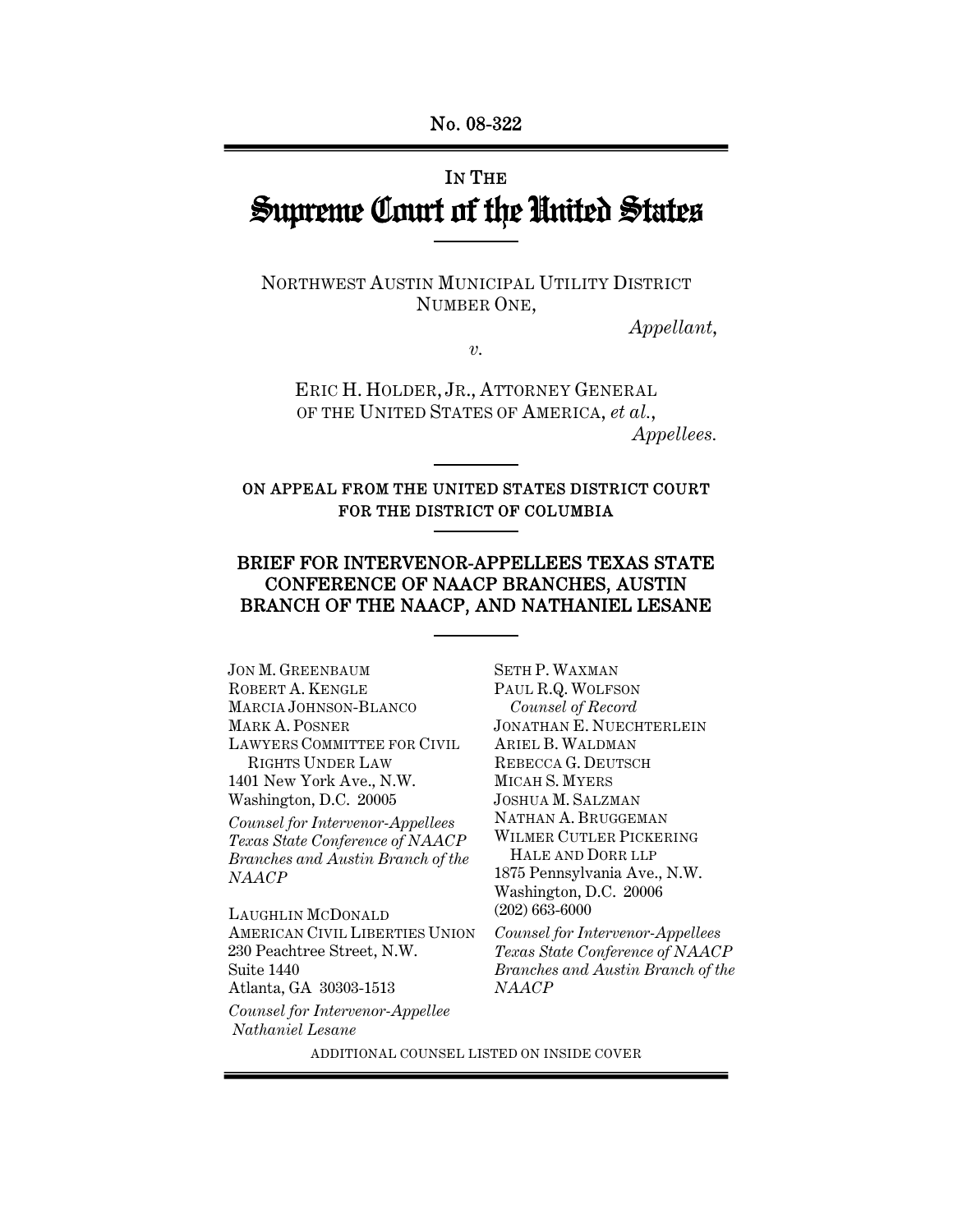STEVEN R. SHAPIRO AMERICAN CIVIL LIBERTIES UNION 125 Broad Street New York, NY 10004

MICHAEL KATOR KATOR, PARKS & WEISER, P.L.L.C. 1200 18th Street, N.W. Washington, D.C. 20036

JEREMY WRIGHT KATOR, PARKS & WEISER, P.L.L.C. 812 San Antonio Street Suite 100 Austin, TX 78701

LISA GRAYBILL *Legal Director* ACLU FOUNDATION OF TEXAS 611 South Congress Ave. Suite 320 Austin, TX 78704

ARTHUR B. SPITZER ACLU OF THE NATIONAL CAPITAL AREA 1400 20th Street, N.W. Suite 119 Washington, D.C. 20036

*Counsel for Intervenor-Appellee Nathaniel Lesane*

ANGELA CICCOLO ANSON ASAKA NATIONAL ASSOCIATION FOR THE ADVANCEMENT OF COLORED PEOPLE, INC. NAACP National Office 4805 Mt. Hope Drive Baltimore, MD 21215

*Counsel for Intervenor-Appellees Texas State Conference of NAACP Branches and Austin Branch of the NAACP*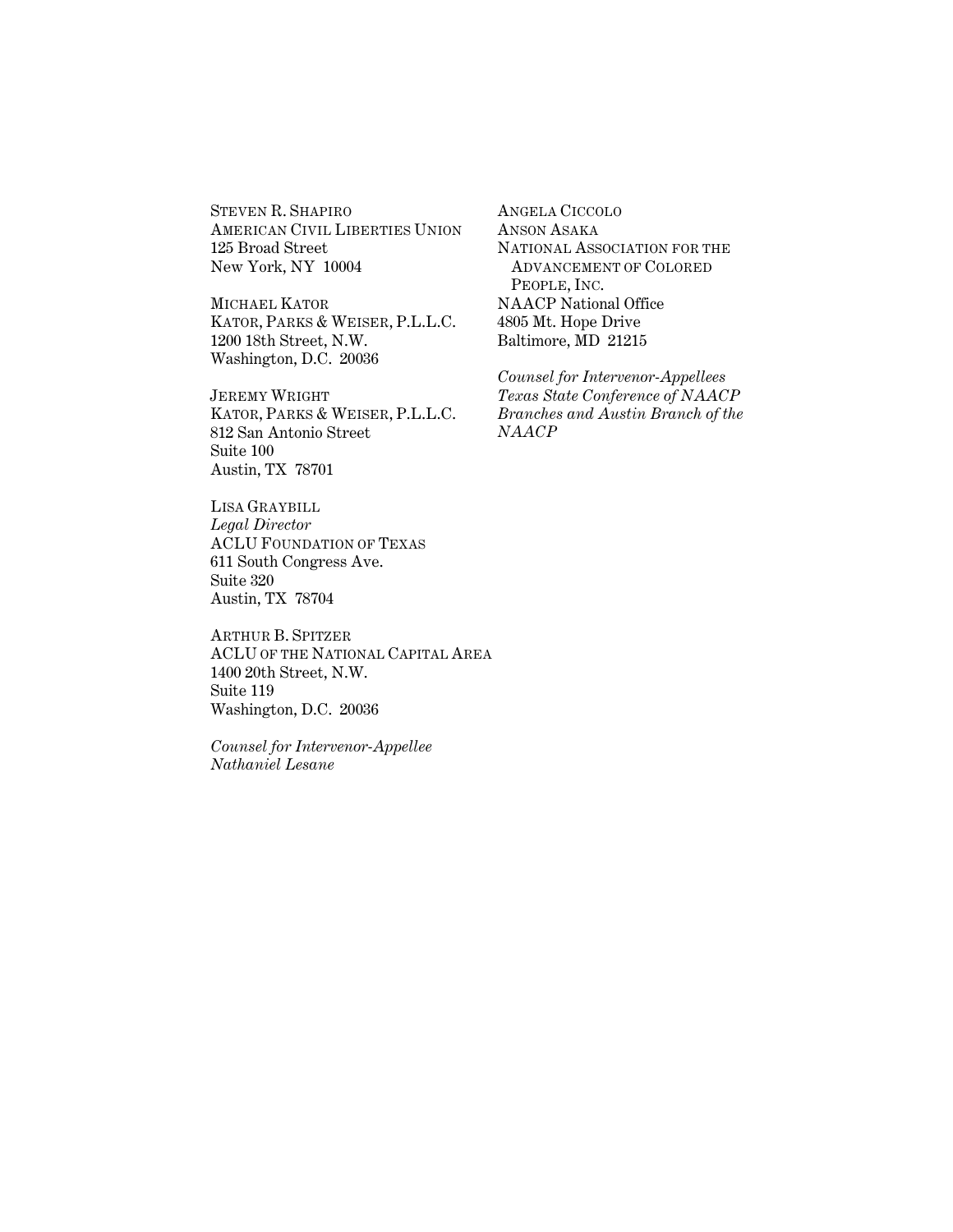#### QUESTIONS PRESENTED

1. Whether a municipal utility district that does not register voters is a "political subdivision" eligible to invoke the bailout provision in Section 4(a) of the Voting Rights Act even though the Act's plain language limits such "political subdivision[s]" to counties, parishes, and entities "which conduct[] registration for voting."

2. Whether Congress acted within the scope of its enforcement powers under the Fourteenth and Fifteenth Amendments when it reauthorized Section 5 of the Voting Rights Act in 2006, in light of an extensive legislative record of persistent unconstitutional discrimination against minority voters in covered jurisdictions and years of experience with the Act indicating that a failure to renew Section 5 would result in loss of advancements made in the elimination of discrimination against minority voters.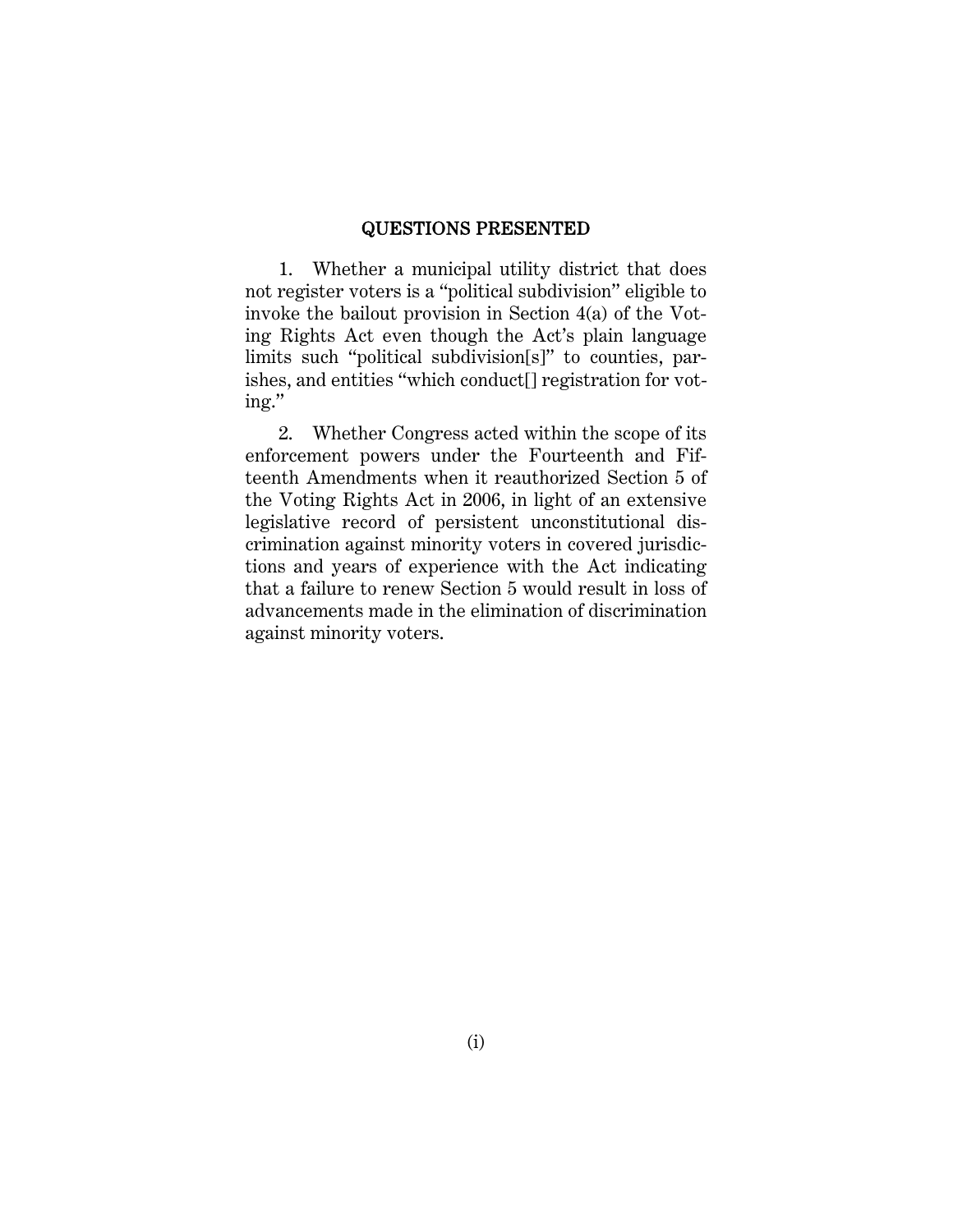## CORPORATE DISCLOSURE STATEMENT

The Austin Branch of the NAACP and the Texas State Conference of NAACP Branches are nongovernmental corporations. They have no parent corporations and no stock.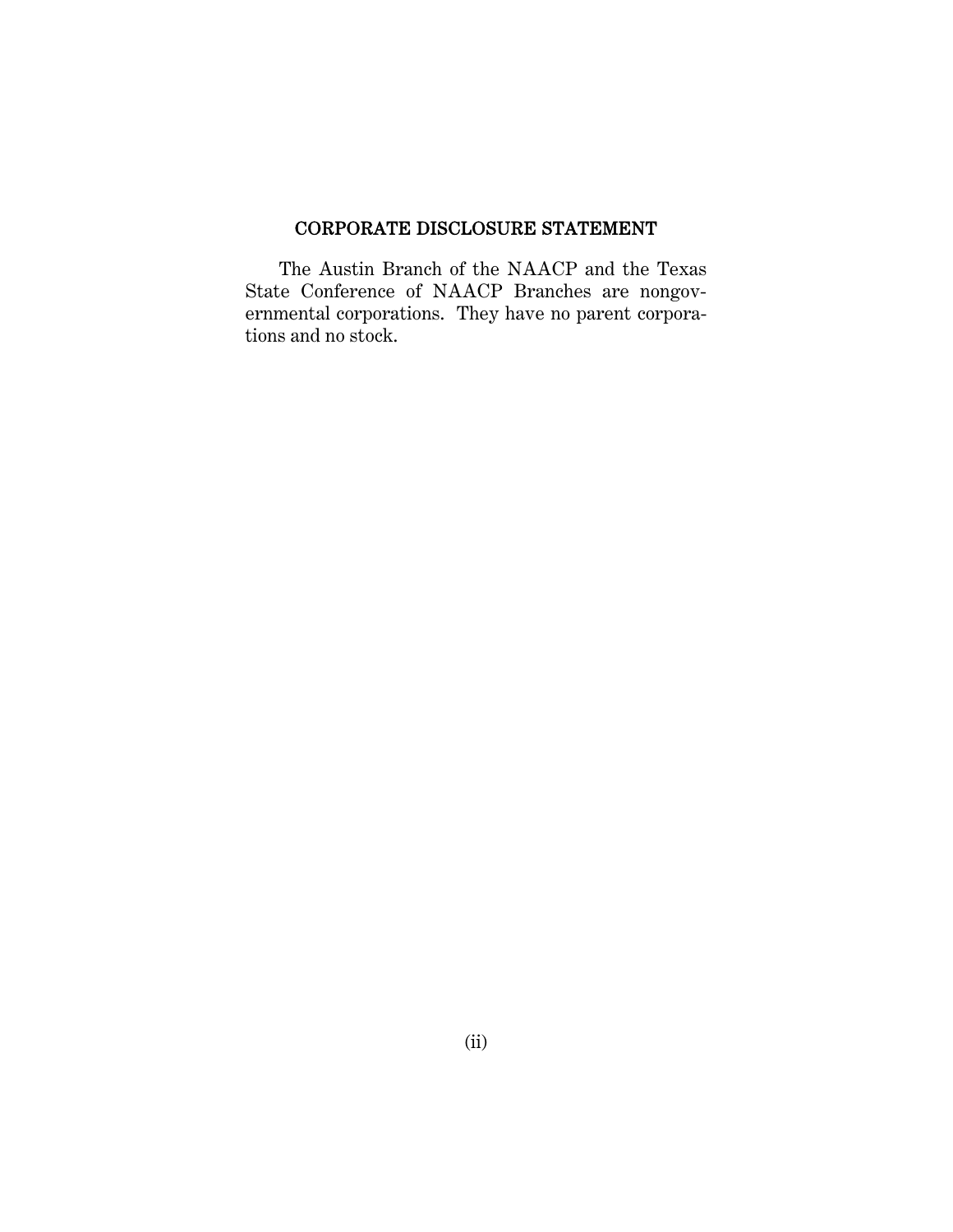## TABLE OF CONTENTS

|    |    |                                                                                                                             | Page |
|----|----|-----------------------------------------------------------------------------------------------------------------------------|------|
|    |    |                                                                                                                             |      |
|    |    | CORPORATE DISCLOSURE STATEMENTii                                                                                            |      |
|    |    |                                                                                                                             |      |
|    |    |                                                                                                                             |      |
| I. |    |                                                                                                                             |      |
|    | A. | The Origins Of The Voting Rights Act2                                                                                       |      |
|    | В. |                                                                                                                             |      |
|    |    | 1.                                                                                                                          |      |
|    |    | Scope of Section 5 coverage 5<br>2.                                                                                         |      |
|    |    | 3.                                                                                                                          |      |
|    | С. | This Court's Prior Decisions Sustaining<br>Section 5 As Initially Enacted And As<br>${\bf Reauthorized}.\textcolor{red}{}}$ |      |
|    |    |                                                                                                                             |      |
|    |    |                                                                                                                             |      |
|    |    |                                                                                                                             |      |
|    |    |                                                                                                                             |      |
| I. |    | APPELLANT IS NOT ELIGIBLE FOR BAIL-                                                                                         |      |
|    |    | A. The Statute's Text, Structure, And<br>Legislative History Show Appellant Is                                              |      |
|    | В. | Appellant's Remaining Arguments Are                                                                                         |      |
|    |    | II. SECTION 5 REMAINS CONSTITUTIONAL22                                                                                      |      |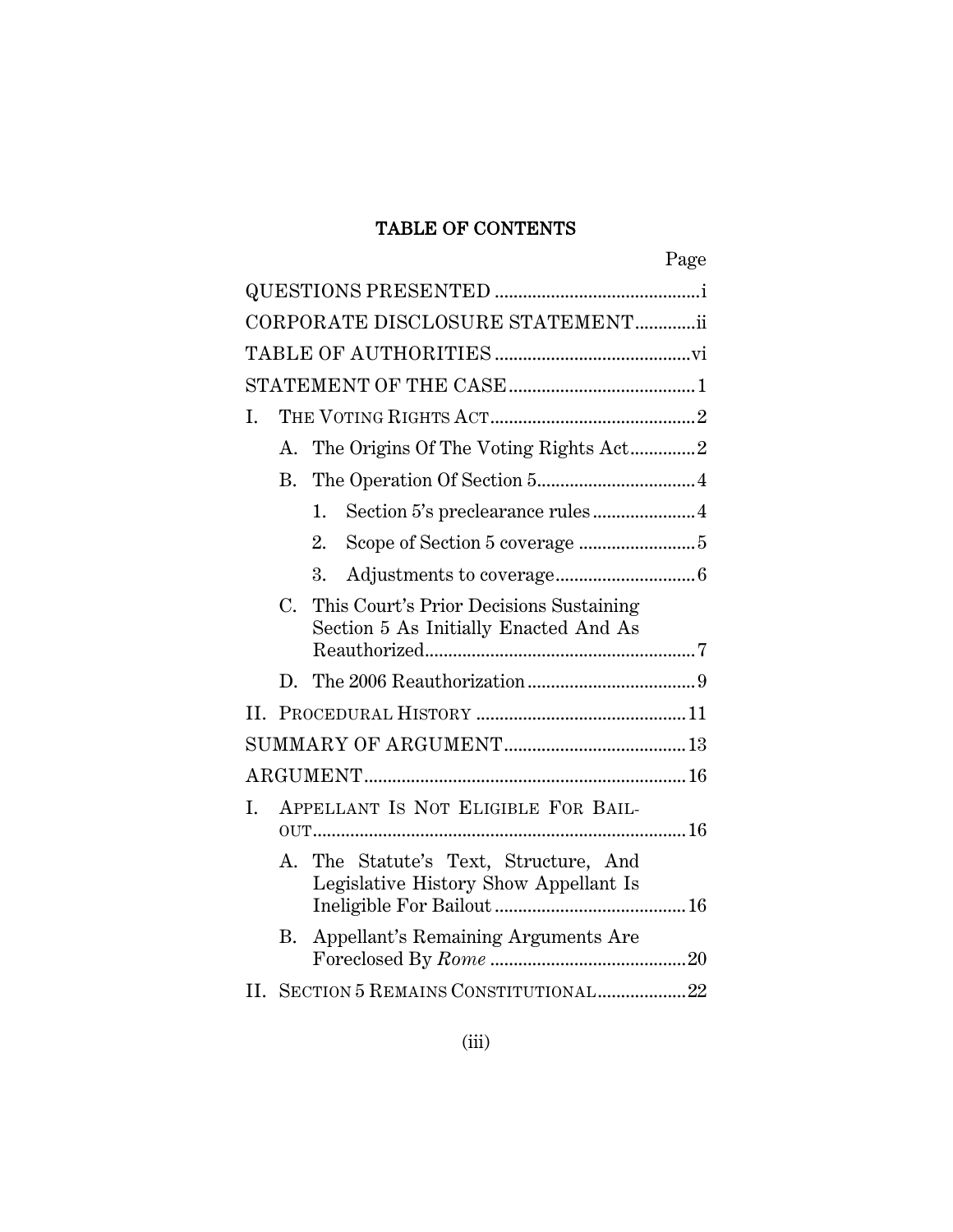## TABLE OF CONTENTS—Continued

|--|

|    |    | A. Under The Court's Precedents, A Def-<br>erential Standard Governs Judicial Re-<br>view Of Congress's Decision To Reau-                                                              |
|----|----|----------------------------------------------------------------------------------------------------------------------------------------------------------------------------------------|
|    | 1. | Stare decisis considerations weigh<br>decisively in favor of deferential                                                                                                               |
|    | 2. | Reauthorization of Section 5 in-<br>volved a quintessentially legisla-<br>tive judgment about how to protect<br>fundamental constitutional rights28                                    |
| В. |    | Congress's 2006 Reauthorization Of<br>Section 5 Was A Constitutionally Valid<br>Means Of Seeking To Eradicate Racial                                                                   |
|    |    | 1. The record before Congress pro-<br>vided ample basis for Congress to<br>conclude that Section 5 is still<br>needed to combat and deter voting-<br>related discrimination in covered |
|    | 2. | Appellant's challenges to Con-<br>gress's legislative discretion are                                                                                                                   |
|    | 3. | Section 5 remains appropriately<br>tailored to the harms of voting-<br>related racial discrimination 43                                                                                |
|    |    | a. Section 5 is geographically tai-                                                                                                                                                    |

iv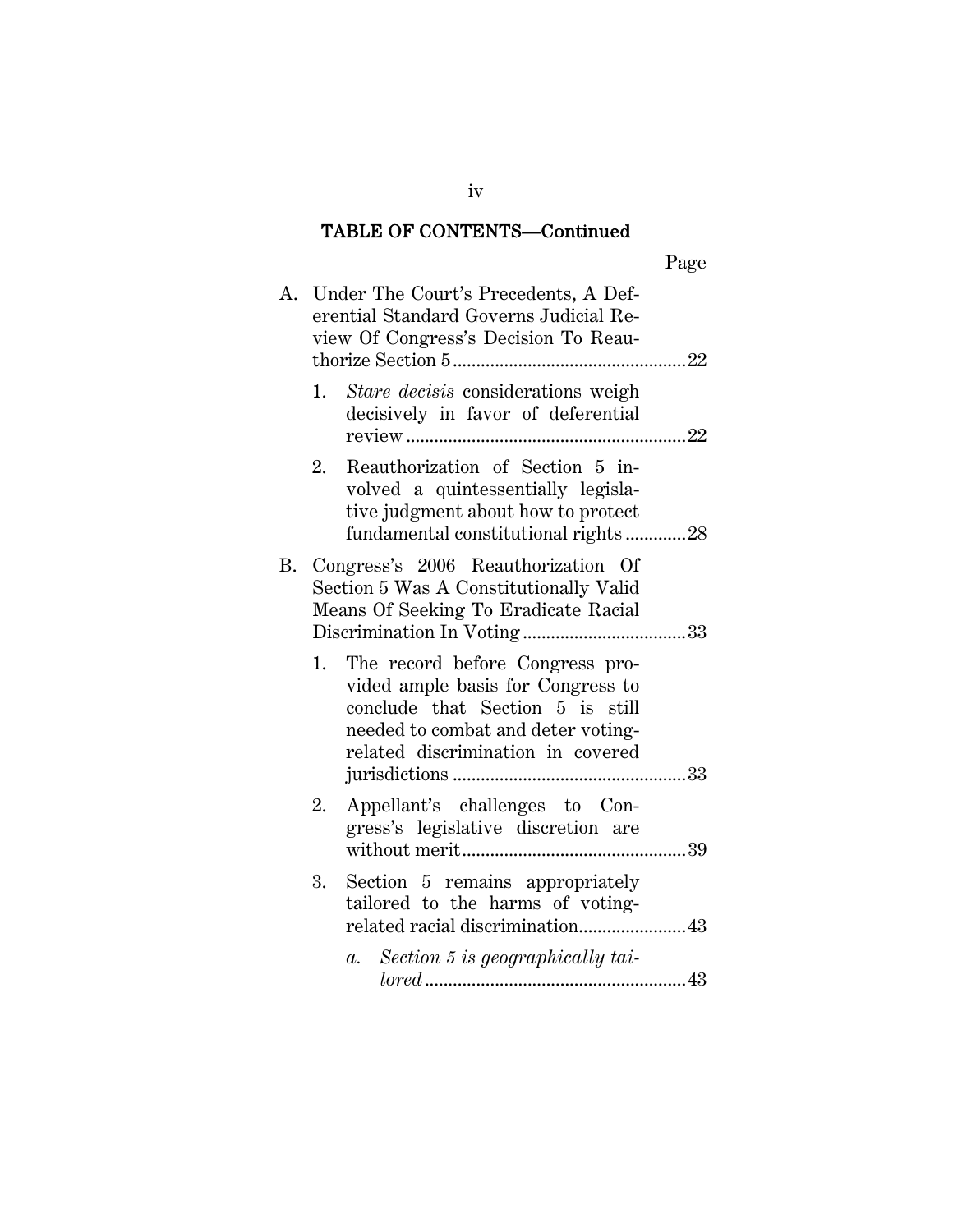## TABLE OF CONTENTS—Continued

Page

| b. Section 5 is tailored to mini- |  |  |  |
|-----------------------------------|--|--|--|
|                                   |  |  |  |
|                                   |  |  |  |

v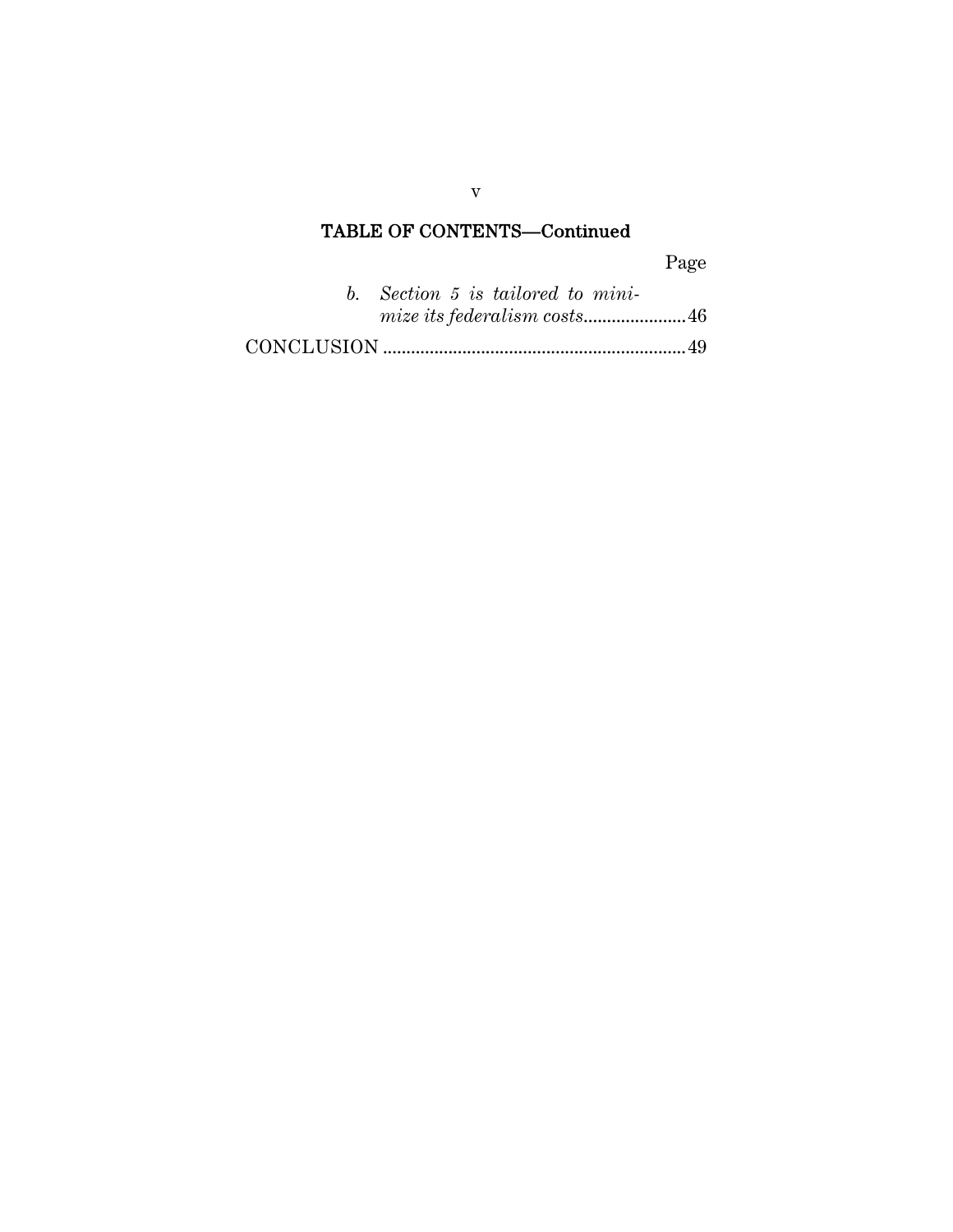## TABLE OF AUTHORITIES

## CASES

| Allen v. State Board of Elections, 393 U.S. 544<br>37<br>$(1969)$                                |
|--------------------------------------------------------------------------------------------------|
| Bartlett v. Strickland, No. 07-689, 2009 WL                                                      |
| Board of Trustees of University of Alabama v.<br>Garrett, 531 U.S. 356 (2001) 27, 28, 29, 31, 47 |
|                                                                                                  |
| City of Boerne v. Flores, 521 U.S. 507 (1997) passim                                             |
| City of Rome v. United States, 446 U.S. 156                                                      |
|                                                                                                  |
| Dougherty County Board of Education v.                                                           |
| Eldred v. Ashcroft, 537 U.S. 186 (2003) 45                                                       |
| Florida Prepaid Postsecondary Education<br>Expense Board v. College Savings Bank,                |
| Georgia v. United States, 411 U.S. 526 (1973)8, 14, 24                                           |
|                                                                                                  |
| Hayburn's Case, 2 U.S. (2 Dall.) 409 (1792)32                                                    |
| Jeffers v. Clinton, 740 F. Supp. 585 (E.D. Ark.                                                  |
| Johnson v. California, 543 U.S. 499 (2005)  29                                                   |
| Katzenbach v. McClung, 379 U.S. 294 (1964)24                                                     |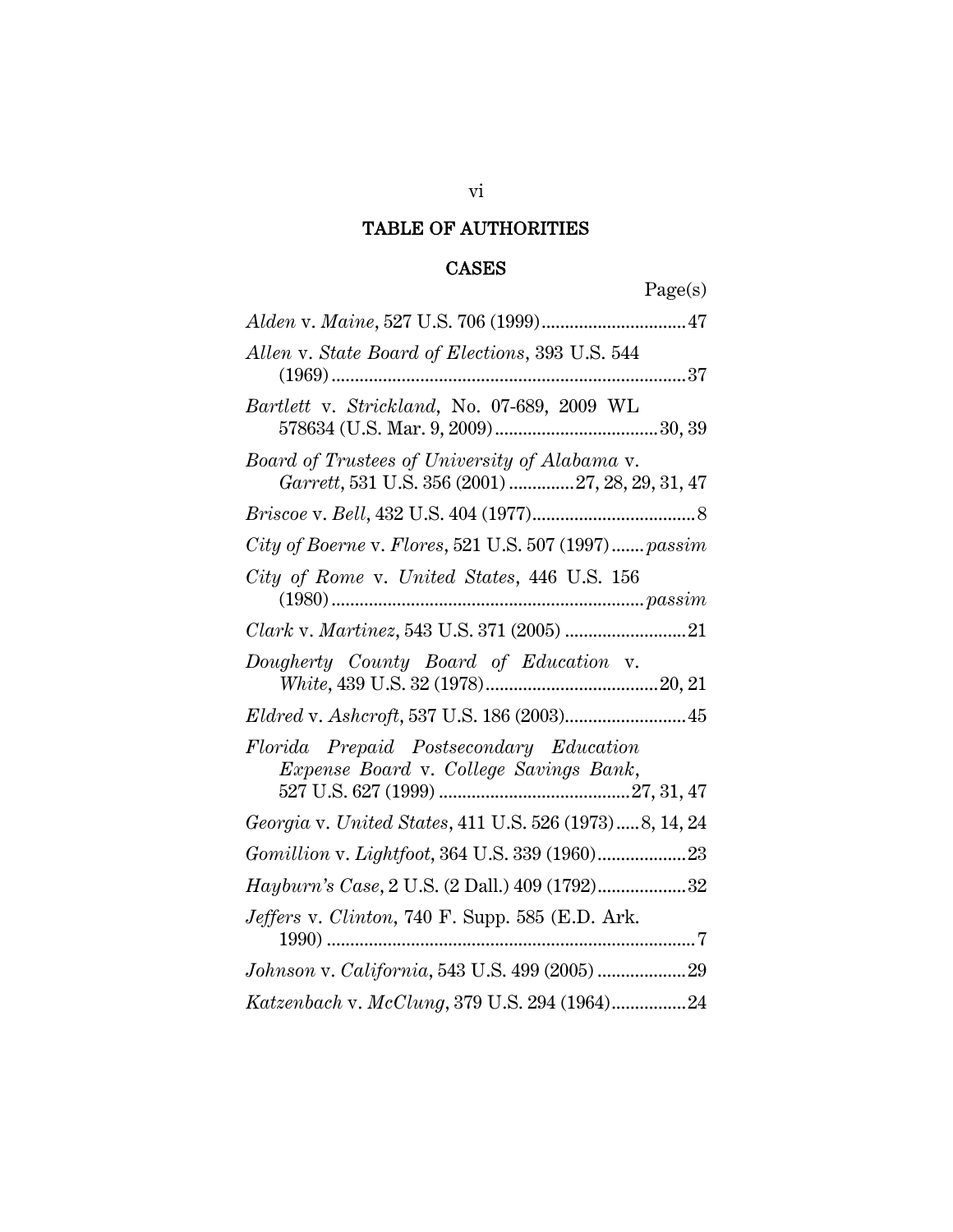| Kimel v. Florida Board of Regents, 528 U.S. 62                                           |
|------------------------------------------------------------------------------------------|
| League of United Latin American Citizens v.                                              |
| Lopez v. Monterey County, 525 U.S. 266 (1999) passim                                     |
| Louisiana v. United States, 380 U.S. 145 (1965)3                                         |
| $McCulloch$ v. Maryland, 17 U.S. (4 Wheat.) 316                                          |
| Nevada Department of Human Resources v.                                                  |
| Oregon v. Mitchell, 400 U.S. 112 (1970)25, 26, 30                                        |
| Pennsylvania Department of Corrections v.                                                |
| Reynolds v. Sims, 377 U.S. 533 (1964) 30                                                 |
| Robertson v. Seattle Audubon Society, 503 U.S.                                           |
| Rogers v. Lodge, 458 U.S. 613 (1982) 30, 37                                              |
| Rowland v. California Men's Colony, 506 U.S.                                             |
|                                                                                          |
| Smith v. Salt River Project Agricultural Im-<br>provement & Power District, 109 F.3d 586 |
| South Carolina v. Katzenbach, 383 U.S. 301                                               |
| Tennessee v. Lane, 541 U.S. 509 (2004) 12, 24, 29, 30                                    |

vii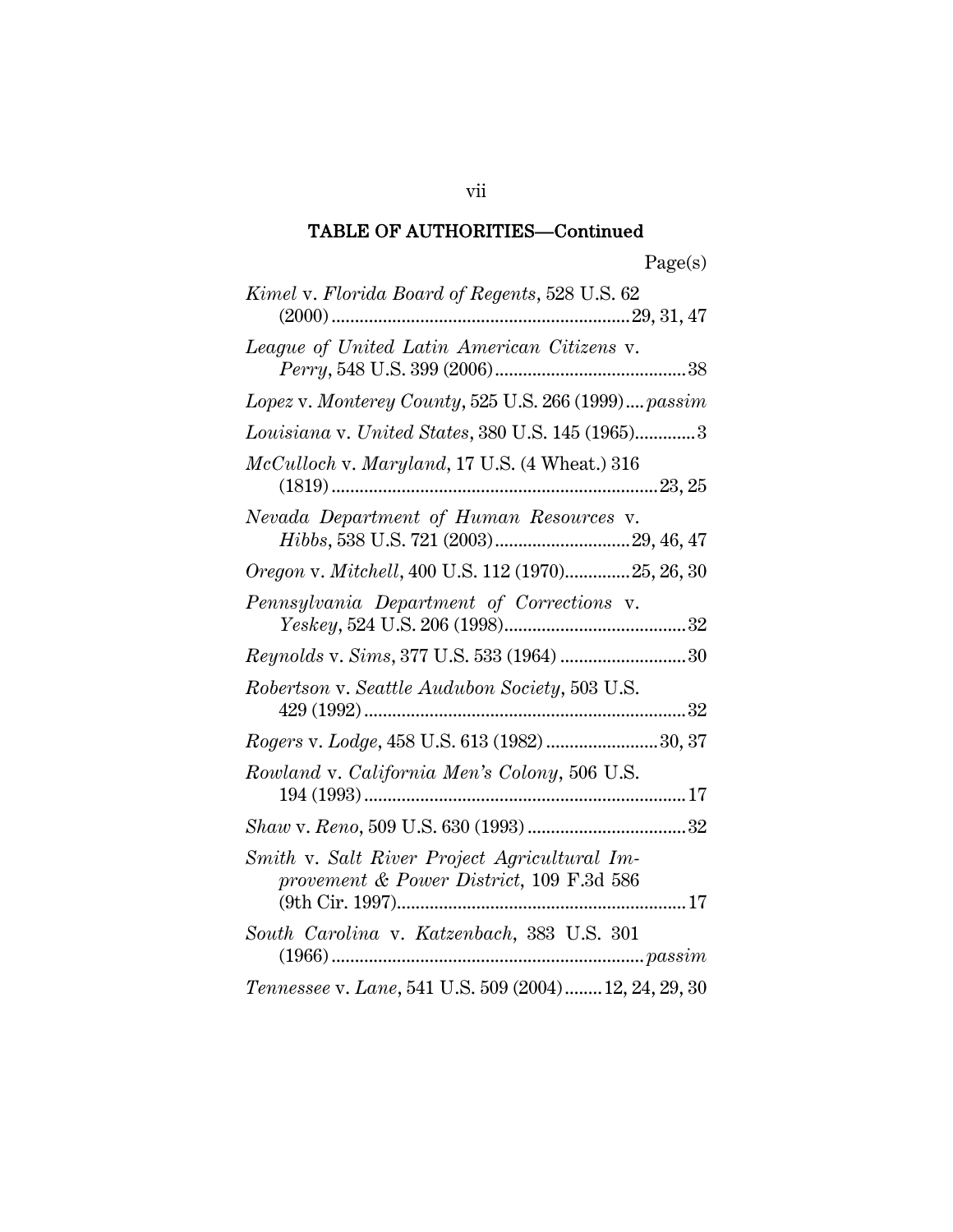| Turner Broadcasting System, Inc. v. FCC, 520                                            |     |
|-----------------------------------------------------------------------------------------|-----|
| United States v. Board of Commissioners of                                              |     |
| United States v. Mississippi, 380 U.S. 128                                              |     |
| United States v. Morrison, 529 U.S. 598 (2000)27                                        |     |
| Village of Arlington Heights v. Metropolitan<br>Housing Development Corp., 429 U.S. 252 |     |
| Wisconsin Department of Revenue v. William                                              |     |
|                                                                                         | .30 |

## CONSTITUTIONAL PROVISIONS, STATUTES, AND REGULATIONS

| Voting Rights Act, 42 U.S.C. §§ 1973 et seq.   |
|------------------------------------------------|
| Voting Rights Act of 1965, Pub. L. No. 89-110, |
| Voting Rights Act Amendments of 1982, Pub.     |

viii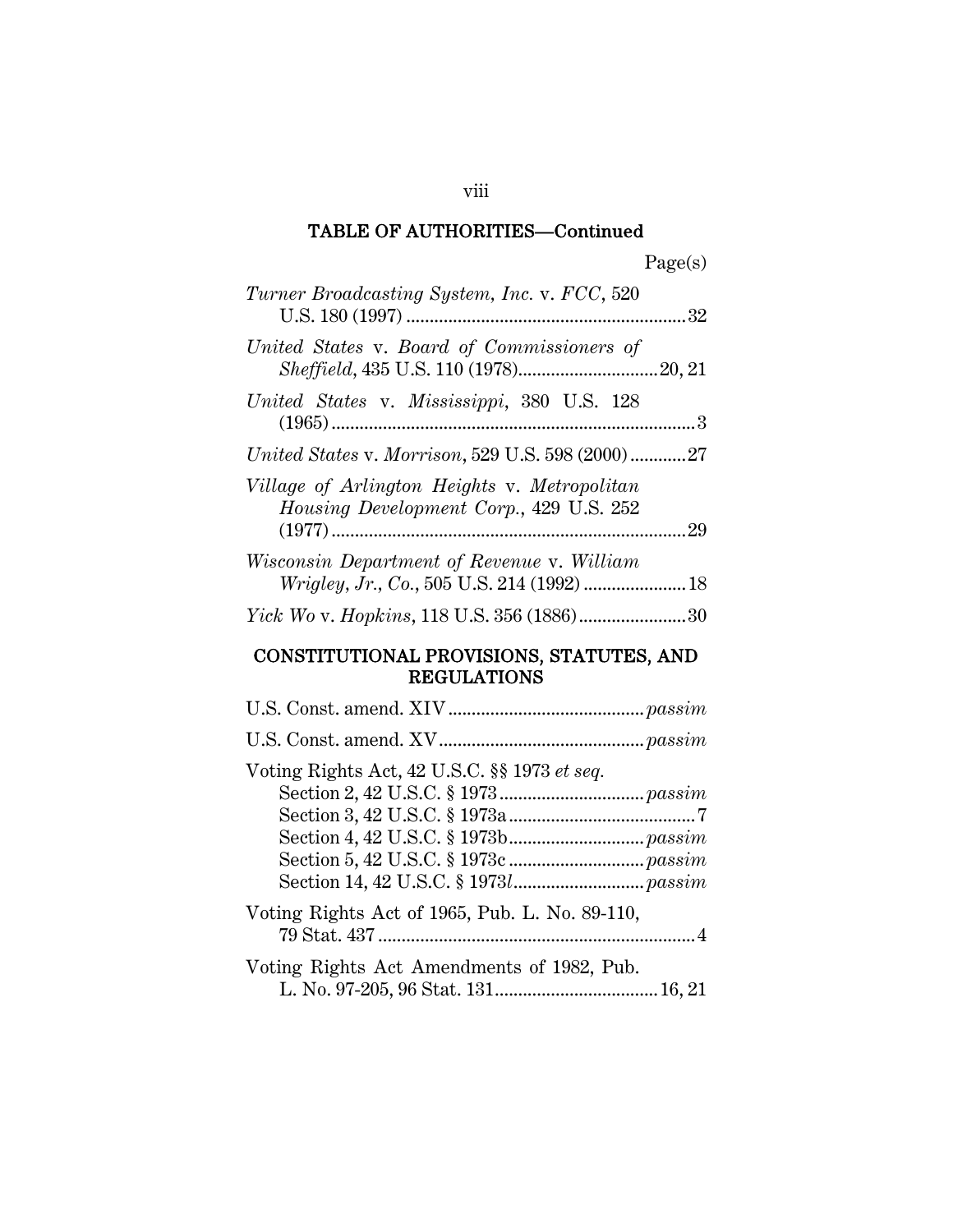Page(s)

| Fannie Lou Hamer, Rosa Parks, and Coretta<br>Scott King Voting Rights Act Reauthoriza-<br>tion and Amendments Act of 2006, Pub. L.         |    |
|--------------------------------------------------------------------------------------------------------------------------------------------|----|
| 28 C.F.R. §§ 51.1 et seq.                                                                                                                  |    |
|                                                                                                                                            |    |
|                                                                                                                                            |    |
|                                                                                                                                            |    |
| Bureau of the Census, Voting Rights Act<br><i>Amendments of 1975</i> , 40 Fed. Reg. 43,746                                                 |    |
| Department of Justice, Revision of Procedures<br>for the Administration of Section 5 of the<br>Voting Rights Act of 1965, 52 Fed. Reg. 486 | 20 |

## LEGISLATIVE MATERIALS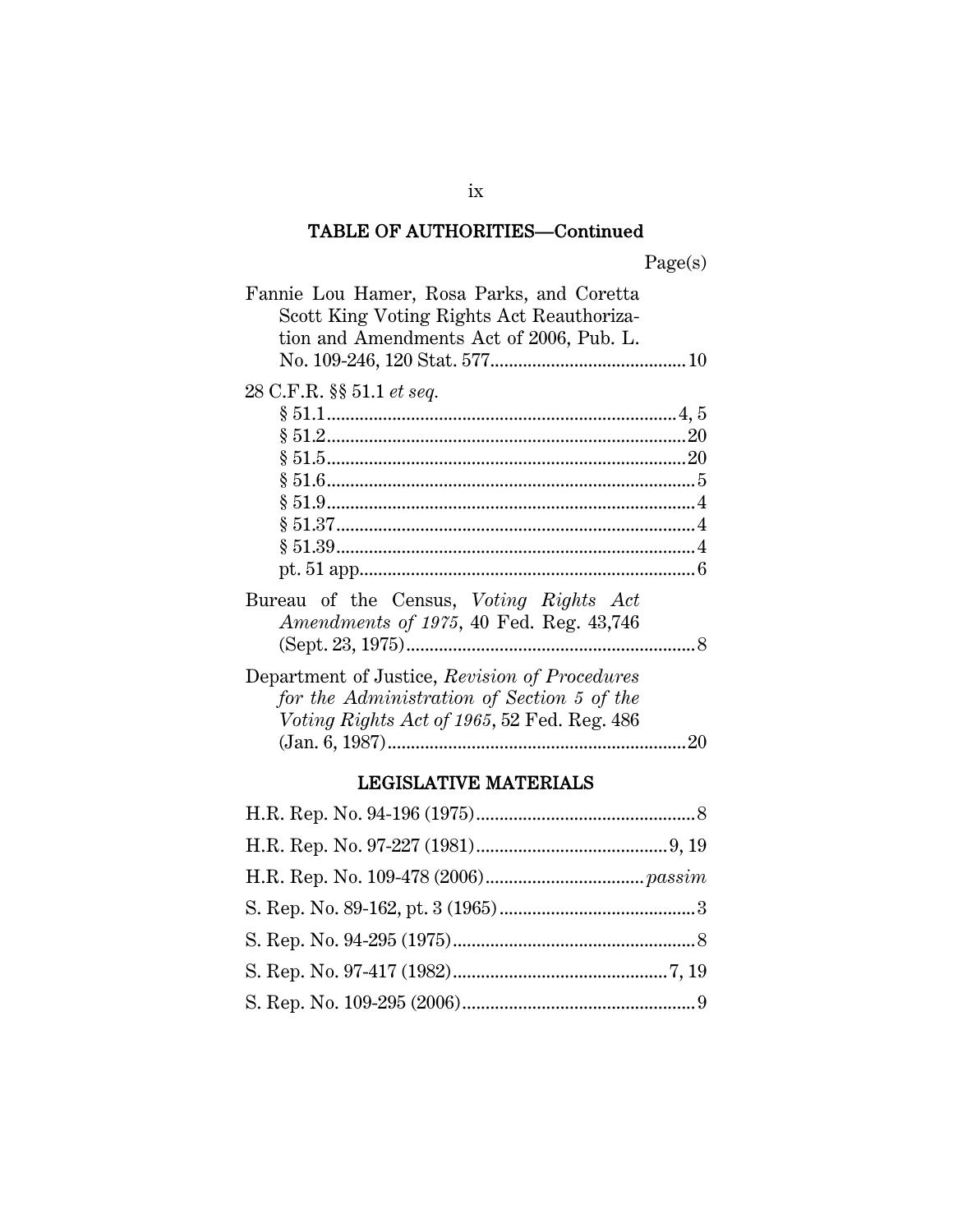Page(s)

| Reauthorizing the Voting Rights Act's Tempo-                                   |  |
|--------------------------------------------------------------------------------|--|
| rary Provisions: Policy Perspectives and                                       |  |
| View From the Field: Hearing Before the<br>Subcomm. on the Constitution, Civil |  |
| Rights, and Property Rights of the S.                                          |  |
| Comm. on the Judiciary, 109th Cong.                                            |  |
|                                                                                |  |
| Understanding the Benefits and Costs of Sec-                                   |  |
| tion 5 Pre-Clearance, Hearing Before the                                       |  |
| S. Comm. on the Judiciary, 109th Cong.                                         |  |
|                                                                                |  |
| Voting Rights Act: Evidence of Continued                                       |  |
| Need, Hearing Before the Subcomm. on the                                       |  |
| Constitution of the H. Comm. on the Judi-                                      |  |
|                                                                                |  |
| 152 Cong. Rec. H5143 (daily ed. July 13, 2006)  11, 49                         |  |
| 152 Cong. Rec. S7949 (daily ed. July 20, 2006)  11                             |  |

## OTHER AUTHORITIES

Story, Joseph, *Commentaries on the Constitution of the United States* (4th ed. 1873).....................2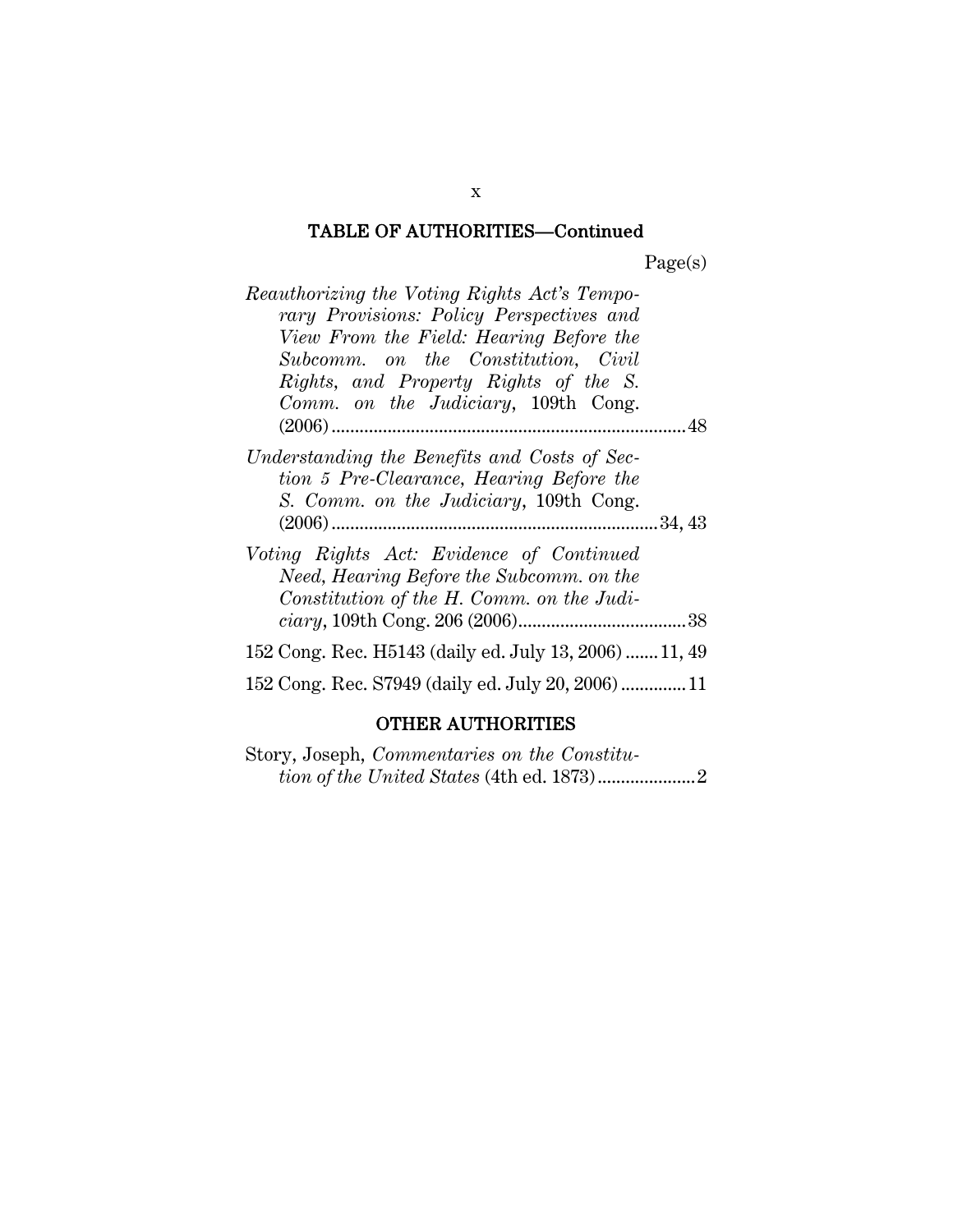#### STATEMENT OF THE CASE

The Voting Rights Act of 1965 is one of the most important civil rights measures in American history and is widely credited with giving force to the constitutional right of all citizens to vote free from racial discrimination. Appellant seeks to strike down Section 5, which this Court has aptly described as the very "heart" of the Act. *South Carolina* v. *Katzenbach*, 383 U.S. 301, 315 (1966). That would be a mistake of historic proportions.

Congress most recently reauthorized Section 5 in 2006 after holding more than 20 hearings and examining a record that exceeded 15,000 pages. With overwhelming support from both parties and from most of the jurisdictions that Section 5 covers, Congress concluded that, although Section 5 has accomplished much since its initial enactment in 1965, its protections remain necessary to safeguard existing gains and to finish breaking down centuries-old obstacles to political participation by racial minorities.

In this area, where Congress acts to remedy and deter official racial discrimination in the narrow context of voting rights, the Fifteenth Amendment grants Congress broad discretion to determine what enforcement mechanisms are most appropriate. Appellant, however, contends that Section 5 could have been validly reauthorized only if conditions in jurisdictions subject to its requirements were substantially the same now as they were in 1965. Put differently, Appellant believes that Congress could validly reauthorize enforcement legislation under the Fifteenth Amendment only if the legislation has been ineffective.

This Court should reject that argument, unsupported as it is by any authority, and instead should re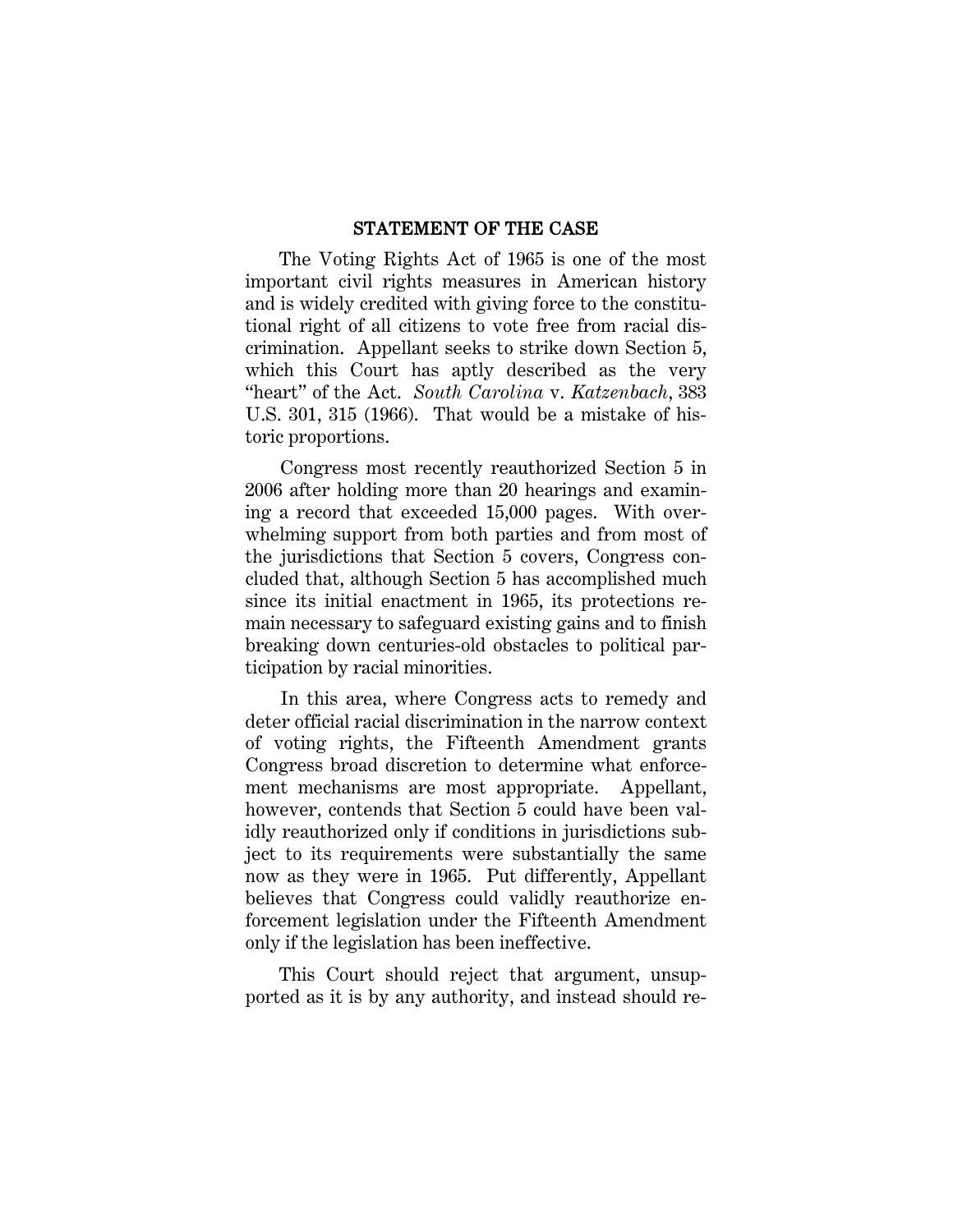affirm the constitutionality of this bedrock civil rights guarantee, as it has done on four prior occasions. Section 5's track record of *progress* does not mean that in those parts of the country, such as Appellant's home state of Texas, where discrimination has been most difficult to uproot, official racial discrimination in voting is now a thing of the past. Nor does it mean that there would no longer be a serious risk of backsliding in the absence of Section 5. To the contrary, the record before Congress in 2006 revealed that racial discrimination remains an ongoing and serious problem for minority voters in the covered jurisdictions. Congress acted well within its enforcement powers in reauthorizing Section 5 to preserve gains made thus far and to complete the task, set forth by the Fifteenth Amendment, of eliminating race discrimination in voting.

## I. THE VOTING RIGHTS ACT

#### A. The Origins Of The Voting Rights Act

In the aftermath of the Civil War, Congress proposed and the States ratified three constitutional amendments to ensure that former slaves and their descendants would take their rightful place as full and equal citizens. In 1865, the Thirteenth Amendment ended the long and shameful history of legalized slavery in the United States. Three years later, the States ratified the Fourteenth Amendment, which included a guarantee that no State shall "deny to any person within its jurisdiction the equal protection of the laws." U.S. Const. amend. XIV, § 1. The "sentiment … soon came to prevail … that the ballot was absolutely essential to [the freedmen's] protection against oppression and wrong in a thousand forms where the general law would be powerless," 2 Joseph Story, *Commentaries on the Constitution of the United States* 688 (4th ed. 1873),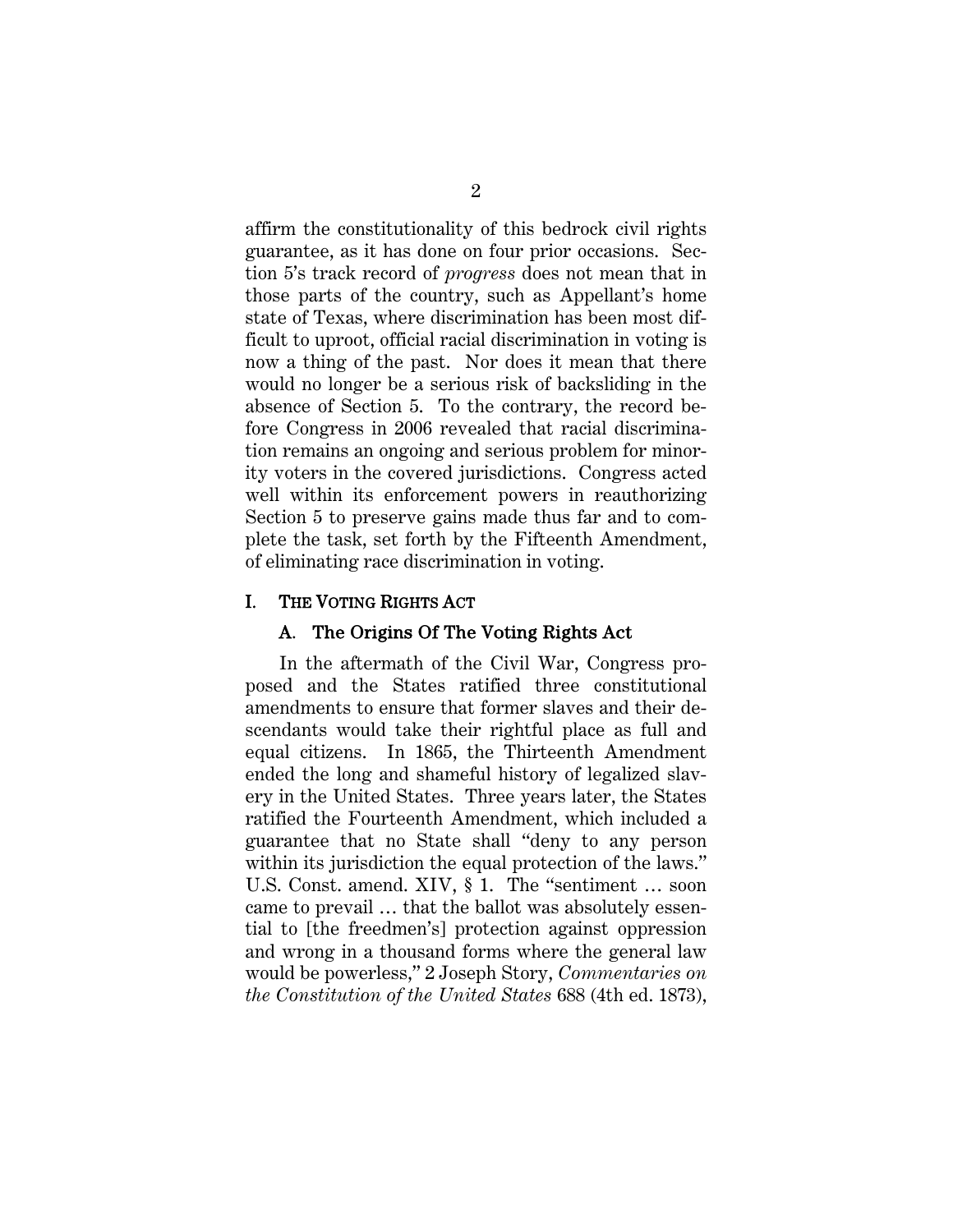and that the Fourteenth Amendment might not itself suffice for that task. Congress thus proposed the Fifteenth Amendment, which the States ratified in 1870. The Amendment provides that "[t]he right of citizens of the United States to vote shall not be denied or abridged by the United States or by any State on account of race, color, or previous condition of servitude." U.S. Const. amend. XV, § 1. Section 2 of the Amendment gives Congress the "power to enforce this article by appropriate legislation." *Id.* § 2.

Despite the Fifteenth Amendment's passage, many States and local governments—particularly those in the former Confederacy—devised numerous methods for denying the franchise to racial minorities. "These included grandfather clauses, property qualifications, 'good character' tests," white primaries, literacy tests, racial gerrymanders, and interpretation requirements. *Katzenbach*, 383 U.S. at 311. As a result, African-American voting rates in the former Confederate States dropped precipitously. *See, e.g.*, *Louisiana* v. *United States*, 380 U.S. 145, 147-149 (1965) (noting that beginning with the adoption of the Louisiana Constitution of 1898, the State implemented a policy of denying African-American citizens the right to vote such that from 1898 to 1944, the percentage of registered African-American voters declined from 44% to 0.2%); *United States* v. *Mississippi*, 380 U.S. 128, 144 (1965).

After nearly a century of such disenfranchisement, Congress enacted a series of statutes—the Civil Rights Acts of 1957, 1960, and 1964—each of which sought to "facilitat[e] case-by-case litigation" against voting discrimination. *Katzenbach*, 383 U.S. at 313. But this approach proved unequal to the task of "solv[ing] the voting discrimination problem." S. Rep. No. 89-162, pt. 3, at 6 (1965). As this Court observed: "Voting suits are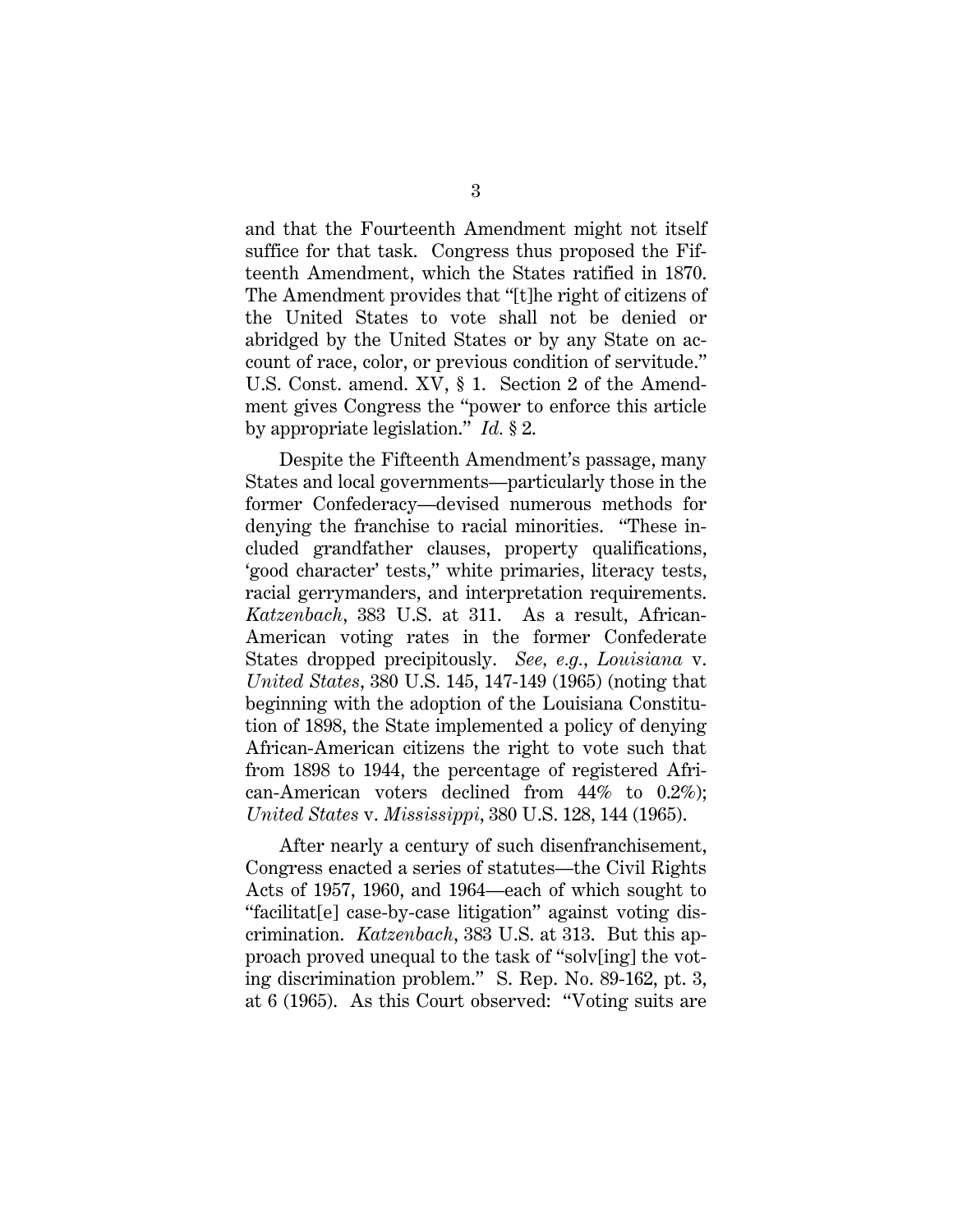unusually onerous to prepare …. Litigation has been exceedingly slow, in part because of the ample opportunities for delay afforded voting officials and others involved[.]" *Katzenbach*, 383 U.S. at 314.

In response, Congress decided to implement "sterner and more elaborate measures," *Katzenbach*, 383 U.S. at 309, "aimed at areas where voting discrimination ha[d] been most flagrant," *id.* at 315. The result was the passage of the Voting Rights Act of 1965, Pub. L. No. 89-110, 79 Stat. 437, codified as amended at 42 U.S.C. §§ 1973 *et seq*. (VRA or Act).

### B. The Operation Of Section 5

#### 1. Section 5's preclearance rules

Jurisdictions covered by Section 5 may not implement any change in a "voting qualification or prerequisite to voting, or standard, practice, or procedure with respect to voting," 42 U.S.C. § 1973c(a), without obtaining "preclearance." Preclearance may be obtained in either of two ways. First, a jurisdiction may file a declaratory judgment action in the United States District Court for the District of Columbia. *Id*. Second, as a more expeditious alternative, a jurisdiction may submit the proposed change to the Department of Justice for administrative preclearance. *Id*.; *see generally* 28 C.F.R. §§ 51.1 *et seq.* DOJ must interpose any objection to a proposed voting change within a sharply limited time period—60 days after a submission is completed or else the proposed change is deemed precleared. *See* 42 U.S.C. § 1973c(a); 28 C.F.R. §§ 51.1(a)(2), 51.9, 51.37, 51.39. In either forum, the jurisdiction must show that the proposed change "neither has the purpose nor will have the effect of denying or abridging the right to vote on account of race or color" or on account of language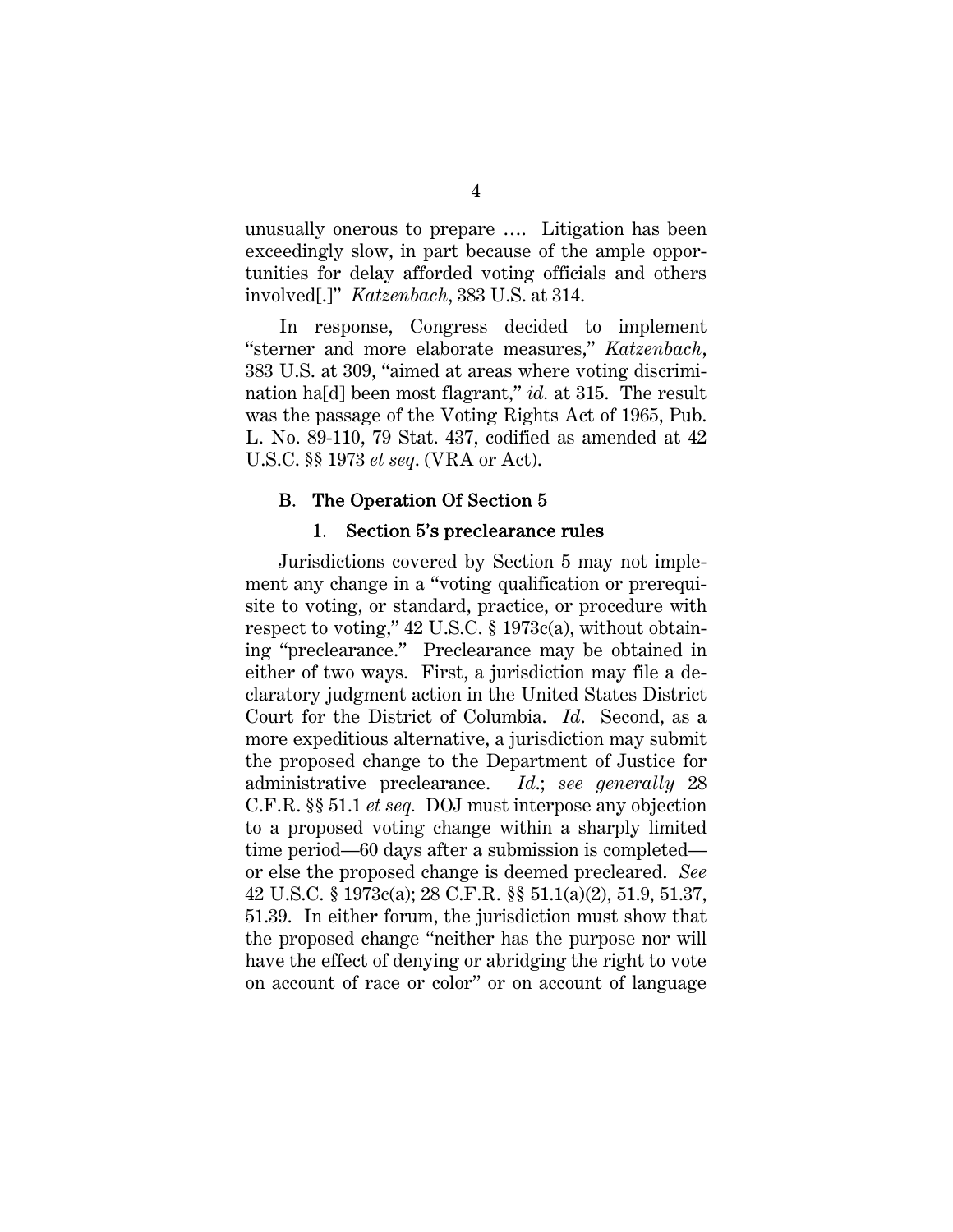minority status. Until the proposed change is precleared, it is unenforceable. *See* 28 C.F.R. § 51.1(a).

#### 2. Scope of Section 5 coverage

Section 5 applies to jurisdictions with particularly egregious histories of, and ongoing problems with, racial discrimination in voting. Section 5's coverage extends both to some States as a whole and, in a few States that are not themselves covered, to designated "political subdivisions" of those States. Section  $14(c)(2)$ of the Act defines a "political subdivision" as "any county or parish, except that where registration for voting is not conducted under the supervision of a county or parish, the term shall include any other subdivision of a State which conducts registration for voting." 42 U.S.C. § 1973*l*(c)(2). If a State or political subdivision is covered, then all governmental subunits within the jurisdiction are generally subject to the preclearance requirements. 28 C.F.R. § 51.6. Under the  $coverage formula<sup>2</sup>$  the jurisdictions covered include

 $\overline{\phantom{0}1}$  $1$  Section 5 is part of a complex statutory scheme designed to "banish the blight of racial discrimination in voting." *Katzenbach,* 383 U.S. at 308. The scheme includes, among other provisions, Section 2 of the VRA, 42 U.S.C. § 1973, which contains the Act's nationwide prohibition on voting discrimination. The various provisions work in tandem. Thus, for example, when a Section 5 covered jurisdiction is required to change its method of election as a result of Section 2 litigation, Section 5 ensures that the jurisdiction cannot undo minority electoral progress through subsequent voting changes.

 $2$  Under the statutory coverage formula for Section 5, a jurisdiction is covered if, at the time of the 1964, 1968, or 1972 presidential election, (1) the jurisdiction maintained a "test or device" for voting or registration, and (2) the jurisdiction had less than a 50% voter registration rate or fewer than 50% of the eligible population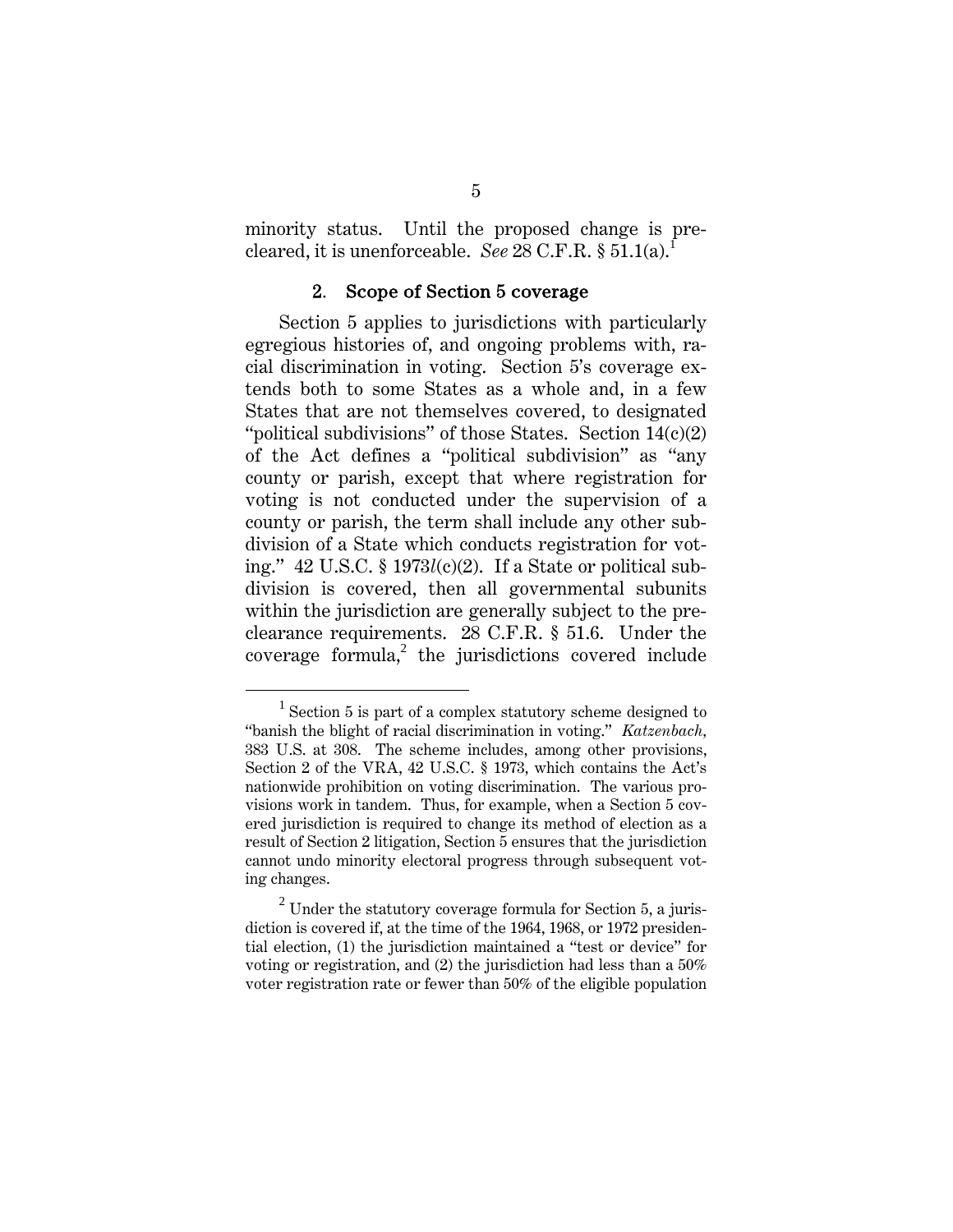nine States—Alabama, Alaska, Arizona, Georgia, Louisiana, Mississippi, South Carolina, Texas, and Virginia—and one or more political subdivisions in seven States—California, Florida, Michigan, New Hampshire, New York, North Carolina, and South Dakota. *See id.* pt. 51 app. In the remaining thirty-four States, there are no covered jurisdictions.

#### 3. Adjustments to coverage

Although Congress devised Section 5's coverage formula to reach those jurisdictions with the most egregious voting-related discrimination problems, it also recognized the need for flexibility in the Act's coverage, in part to give covered jurisdictions an incentive to protect minority voting rights. To alleviate overinclusiveness, Congress provided a "procedure for exemption from" Section 5's preclearance obligations: the "so-called 'bailout' provision." *City of Rome* v. *United States*, 446 U.S. 156, 167 (1980). A State or political subdivision may "bail out" by establishing that it satisfies certain criteria set forth at 42 U.S.C. § 1973b(a)(1). Under the current bailout provision (in place since the 1982 amendments took effect), every one of the fourteen jurisdictions that has applied has, with the Attorney General's support, successfully secured bailout. J.S. App. 140.

Congress also included a provision to address under-inclusiveness. Under the "bail-in" provision, a

l

actually voted in the presidential election. 42 U.S.C. § 1973b(b). In 1975, Congress expanded Section 5 to include jurisdictions with a history of voting discrimination against "persons who are American Indian, Asian American, Alaskan Natives, or of Spanish heritage." *Id*. § 1973*l*(c)(3).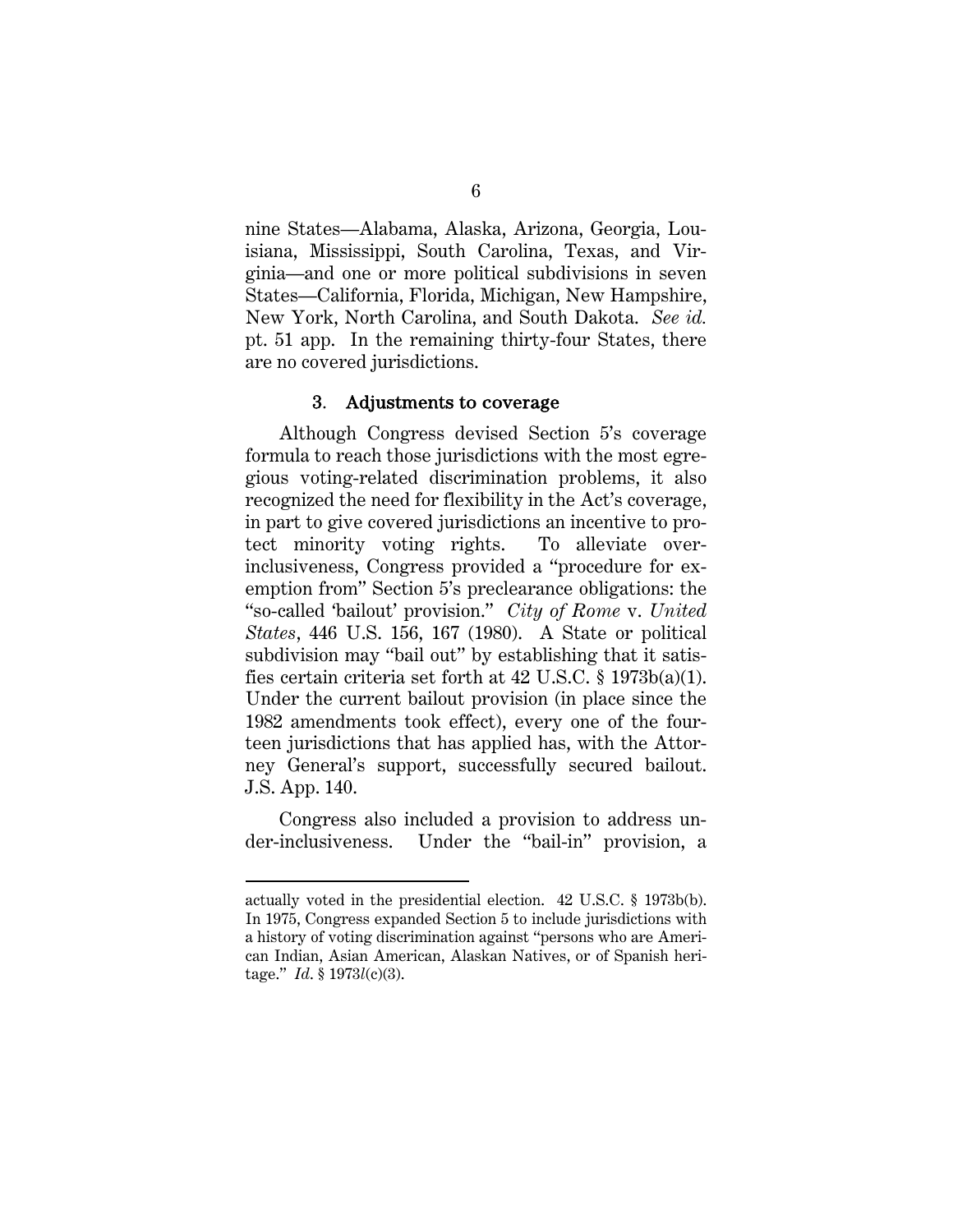court may subject a non-covered jurisdiction to preclearance requirements if the court finds "that violations of the fourteenth or fifteenth amendment justifying equitable relief have occurred" within that jurisdiction. 42 U.S.C. § 1973a(c); *see, e.g.*, *Jeffers* v. *Clinton*, 740 F. Supp. 585, 599-601 (E.D. Ark. 1990).

## C. This Court's Prior Decisions Sustaining Section 5 As Initially Enacted And As Reauthorized

This Court has repeatedly sustained Section 5's constitutionality, upholding it as initially enacted and after each of the three reauthorizations prior to 2006.

After Congress enacted the VRA in 1965, South Carolina, supported by Alabama, Georgia, Louisiana, Mississippi, and Virginia, immediately challenged the Act, arguing that Congress had exceeded its Fifteenth Amendment enforcement powers. *See Katzenbach*, 383 U.S. at 307-308 & n.2. This Court rejected the States' challenge, holding that the sections of the Act before it, including Section 5, were "an appropriate means for carrying out Congress' constitutional responsibilities and [we]re consonant with all other provisions of the Constitution." *Id.* at 308. The Court concluded that Section 5 was justified by the particularly egregious history and firmly rooted practice of voting discrimination in covered jurisdictions. *See id.* at 329-331, 334- 335.

Following the "dramatic rise in registration" after the Act's 1965 passage, "a broad array of dilution schemes were employed to cancel the impact of the new black vote." S. Rep. No. 97-417, at 6 (1982). "Their common purpose and effect [was] to offset the gains made at the ballot box under the Act." *Id*. Against this backdrop, Congress reauthorized Section 5 in 1970. In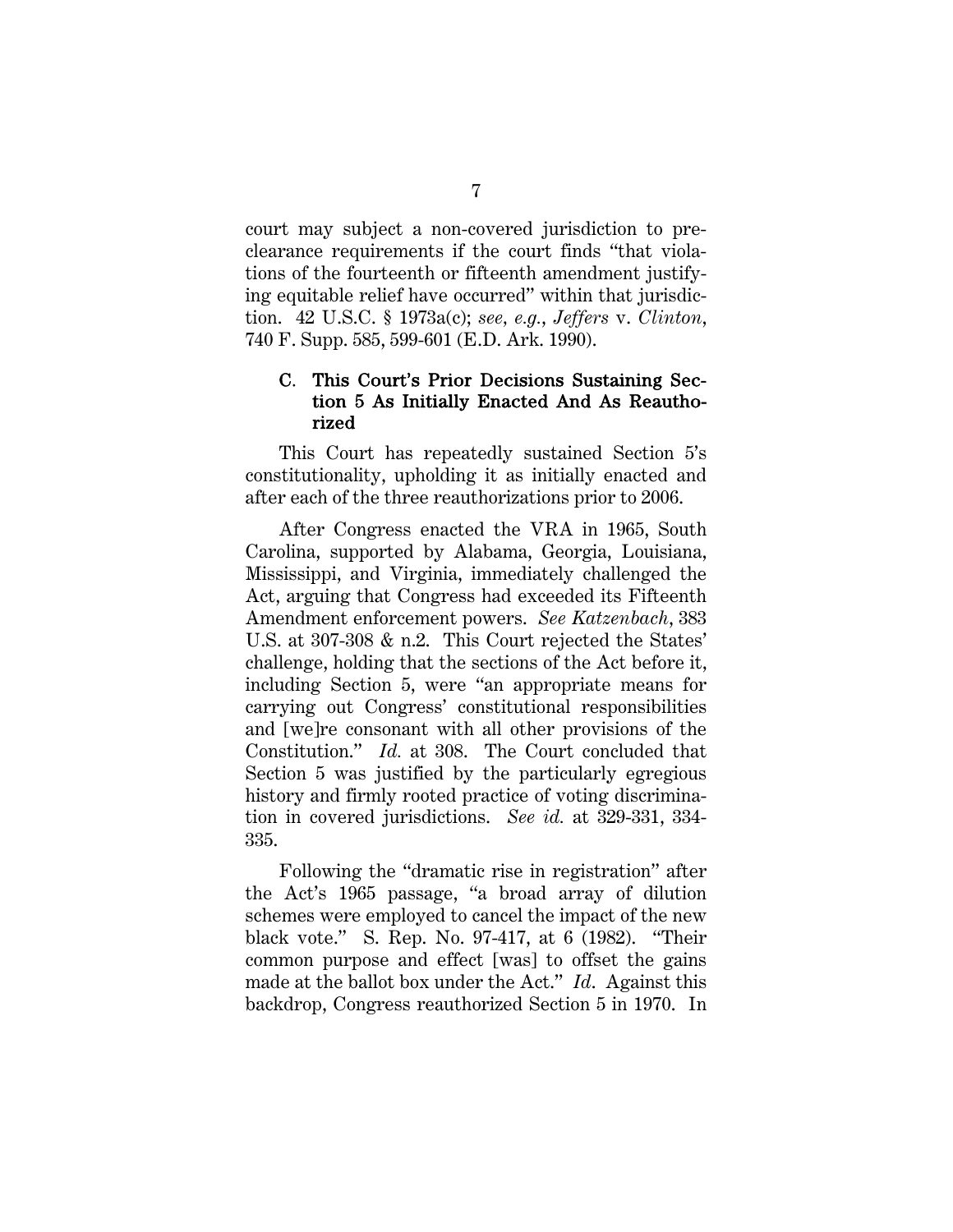a challenge brought after the 1970 reauthorization, this Court "reaffirm[ed]" that Section 5 "is a permissible exercise of congressional power under § 2 of the Fifteenth Amendment." *Georgia* v. *United States*, 411 U.S. 526, 535 (1973)*.*

In 1975, following additional hearings, Congress determined "that it is largely Section 5 which has contributed to the gains thus far achieved in minority political participation, and it is likewise Section 5 which serves to insure that that progress not be destroyed through new procedures and techniques." H.R. Rep. No. 94- 196, at 11 (1975); *see also* S. Rep. No. 94-295, at 19 (1975) (same). In addition to reauthorizing the Act's temporary provisions, Congress extended the VRA's coverage to protect Latinos, Native Americans, and Asian Americans (referred to collectively in the Act as language minorities), concluding "after extensive hearings that there was 'overwhelming evidence' showing 'the ingenuity and prevalence of discriminatory practices that have been used to dilute the voting strength and otherwise affect the voting rights of language minorities.'" *Briscoe* v. *Bell*, 432 U.S. 404, 405-406 (1977) (citations omitted); *see also* S. Rep. No. 94-295, at 25-27. Texas (and all of its governmental subunits) became covered under Section 5 as a result of the languageminority amendment. *See* Bureau of the Census, *Voting Rights Act Amendments of 1975*, 40 Fed. Reg. 43,746, 43,746 (Sept. 23, 1975).

After the 1975 reauthorization, the City of Rome, Georgia, challenged Section 5's constitutionality. *See Rome*, 446 U.S. 156. This Court again sustained Section 5's constitutionality, holding that viewed in light of "95 years of pervasive voting discrimination" and the evidence of ongoing voting discrimination against racial minorities, "the Act … was plainly a constitutional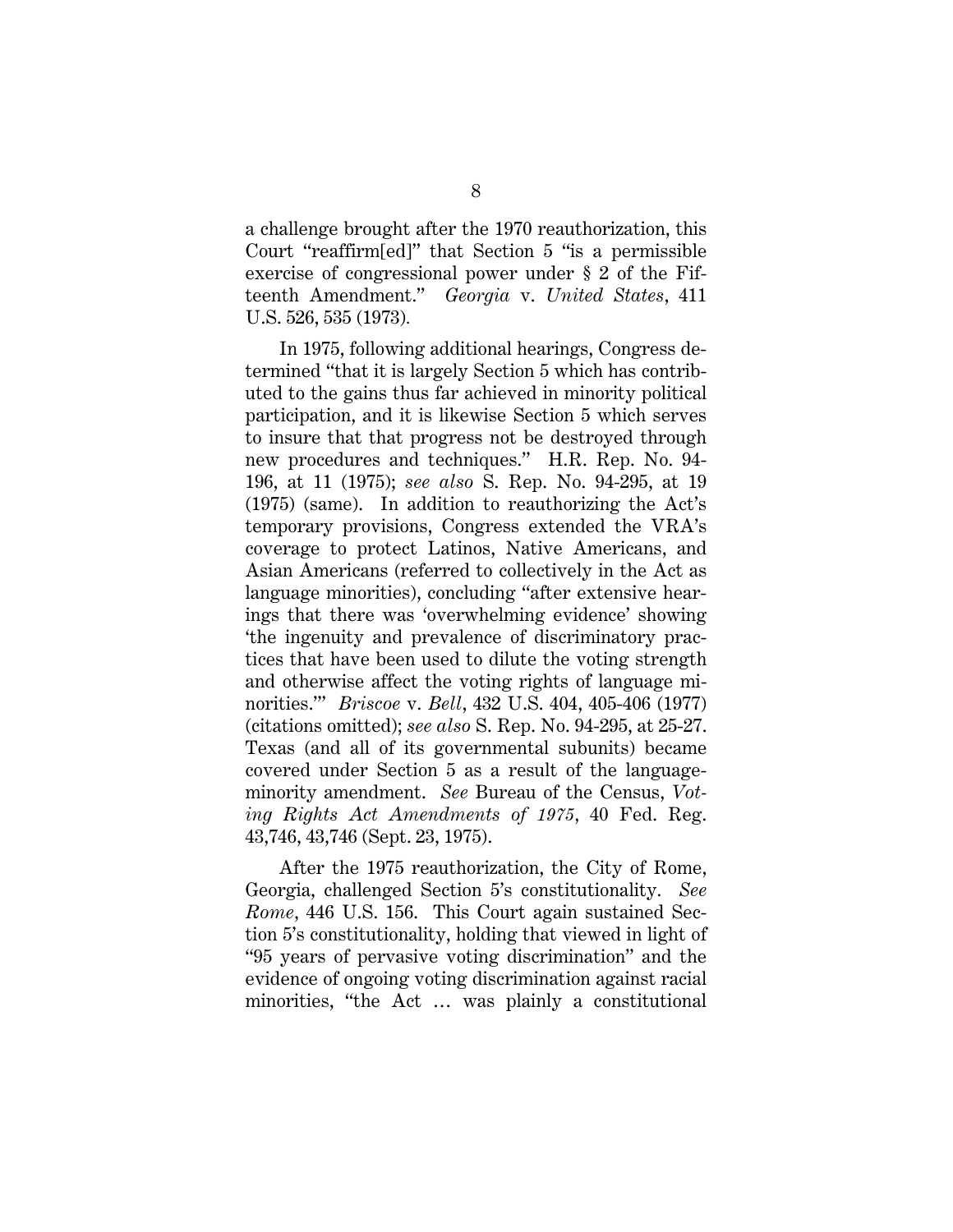method of enforcing the Fifteenth Amendment." *Id.* at 180-182.

In 1982, Congress again conducted an in-depth examination of whether Section 5 should be renewed. The extensive record it compiled reflected that "discrimination continues today to affect the ability of minorities to participate effectively within the political process." H.R. Rep. No. 97-227, at 11 (1981). Congress reauthorized Section 5, and in *Lopez* v. *Monterey County*, 525 U.S. 266, 282-285 (1999), this Court once more reaffirmed Section 5's constitutionality.

#### D. The 2006 Reauthorization

In 2005 and 2006, against the backdrop of this Court's decisions sustaining Section 5's constitutionality, Congress considered whether to reauthorize the Act's temporary provisions, including Section 5, which were scheduled to expire in 2007. The House held 12 hearings on the subject and received oral testimony from 46 witnesses, written testimony from DOJ and other organizations and witnesses, and 13 extensive reports analyzing voting-related discrimination over the previous 25 years. H.R. Rep. No. 109-478, at 5 (2006). The Senate also conducted an extensive investigation, holding nine hearings and considering the testimony of 46 witnesses. S. Rep. No. 109-295, at 10 (2006). In total, Congress compiled a record "of over 15,000 pages." *Id*.

Following its examination of the record, Congress found that "without the continuation of the Voting Rights Act of 1965 protections, racial and language minority citizens will be deprived of the opportunity to exercise their right to vote, or will have their votes diluted, undermining the significant gains made by mi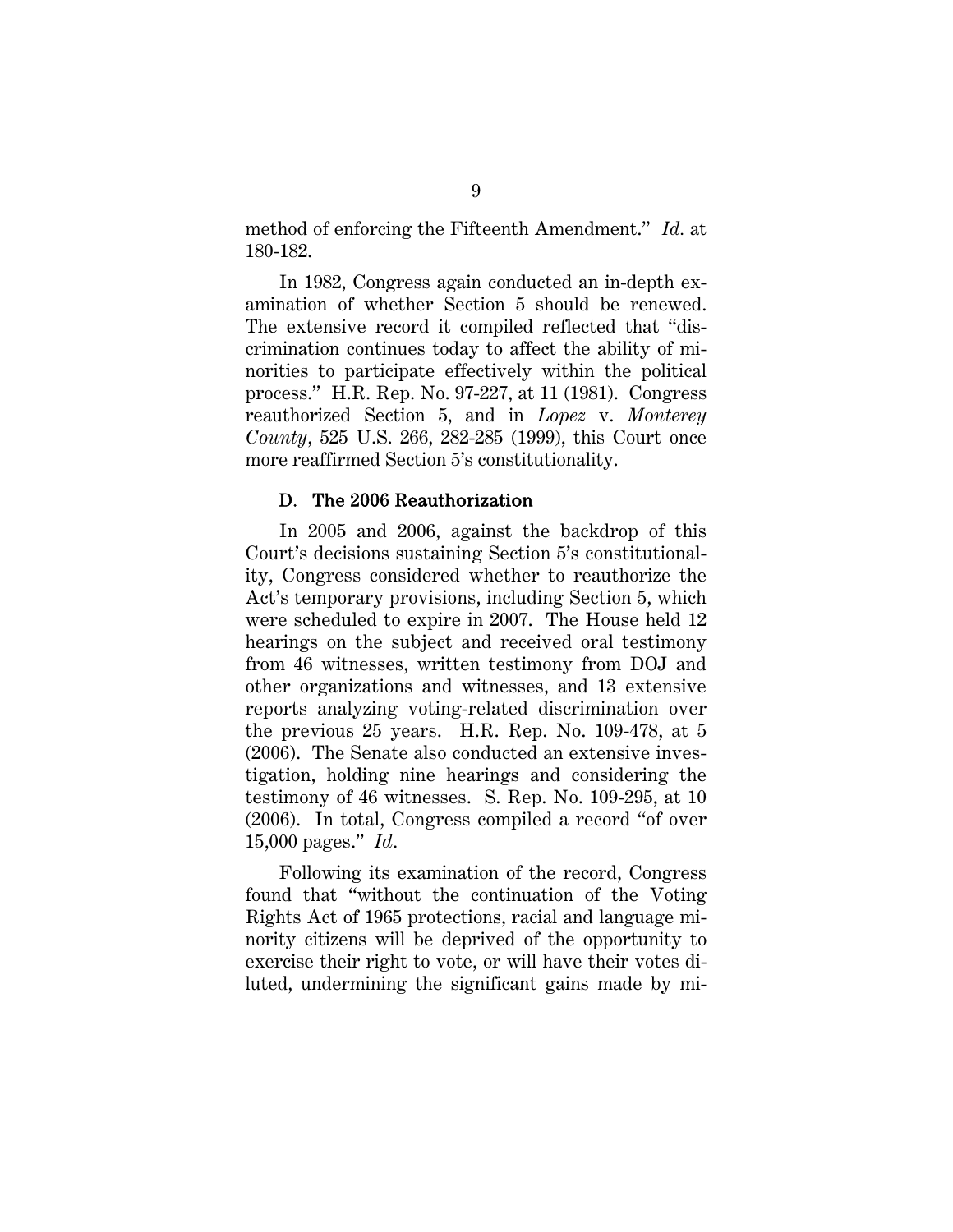norities in the last 40 years." Fannie Lou Hamer, Rosa Parks, and Coretta Scott King Voting Rights Act Reauthorization and Amendments Act of 2006, Pub. L. No. 109-246, § 2(b)(9), 120 Stat. 577, 578 (VRARA). The evidence revealed, for example, "that more Section 5 objections were lodged between 1982 and 2004 than were interposed between 1965 and 1982 and that such objections did not encompass minor inadvertent changes. The changes sought by covered jurisdictions were calculated decisions to keep minority voters from fully participating in the political process." H.R. Rep. No. 109-478, at 21; *see also id.* at 36-40.

Other evidence relied on by Congress included (1) the volume of preclearance requests that were withdrawn after DOJ sent the submitting jurisdiction a "more information request," (2) Section 5 enforcement actions by DOJ and private plaintiffs in covered jurisdictions, (3) declaratory judgment requests for preclearance that were denied, (4) continued Section 2 violations and litigation in covered jurisdictions, (5) DOJ lawsuits to enforce Section 203 of the Act, which mandates language assistance in voting, (6) the "continued evidence of racially polarized voting in each of the [covered] jurisdictions," (7) the continued need for federal election observers in several covered jurisdictions, (8) racial disparities in registration rates, and (9) uneven and disproportionately low number of minority elected officials. *See* Pub. L. No. 109-246, § 2(b)(3), (4), (5), 120 Stat. at 577-578; H.R. Rep. No. 109-478, at 25-36, 40-53. Congress also found that Section 5 has been a "vital prophylactic tool[]" that has "deterred covered jurisdictions from even attempting to enact discriminatory voting changes." H.R. Rep. No. 109-478, at 21, 24.

During the 2006 legislative deliberations, a coalition of state and local government organizations repre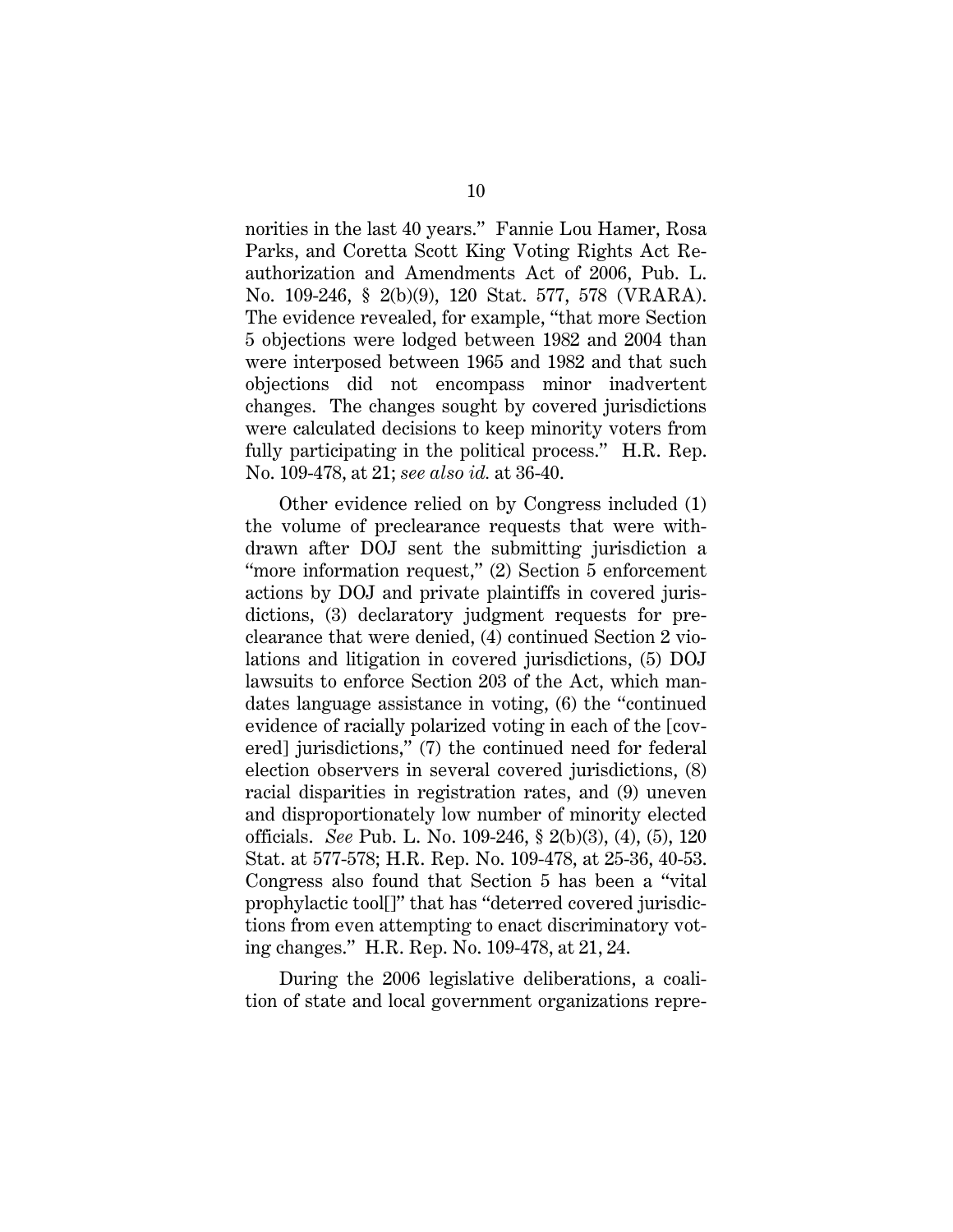senting thousands of jurisdictions, including covered jurisdictions, urged Congress to reauthorize the Act's temporary provisions. These jurisdictions explained that, "[w]hile substantial progress has been made since passage of the Voting Rights Act in 1965, it has not yet resulted in the elimination of voting discrimination." 152 Cong. Rec. H5143, H5146 (daily ed. July 13, 2006) (Letter from Council of State Governments, National Conference of State Legislatures, National Association of Secretaries of State, National Association of Counties, National League of Cities, and U.S. Conference of Mayors). Over the course of the entire reauthorization process, not a single witness representing a covered jurisdiction testified against reauthorizing Section 5.

In the vote on the VRARA, Section 5's reauthorization likewise received decisive bipartisan support, including widespread support from delegations representing States covered by Section 5. The Senate passed the VRARA unanimously. 152 Cong. Rec. S7949, S8012 (daily ed. July 20, 2006). House members from fully-covered States voted 68 to 18 in favor of reauthorization, and House members from partiallycovered States voted likewise 128 to 8. *See* 152 Cong. Rec. H5143, at H5207. The full vote in the House was 390 to 33. *Id.*

On July 27, 2006, President George W. Bush signed the VRARA into law.

#### II. PROCEDURAL HISTORY

Appellant Northwest Austin Municipal Utility District Number One is a local governmental entity in Travis County, Texas. Appellant is governed by a Board of Directors elected by qualified voters residing within its borders. Since Appellant's formation in the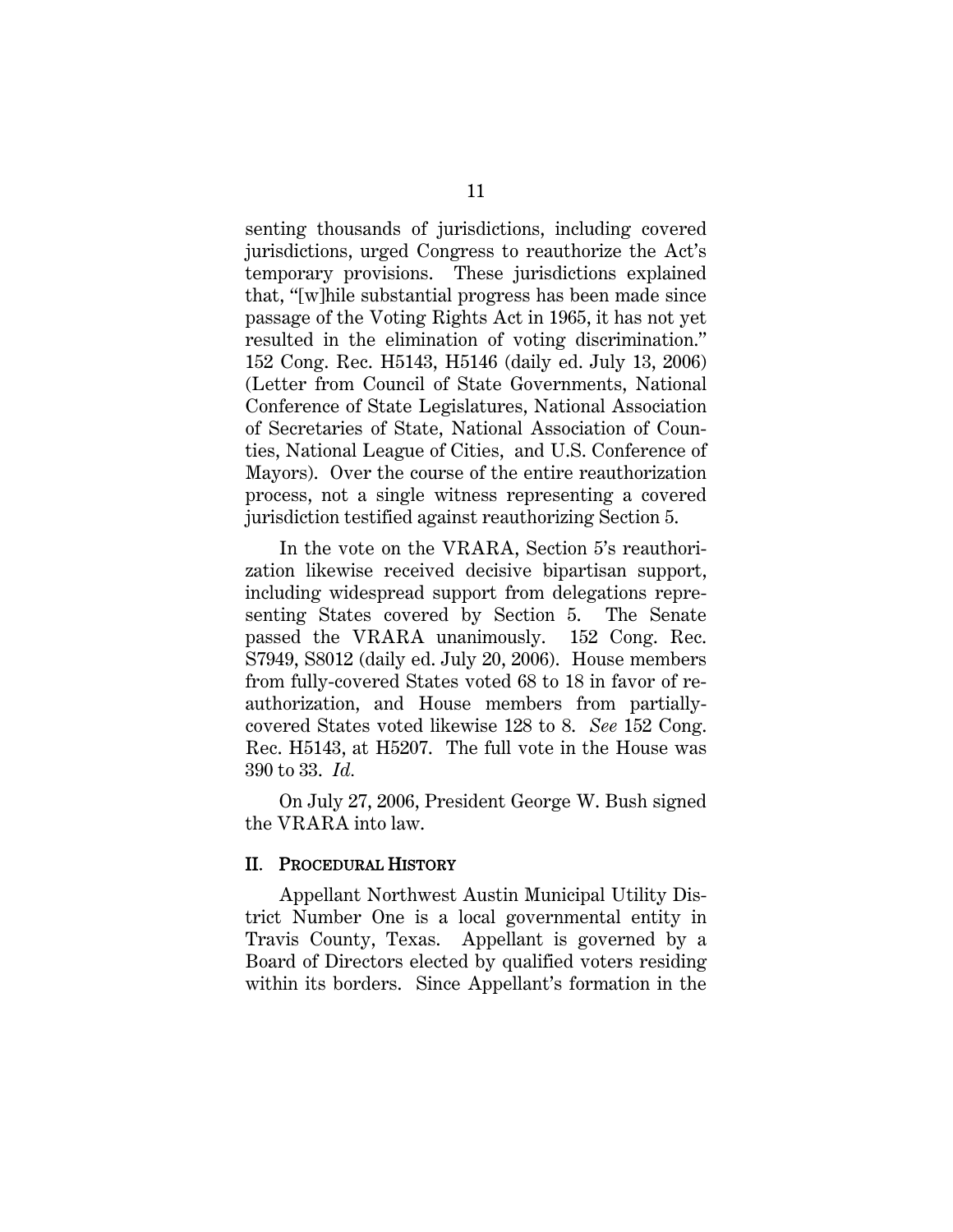1980s, Travis County has conducted all voter registration of individuals who reside within the utility district. J.S. App. 18, 22.

Eight days after the VRARA became law, Appellant filed this suit, seeking either a bailout from Section 5 coverage or, in the alternative, a declaration that Section 5 as reauthorized in 2006 exceeds Congress's constitutional enforcement powers because it fails the congruence-and-proportionality standard described in *City of Boerne v. Flores, 521 U.S. 507 (1997).*<sup>3</sup> J.S. App. 19. Travis County, eleven individuals resident in the utility district, three individuals resident elsewhere in Texas, and three civil rights organizations intervened as defendants. J.S. App. 19-20. A three-judge panel of the United States District Court for the District of Columbia heard the case.

The district court granted the Attorney General's and the intervenors' motions for summary judgment and denied Appellant's cross-motion. The court first held that Appellant may not bail out because only States and "political subdivisions" are eligible to seek bailout and Appellant is not a political subdivision. The court held that Section  $14(c)(2)$  of the Act defines the term "political subdivision" and encompasses only counties, parishes, and other subdivisions within a

 $\overline{\phantom{0}3}$ <sup>3</sup> The *Boerne* framework requires a reviewing court to engage in three inquiries. First, the Court must identify the constitutional right or rights that Congress sought to enforce by enacting the legislation in question. *See Tennessee* v. *Lane*, 541 U.S. 509, 522 (2004). Second, the Court must examine the "gravity of the harm [the legislation] seeks to prevent." *Id.* at 523. Third, the Court must determine whether the statute in question is "an appropriate response" to the harms identified. *Id.* at 530.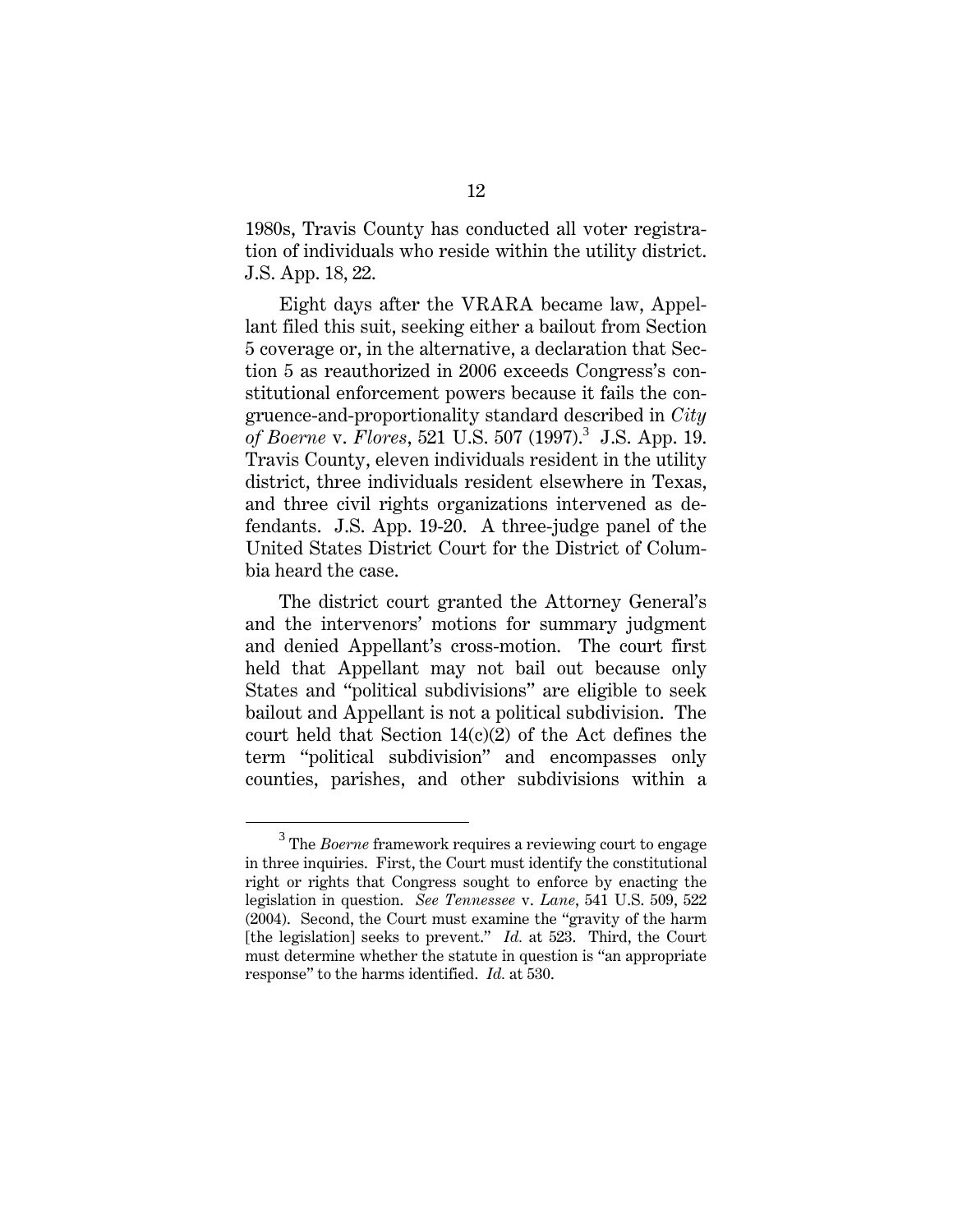State that—unlike Appellant—register voters. J.S. App. 20-30.

The district court also rejected Appellant's constitutional challenge. The court concluded that under *Katzenbach* and later cases considering the VRA's constitutionality, the appropriate inquiry for the courts is whether Section 5's reauthorization was a "rational" means to effectuate the constitutional prohibition of racial discrimination in voting,'" (J.S. App. 35 (quoting *Katzenbach*, 383 U.S. at 324)), instead of the congruence-and-proportionality analysis applied in *Boerne* to legislation enacted under the Fourteenth Amendment. J.S. App. 45-56. The court nonetheless evaluated Section 5 as reauthorized in the VRARA under both the *Katzenbach* standard and the congruence-andproportionality test, holding that under either standard, Section 5 remains constitutional. J.S. App. 2, 122, 124-128, 133-134.

#### SUMMARY OF ARGUMENT

I. Appellant is ineligible for bailout because it is not a "political subdivision" within the meaning of the bailout provision contained in Section 4(a) of the Act. "Political subdivision" is defined in Section 14(c)(2) of the Act as "any county or parish, except that where registration for voting is not conducted under the supervision of a county or parish, the term shall include any other subdivision of a State which conducts registration for voting." 42 U.S.C. § 1973*l*(c)(2). That definition applies to the use of the term in Section 4(a), as this Court confirmed in *Rome*. Appellant's contrary interpretation would give rise to a host of anomalies: It would render surplusage an important clause Congress included in Section 4(a); it would give the term two different meanings within this single statutory provision;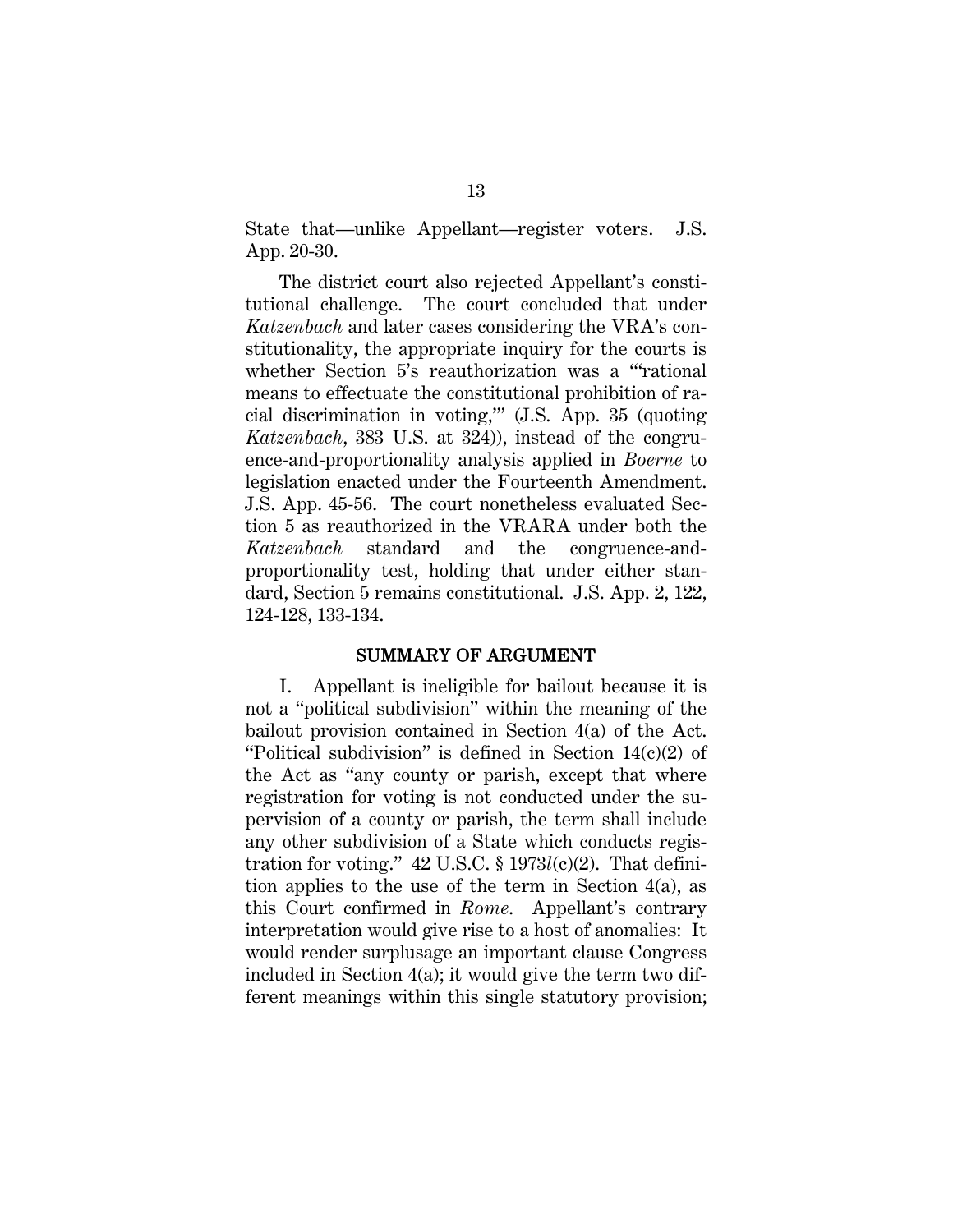it would strip the term "governmental unit" (used in Section 4(a)) of any independent meaning; and it would arbitrarily confer bailout eligibility on municipalities, school districts, and special purpose districts within covered States, but not on those within covered counties in non-covered States.

II. This Court's decisions over the last four decades, taken together with the 2006 reauthorization's extensive legislative record, confirm that Section 5 remains constitutional.

The Court has sustained Section 5's constitutionality four times, including as recently as a decade ago. In each case—*Katzenbach*, *Georgia*, *Rome*, and *Lopez* the Court has deferentially reviewed Congress's judgment that Section 5 is needed to protect minority voters in the covered jurisdictions—those with an entrenched history of discrimination in voting. *Stare decisis* considerations weigh decisively in favor of similar respect for Congress's judgment here, particularly since, in 2006, Congress reauthorized this provision on the understanding that this Court has repeatedly found it constitutional. And far from displacing this precedent, *Boerne* and its progeny repeatedly cite Section 5 as the paradigm of valid enforcement legislation under the Civil War Amendments.

A strong presumption that Section 5 remains constitutional is further warranted because Section 5 targets the evil that the Fifteenth Amendment clearly gives Congress power to prevent: official racial discrimination in the specific context of voting. Congress's authority to fashion remedies is at its zenith in a case, such as this one, where the legislation seeks both (1) to eliminate discrimination based on the most suspect factor in American jurisprudence (race) and (2) to vindi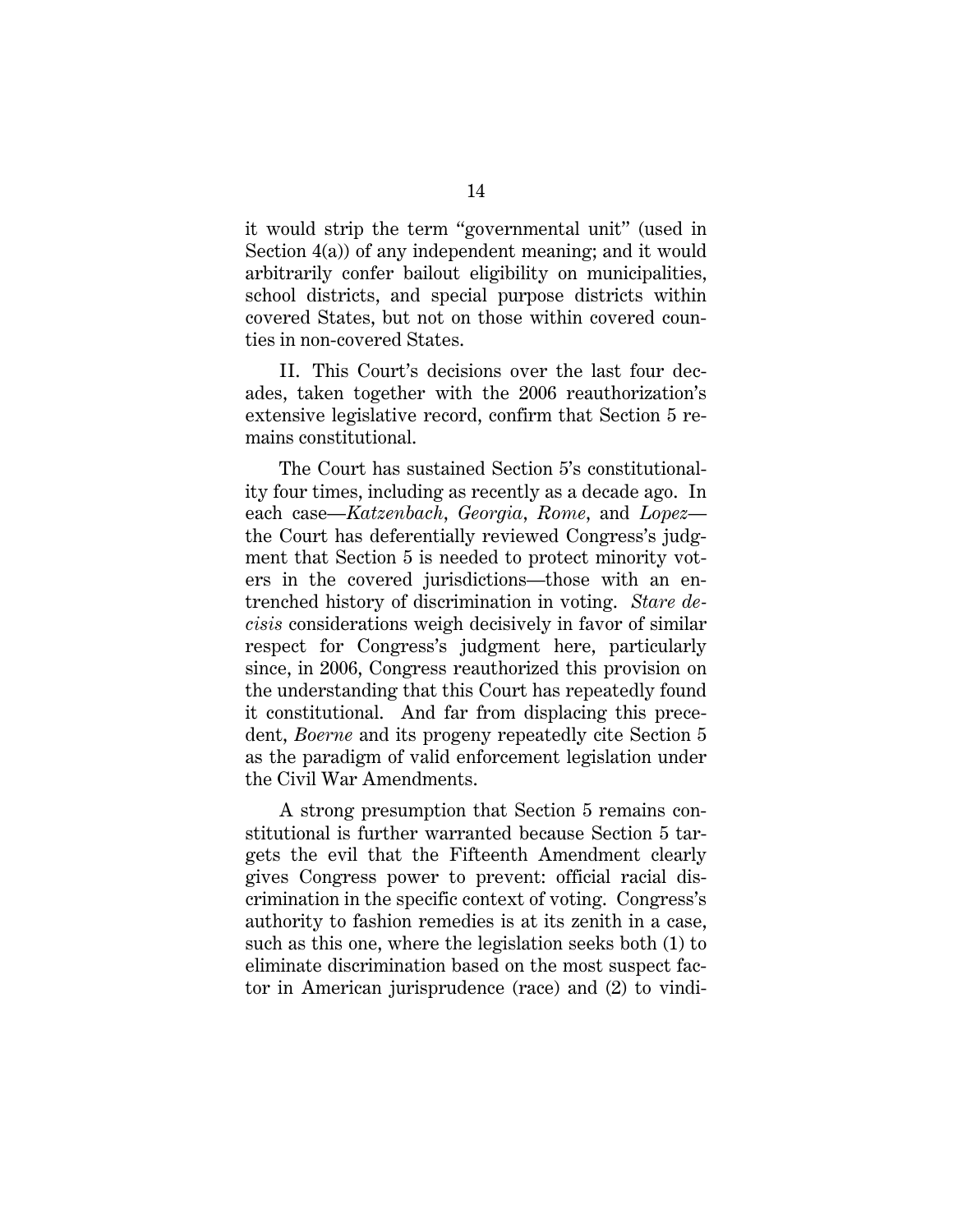cate the most fundamental civil right (the franchise). Section 5 thus does not implicate the concern animating the Court's use of a more skeptical review in *Boerne* and some subsequent cases—the danger that Congress might try to redefine one of the many rights of potentially broad application that the Fourteenth Amendment makes directly applicable to, or incorporates against, the States. *Boerne* itself, for example, reflected this Court's express concern that Congress was attempting to re-impose, through legislation, a broad interpretation of the Free Exercise Clause that the Court had recently rejected. No comparable concern is presented here.

On the merits, and under any standard of review, the massive record before Congress in 2006 justified Congress's reauthorization of Section 5. The record reveals that, although much progress has undeniably been made since 1965, official discrimination in voting persists in the covered jurisdictions. Hundreds of DOJ objections (including many on the basis of discriminatory intent), lagging minority electoral representation in the covered jurisdictions, ongoing racial disparities in voting, and a wide variety of other categories of evidence all provided more than an ample basis for Congress's considered judgment that Section 5's prophylactic rules remain necessary in Texas and the other covered jurisdictions.<sup>4</sup>

 $\overline{4}$  $4$  We fully concur in the brief for the Louis Intervenors, which covers this legislative record in persuasive detail.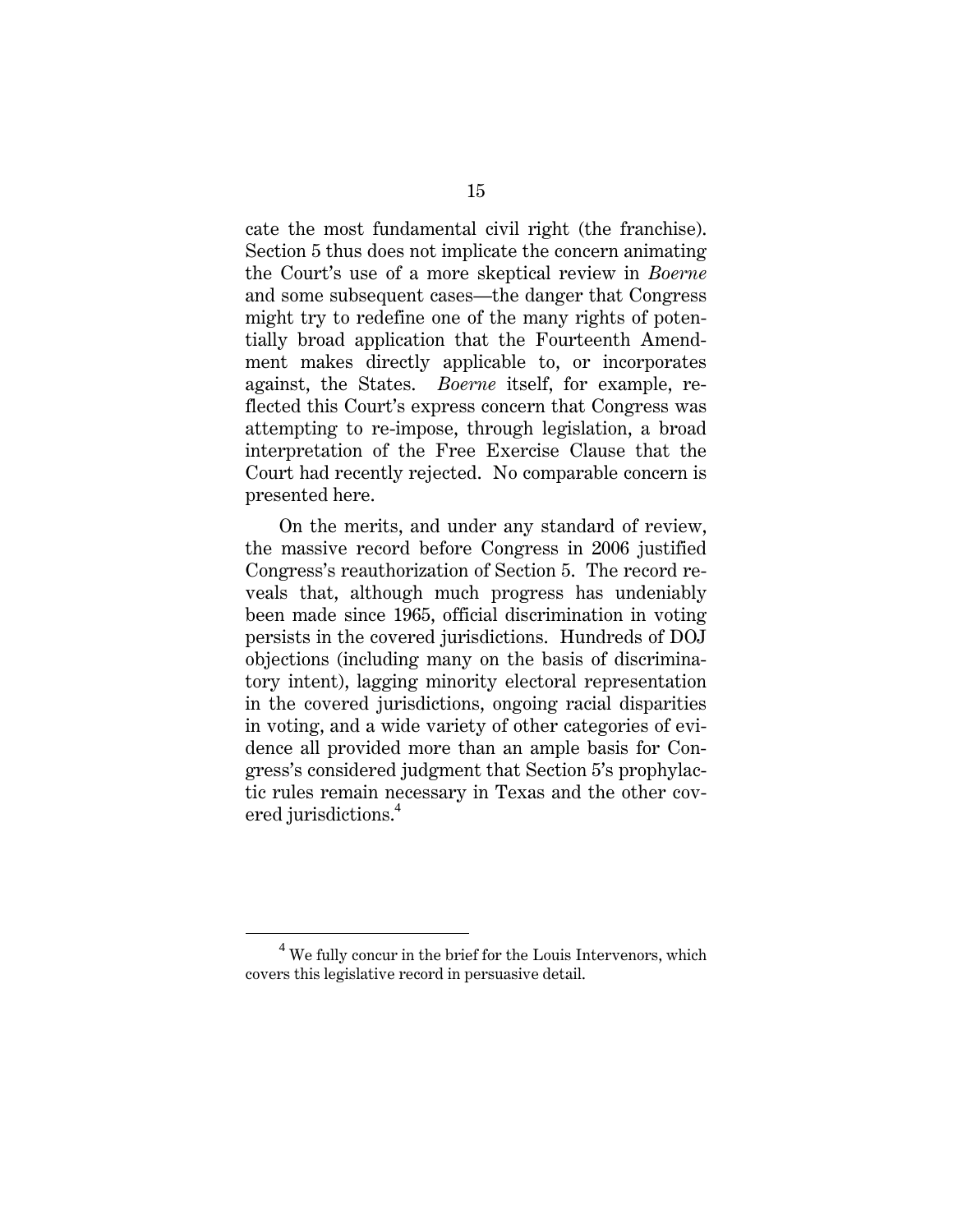#### ARGUMENT

#### I. APPELLANT IS NOT ELIGIBLE FOR BAILOUT

## A. The Statute's Text, Structure, And Legislative History Show Appellant Is Ineligible For Bailout

As originally enacted, the VRA allowed only covered States or separately covered political subdivisions in non-covered States to bail out from Section 5. In *Rome*, this Court upheld that arrangement, concluding that Section 5 was constitutional even though the statute at the time did not allow any governmental units within a fully covered State to apply for bailout. 446 U.S. 156, 167 (1980). The Court rejected an argument, advanced by Justice Powell in dissent, that Section 5 would be constitutional only if every governmental subunit within a covered State that was required to preclear its voting changes were eligible for bailout. *Id*. at 203 (Powell, J., dissenting).

During the 1982 reauthorization, Congress decided to expand the number of jurisdictions eligible to seek bailout. Nonetheless, Congress decided to limit eligibility to States and "political subdivisions," whether or not separately covered. *See* Voting Rights Act Amendments of 1982, Pub. L. No. 97-205, § 2(b)(2), 96 Stat. 131; 42 U.S.C. § 1973b(a)(1)(A)-(D), (F) & (3)-(4). Appellant is not a State, and as explained below, it is also not a "political subdivision" under the statute.

"[P]olitical subdivision" is defined in Section  $14(c)(2)$  of the Act as "any county or parish, except that where registration for voting is not conducted under the supervision of a county or parish, the term shall include any other subdivision of a State which conducts registration for voting." 42 U.S.C. § 1973*l*(c)(2). Because Appellant is neither a county nor a parish, and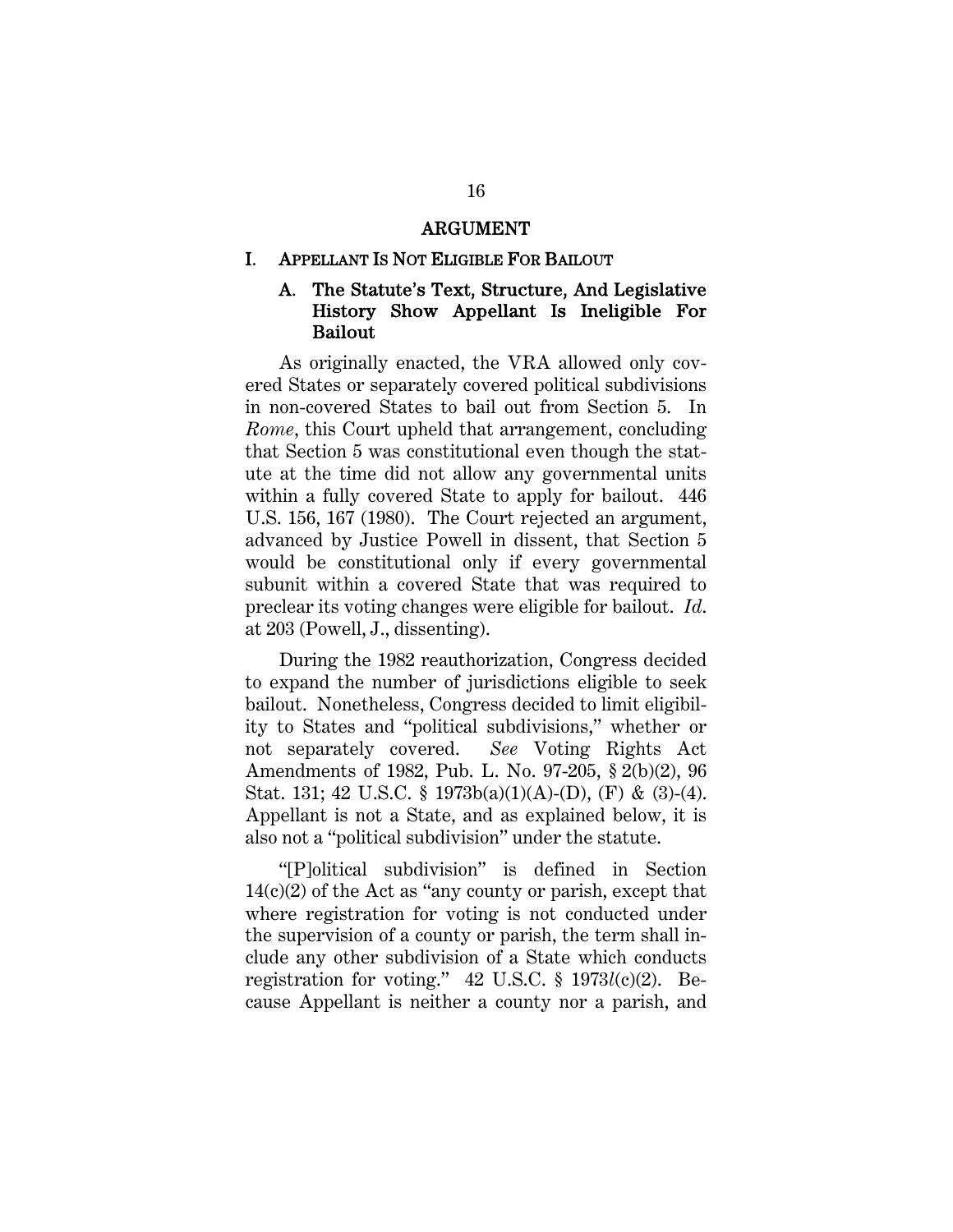because Travis County conducts voter registration for Appellant, Appellant is not a "political subdivision" under the plain language of Section 14. Given this statutory definition, Appellant's reliance on dictionaries and other interpretive sources (Br. 16-17) is misplaced. *See Rowland* v. *California Men's Colony*, 506 U.S. 194, 200 (1993). The legislatively provided definition must apply throughout the statute, *see id*., except in those instances where there is some clear indication to the contrary, *see Smith* v. *Salt River Project Agric. Improvement & Power Dist.*, 109 F.3d 586, 592-593 (9th Cir. 1997) (noting that statutory purpose and legislative history make clear Congress did not intend Section 14(c)(2)'s definition of political subdivision to apply to Section 2 of the VRA).

The structure of the bailout provision, along with its legislative history, confirms that Section 14(c)(2)'s definition of political subdivision applies in the bailout context. As the district court noted, Appellant's interpretation of the term "political subdivision" in Section 4(a) would render part of that subsection surplusage. J.S. App. 24-25. Section 4(a) confers bailout eligibility on "any political subdivision of [a covered] State … *though [coverage] determinations were not made with respect to such subdivision as a separate unit*." 42 U.S.C. § 1973b(a)(1) (emphasis added). The clear import of the second clause is to extend bailout eligibility not just to separately covered "political subdivisions" of *non*-covered States, but also to non-separately-covered "political subdivisions" of *covered* States—and no further. Had Congress intended to make all of a jurisdiction's political subunits eligible for bailout, it could easily have drafted the provision to say so, and there would have been no need for Congress to specify that a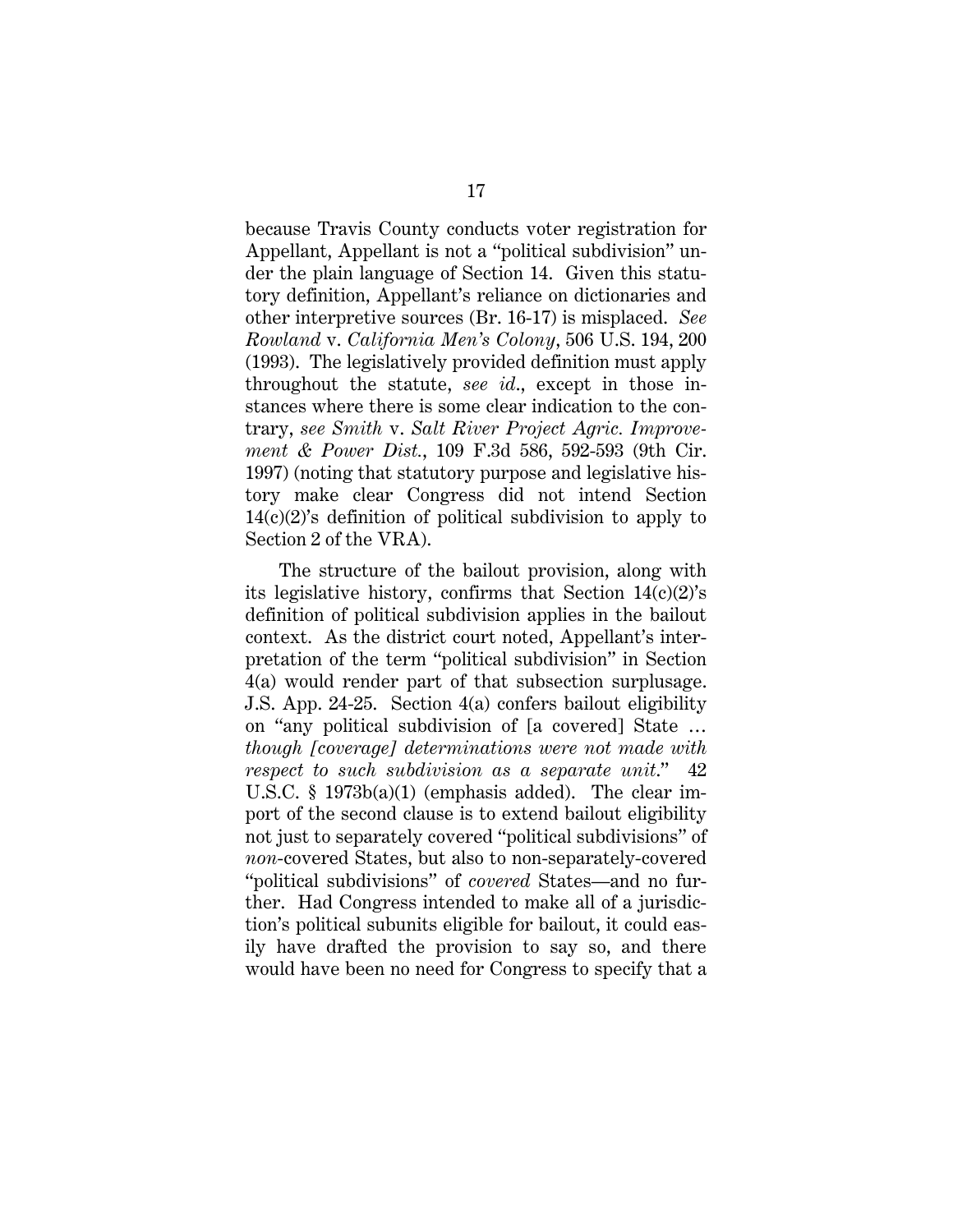jurisdiction need not have been separately designated for coverage in order to bail out.

Further, Appellant's interpretation would anomalously give the phrase "political subdivision" two different meanings in Section 4(a). That provision uses the phrase "political subdivision" twice: first, as noted above, in providing that political subdivisions not separately covered may bail out, and second, in stating that "political subdivisions" that have been separately covered are eligible to bail out.  $42 \text{ U.S.C. }$  §  $1973b(a)(1)$ . But since only jurisdictions that meet Section  $14(c)(2)$ 's definition can be separately covered, the second usage of "political subdivision" must refer only to counties, parishes, and political subunits that register voters. And a term that appears twice in a single statutory provision should be construed, if possible, to have one meaning rather than two. *See Wisconsin Dep't. of Revenue* v. *William Wrigley, Jr., Co*., 505 U.S. 214, 225 (1992). Here, that requires application of the Section  $14(c)(2)$  definition to Section  $4(a)$  both times "political subdivision" appears in that provision.

Moreover, Section 4(a) refers to a "State or political subdivision and all governmental units within its territory." 42 U.S.C. § 1973b(a)(1)(D), (F). If possible, independent meaning should be given to the phrase "governmental units," which Congress clearly perceived as distinct from "political subdivision[s]." The district court's reading gives that term independent meaning by recognizing that there are "governmental units," like Appellant, *within* "political subdivisions" that must preclear voting changes, but are not themselves eligible for bailout. Appellant, having given the phrase "political subdivision" two different meanings, would give the term "governmental unit" no distinct meaning at all.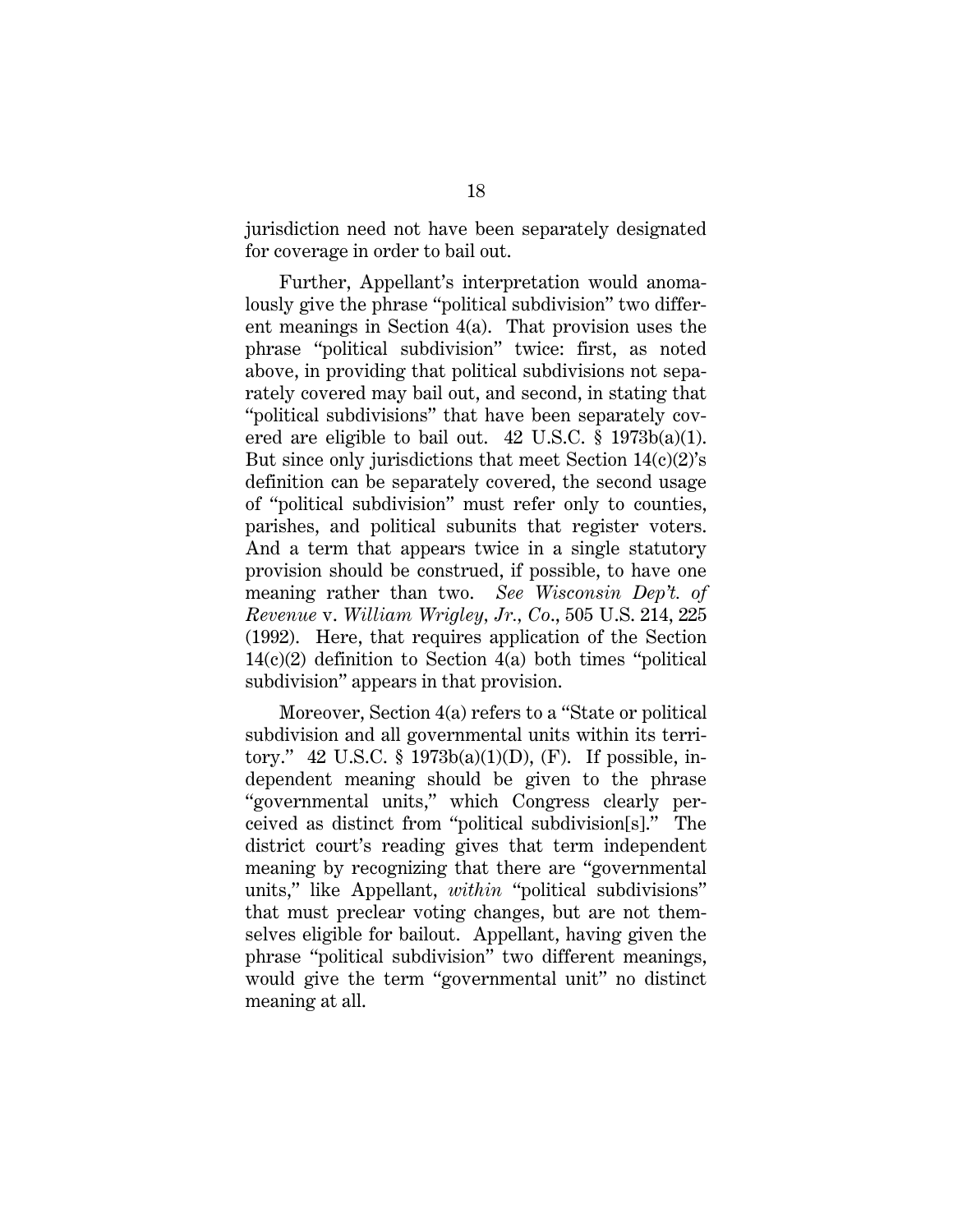Finally, Appellant's interpretation would also create a jarring practical anomaly in the application of the bailout provision. Section 4(a) permits bailout for "political subdivisions" of *States*, but not for any entity falling *within separately covered "political subdivisions."* Thus, under Appellant's reading, a municipal utility district in Texas could bail out of Section 5 coverage, but a similar special purpose district in a separately covered county in a non-covered State like California could not. There is no reason to believe that Congress created such an arbitrary regime.

The legislative history of the 1982 reauthorization further confirms that Section  $14(c)(2)$ 's definition applies to bailout. The 1981 House Report states that the "standard for bail-out is broadened to permit political subdivisions, *as defined in Section 14(c)(2)* … to bail out although the state itself may remain covered." H.R. Rep. No. 97-227, at 2 (1981) (emphasis added); *see also id.* at 39. The Senate Report not only contains similar language, S. Rep. No. 97-417, at 2, 69 (1982), but also specifically explains this limitation as a "logistical limit." As that Report explains, if every sub-county level political subunit were eligible to seek separate bailout, "we could not expect that the Justice Department or private groups could remotely hope to monitor and defend the bailout suits." *Id.* at 57 n.192. The Senate Report adds that "[f]ew questioned the reasonableness and fairness of this cutoff in the House." *Id*.

The legislative history of the 2006 reauthorization confirms the same conclusion. After two witnesses testified that Congress should expand the scope of the bailout provision to include entities other than political subdivisions, Congress made no changes to that provision. J.S. App. 28. Moreover, the 2006 reauthorization came against the backdrop of longstanding DOJ regula-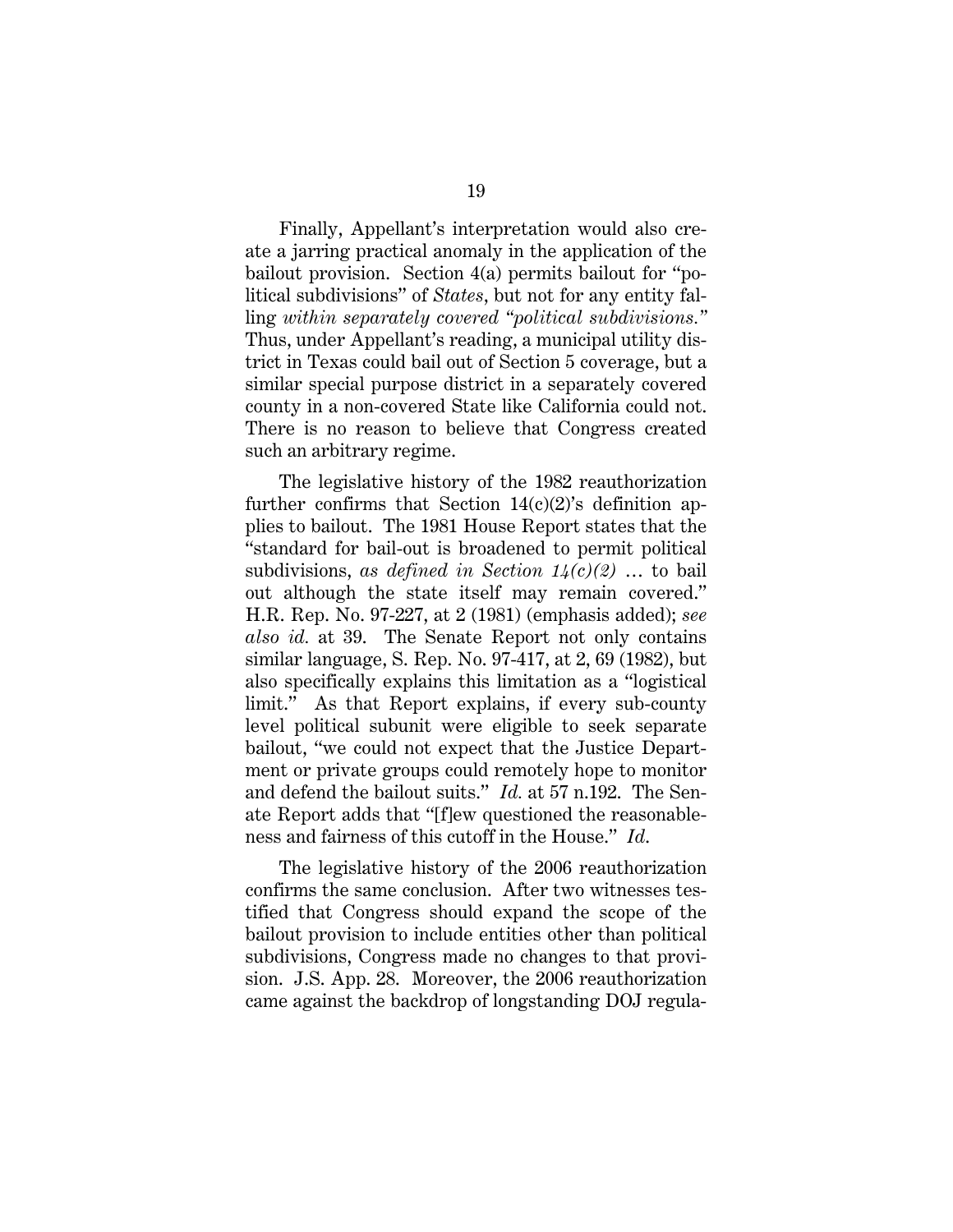tions, *see* Department of Justice *Revision of Procedures for the Administration of Section 5 of the Voting Rights Act of 1965*, 52 Fed. Reg. 486, 491 (Jan. 6, 1987) (codified at 28 C.F.R. §§ 51.2, 51.5), that specifically provide that only "[p]olitical subdivision[s]" as defined in Section 14(c)(2) may seek to bail out from Section 5 coverage. The text, structure, and legislative history of the Act thus clearly point to the conclusion that Appellant is not an entity independently eligible for bailout. Of course, Appellant's preclearance obligations would end if either Texas or Travis County successfully bailed out of coverage.

### B. Appellant's Remaining Arguments Are Foreclosed By *Rome*

Appellant argues (Br. 18-20) that language in *United States* v. *Board of Commissioners of Sheffield*, 435 U.S. 110, 130 n.18 (1978), and *Dougherty County Board of Education* v. *White*, 439 U.S. 32, 43-44 (1978), suggests that the only purpose of the definition of "political subdivision" in Section 14 of the Act is to specify which jurisdictions may be covered under Section 5 separately from their States—not to identify those entities that are eligible for bailout. That is incorrect. As this Court explained in *Rome*, "*Sheffield* … did *not* hold that cities [that do not register voters] are 'political subdivisions' under §§ 4 and 5." 446 U.S. at 168 (emphasis added). Indeed, *Sheffield* "did not even discuss the bailout process." *Id*. *Dougherty County* likewise did not address bailout. Rather, both *Sheffield* and *Dougherty County* concerned the reach of Section 5's preclearance requirement and made clear that governmental subunits within covered States are subject to that requirement because they lie within those States, not because they fall within the definition of "political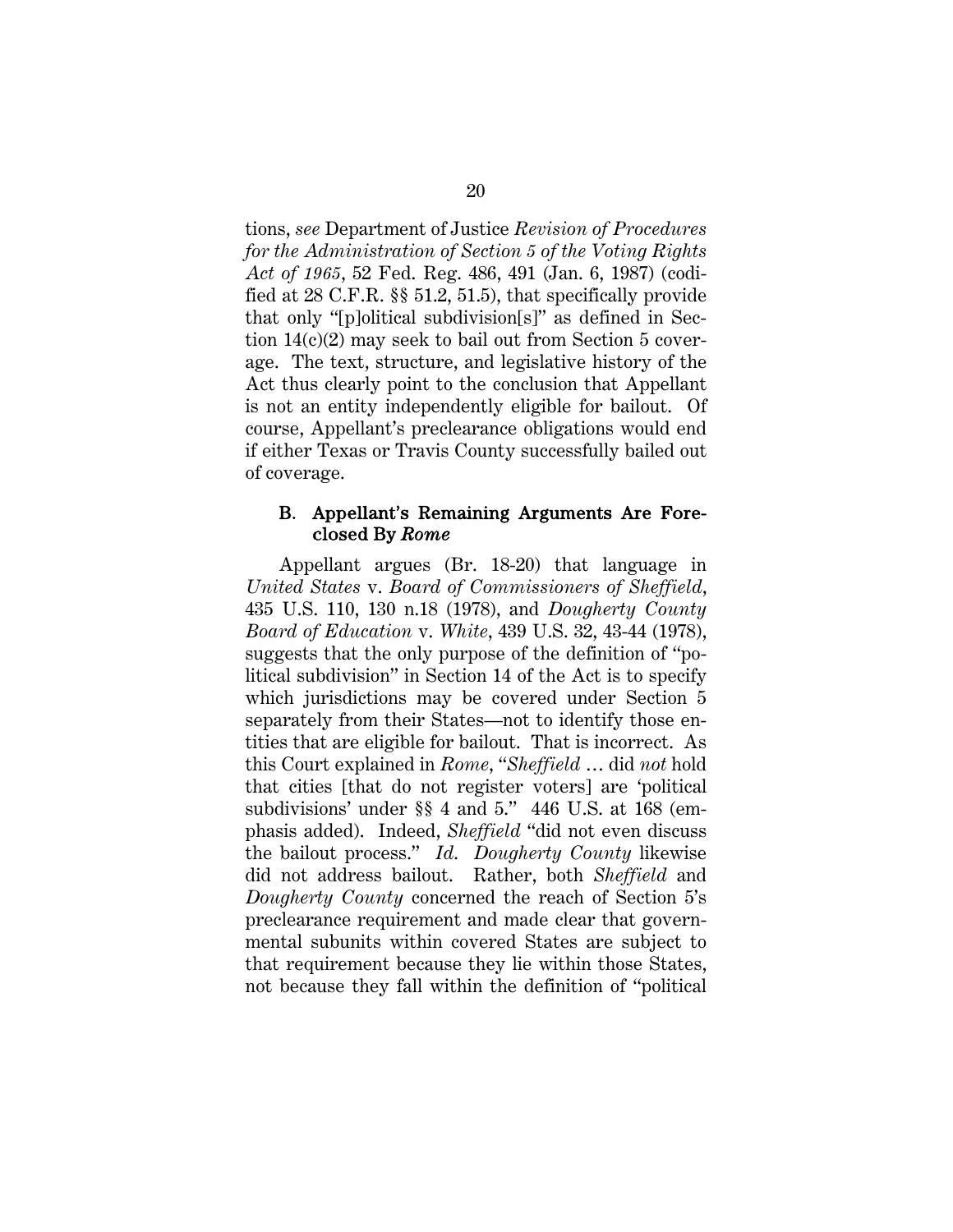subdivision" in Section  $14(c)(2)$ . In contrast, the Court *did* address the scope of bailout in *Rome*. The Court relied on the statutory definition in Section  $14(c)(2)$  and reasoned that, "under the express statutory language," the City of Rome was "not a 'political subdivision' for purposes of § 4(a) 'bailout.'" *Id.*

As noted, the 1982 reauthorization—which postdated *Sheffield, Dougherty County*, and *Rome* expanded bailout to reach "political subdivisions" within *covered* States (and not just those within noncovered States). *See* Pub. L. No. 97-205, 96 Stat. 131. But it left unaltered *Rome*'s approach to defining "political subdivision" in the bailout provision. It certainly does not follow from Congress's decision to extend bailout eligibility that Congress meant to extend the term "political subdivision" far beyond the express statutory definition, as Appellant contends. J.S. App. 23-25, 30. Indeed, since *Rome* had already made clear that *Sheffield* does not govern bailout, Congress had no need to explicitly "incorporate  $$14(c)(2)$ 's restrictive definition" (Br. 21) in the bailout provision itself to make clear that this statutory definition controls.<sup>5</sup>

Appellant also claims (Br. 26) that the district court's interpretation of bailout "interferes with and reorders" Texas state government. That argument lacks merit. Before 1982, a subunit's preclearance obligations could be terminated only if a bailout was independently obtained by the State (or separately covered political subdivision) in which the subunit was located.

 $rac{1}{5}$  Because Appellant fails to show that *Sheffield* or *Dougherty County* raises any ambiguity as to the scope of bailout eligibility, the canon of constitutional avoidance has no application. *See Clark*  v. *Martinez*, 543 U.S. 371, 385 (2005).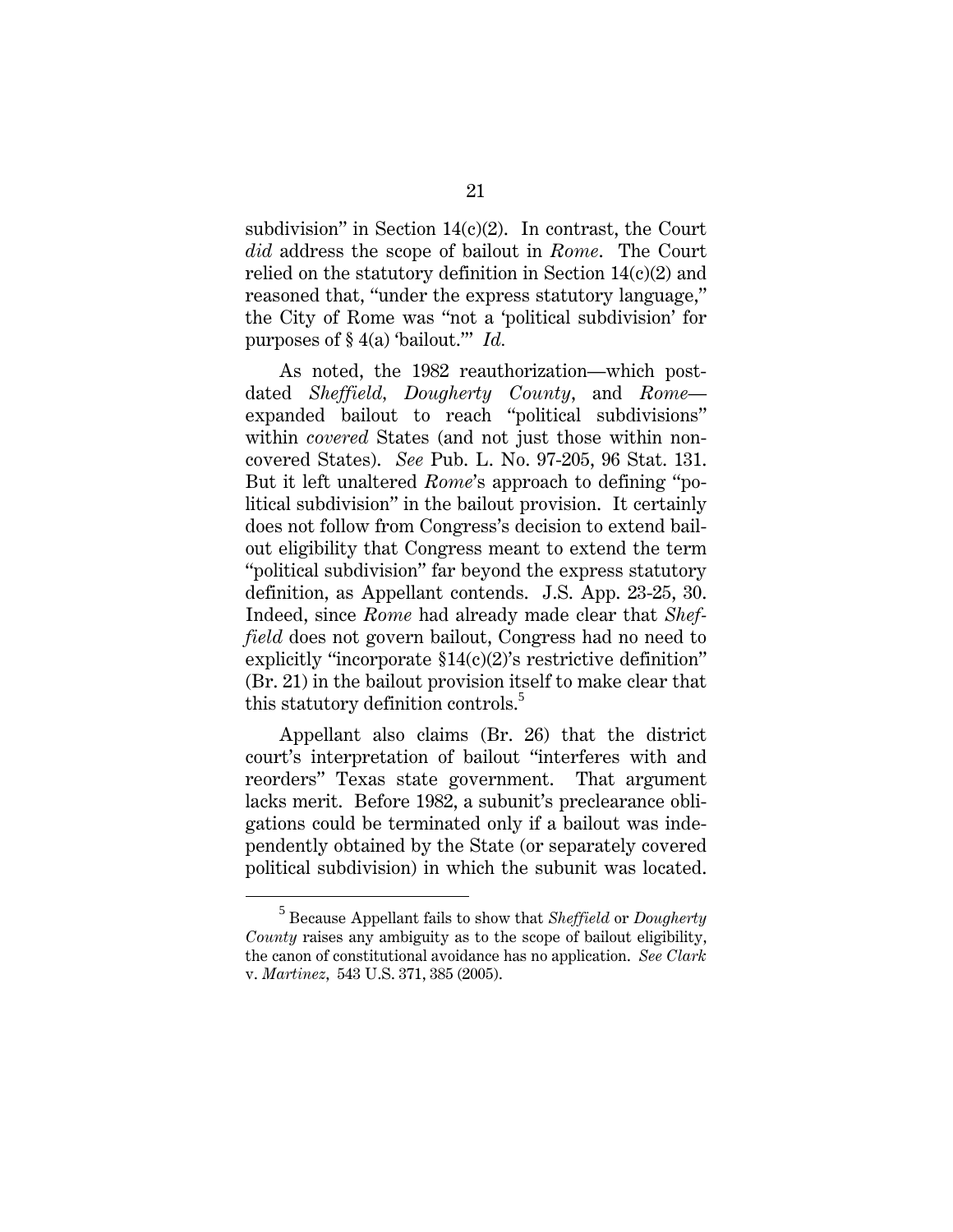This Court upheld that arrangement as constitutional in *Rome*. 446 U.S. at 167. In 1982, Congress *expanded* bailout eligibility to jurisdictions that had not previously been eligible (while nonetheless limiting eligibility to States, counties, parishes, and other entities that register voters). That expansion of eligibility does not raise federalism concerns—if anything, it eases them. Accordingly, Appellant's statutory argument should be rejected.

#### II. SECTION 5 REMAINS CONSTITUTIONAL

### A. Under The Court's Precedents, A Deferential Standard Governs Judicial Review Of Congress's Decision To Reauthorize Section 5

### 1. *Stare decisis* considerations weigh decisively in favor of deferential review

"When the political branches of the Government act against the background of a judicial interpretation of the Constitution already issued, it must be understood that in later cases and controversies the Court will treat its precedents with the respect due them under settled principles, including *stare decisis*, and contrary expectations must be disappointed." *City of Boerne* v. *Flores*, 521 U.S. 507, 536 (1997). This Court's prior decisions upholding Congress's original enactment and later reauthorizations of Section 5 have consistently applied a deferential standard of review in evaluating whether the statute falls within the scope of Congress's enforcement authority under Section 2 of the Fifteenth Amendment. The Court should follow a similar approach here.

After Congress enacted the VRA, South Carolina argued that the Act, including Section 5, exceeded Congress's powers. *South Carolina* v. *Katzenbach*, 383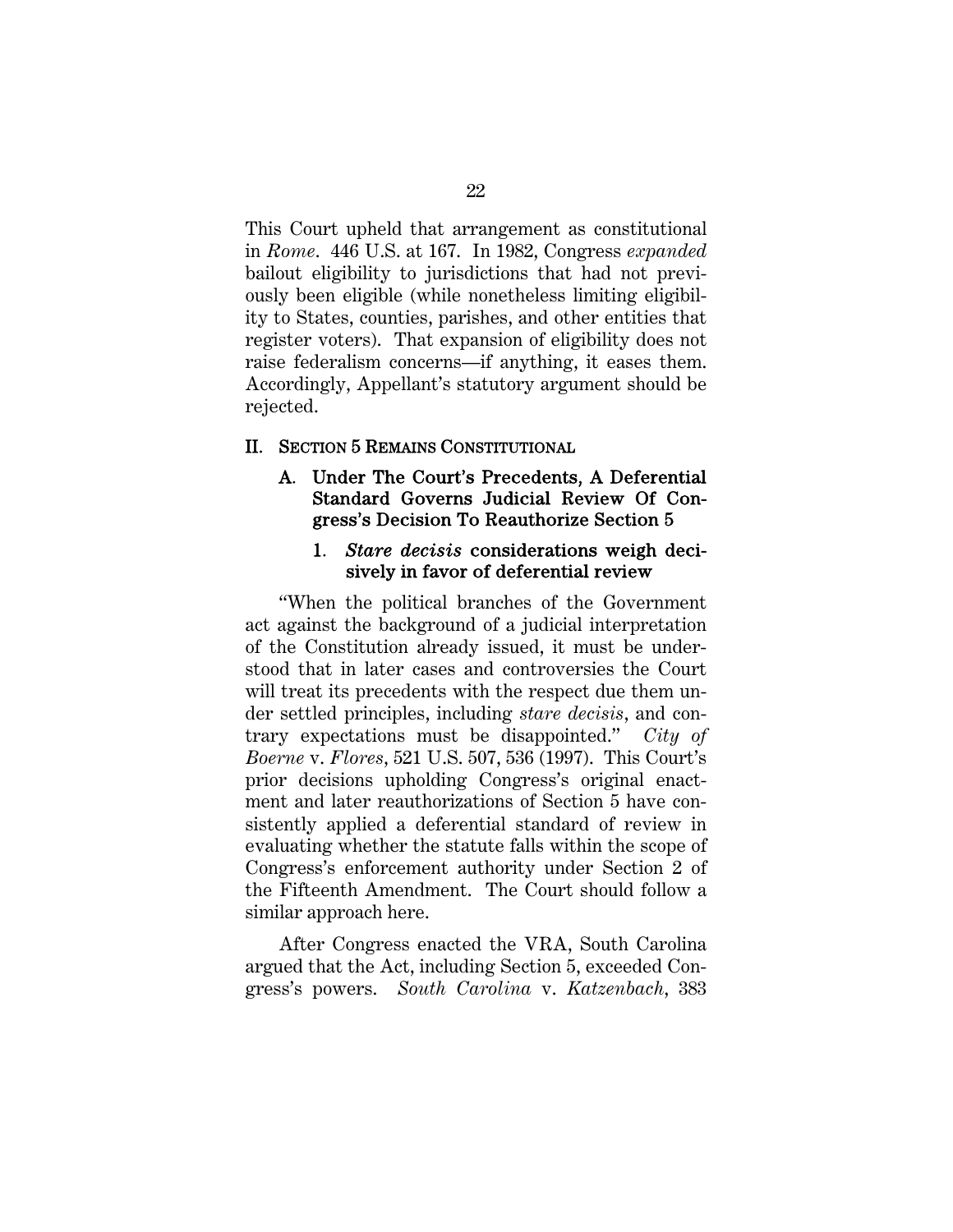U.S. 301, 323 (1966). The Court rejected that challenge. It observed that under the Fifteenth Amendment, Congress has "full remedial powers to effectuate the constitutional prohibition against racial discrimination in voting," *id.* at 326, and that the "Fifteenth Amendment supersedes contrary exertions of state power," *id.* at 325. The Court explained that the States' ordinary plenary authority over matters "'wholly within the domain of state interest'" is qualified when state power has been "'used as an instrument for circumventing a federally protected right.'" *Id.* (quoting *Gomillion* v. *Lightfoot*, 364 U.S. 339, 347 (1960)).

Assessing whether "Congress [had] exercised its powers under the Fifteenth Amendment in an appropriate manner with relation to the States," *Katzenbach*, 383 U.S. at 324, the Court stated that the "ground rules" for resolving the question were "clear…. As against the reserved powers of the States, Congress may use any rational means to effectuate the constitutional prohibition of racial discrimination in voting." *Id.* The Court explained that "[t]he basic test to be applied in a case involving § 2 of the Fifteenth Amendment is the same as in … cases" involving legislation under the Necessary and Proper Clause, and that "Chief Justice Marshall laid down the classic formulation" of that test in *McCulloch* v. *Maryland*, 17 U.S. (4 Wheat.) 316 (1819), "50 years before the Fifteenth Amendment was ratified." 383 U.S. at 326. Specifically, "'[l]et the end be legitimate, let it be within the scope of the constitution, and all means which are appropriate, which are plainly adapted to that end, which are not prohibited, but consist with the letter and spirit of the constitution, are constitutional.'" *Id.* (quoting *McCulloch*, 17 U.S. (4 Wheat.) at 421). As the Court had explained the previous Term, the Necessary and Proper Clause authorizes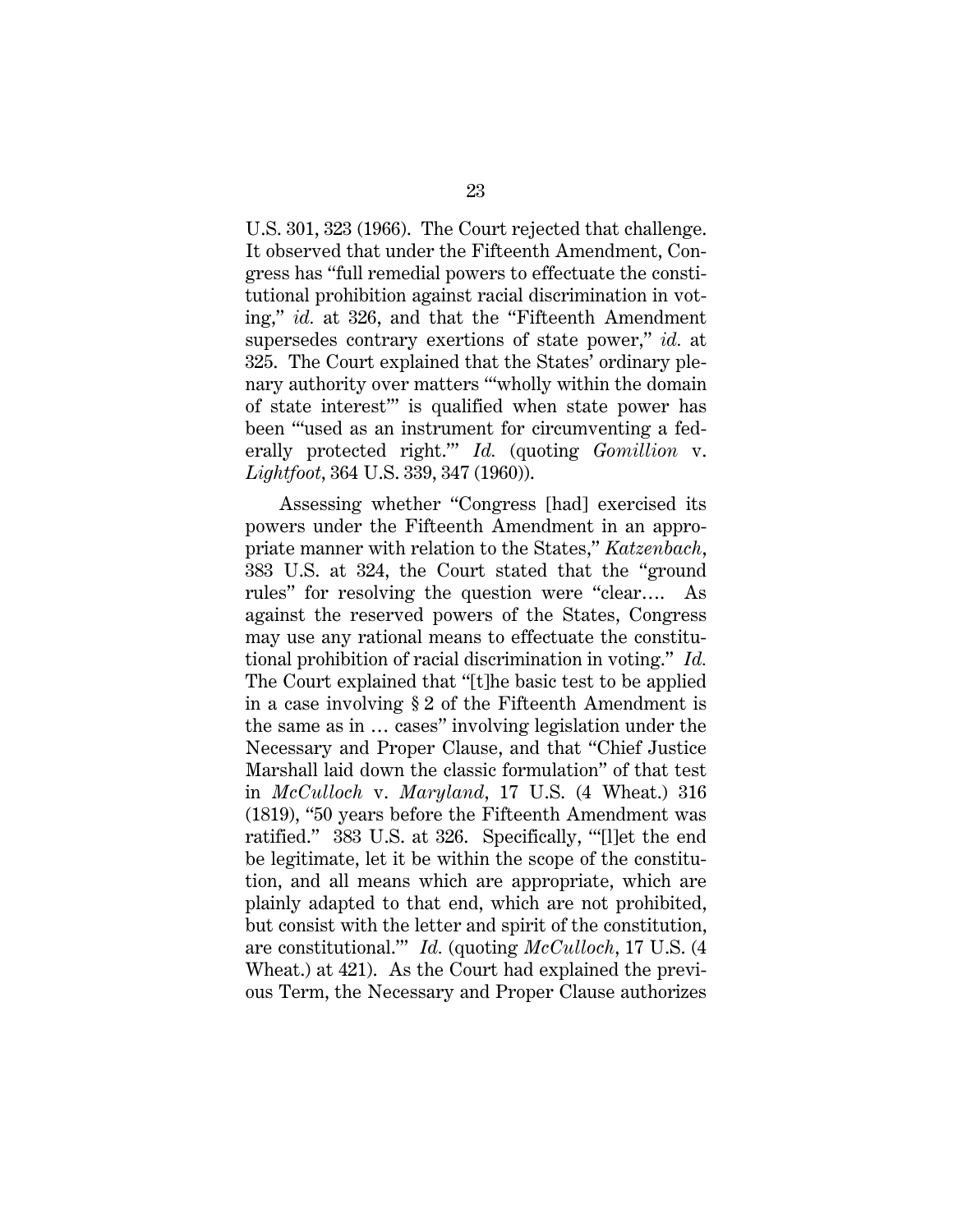congressional action when "legislators, in light of the facts and testimony before them, have a rational basis for finding a chosen regulatory scheme necessary." *Katzenbach* v. *McClung*, 379 U.S. 294, 303-304 (1964).<sup>6</sup>

In its application of this "rational means" standard, the Court in *South Carolina* v. *Katzenbach*, 383 U.S. at 308, explained that "[t]he constitutional propriety of the Voting Rights Act … must be judged with reference to the historical experience which it reflects." And the Court concluded that Congress's enactment of Section 5 was justified by the exceptional history of voting-related racial discrimination in the covered jurisdictions. *Id.* at 309-315, 329-331, 334-335. The Court held that the coverage formula was "rational," *id.* at 330, and sustained Section 5's statutory preclearance rules as appropriate enforcement legislation, *id.* at 334- 335.

In its later decisions addressing the validity of Section 5 as reauthorized, the Court has reaffirmed both Section 5's constitutionality and the deferential review standard set forth in *South Carolina* v. *Katzenbach*. First, after the 1970 reauthorization, the Court held in *Georgia* v. *United States*, 411 U.S. 526, 535 (1973), that "for the reasons stated" in *Katzenbach*, the "Act [was] a permissible exercise of congressional power under § 2 of the Fifteenth Amendment."

The Court followed the same approach when, after Congress reauthorized the VRA in 1975, the City of

 $\overline{6}$  *See also Tennessee* v. *Lane*, 541 U.S. 509, 555 (2004) (Scalia, J., dissenting) (describing the "necessary and proper" standard as "flexible"); *Lopez* v. *Monterey County*, 525 U.S. 266, 294 (1999) (Thomas, J., dissenting) (describing Congress's authority under the Necessary and Proper Clause as "broad").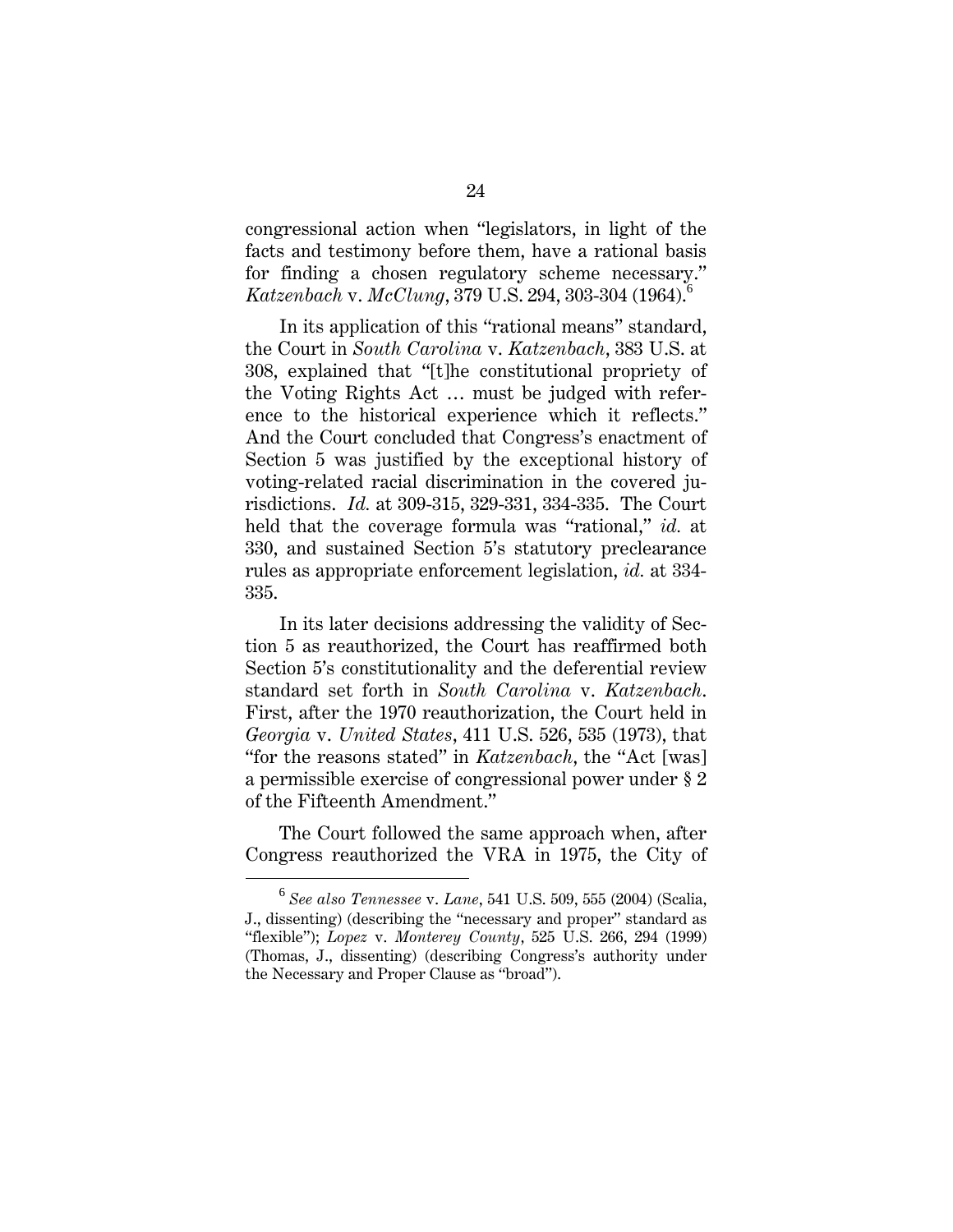Rome, Georgia, brought another challenge to Section 5. The City argued that the VRA exceeded Congress's Fifteenth Amendment enforcement power in two key respects. First, it argued that the Act unconstitutionally prohibited voting practices that were only discriminatory *in effect* and therefore impermissibly expanded the Amendment's prohibition against *purposeful* racial discrimination in voting. *Rome*, 446 U.S. at 173. Second, the City argued that the Act violated principles of federalism. *Id*. at 178.

The *Rome* Court rejected both challenges. Again invoking the *Katzenbach* "any rational means" and *McCulloch* "necessary and proper" standards, *Rome*, 446 U.S. at 175, 177, the Court reasoned that Congress had acted "rationally" and therefore "appropriate[ly]" by prohibiting jurisdictions with a past history of purposeful voting discrimination from implementing voting changes with even a discriminatory impact, *id*. at 177. The Court relied for that conclusion in part on *Oregon*  v. *Mitchell*, 400 U.S. 112 (1970), which had unanimously upheld a provision of the VRA imposing a nationwide ban on literacy tests whether or not a given test was imposed for a discriminatory purpose.<sup>7</sup> Turning to the

 $\overline{7}$ <sup>7</sup> In *Mitchell*, the Court held that, even though the use of such tests without a discriminatory intent had been held not to violate the Fifteenth Amendment, Congress could "rationally have determined" that a ban on all literacy tests was an "appropriate method[] of attacking the perpetuation of past purposeful racial discrimination" in voting. *Rome*, 446 U.S. at 176 (citing various opinions in *Mitchell*). Except for Justice Douglas, who believed that the legislation was authorized under Section 5 of the Fourteenth Amendment, *see Mitchell*, 400 U.S. at 144-147 (opinion of Douglas, J.), every member of the Court in *Mitchell* agreed that Congress had permissibly acted under its Fifteenth Amendment enforcement authority, *see id*. at 132-133 (opinion of Black, J.); *id*.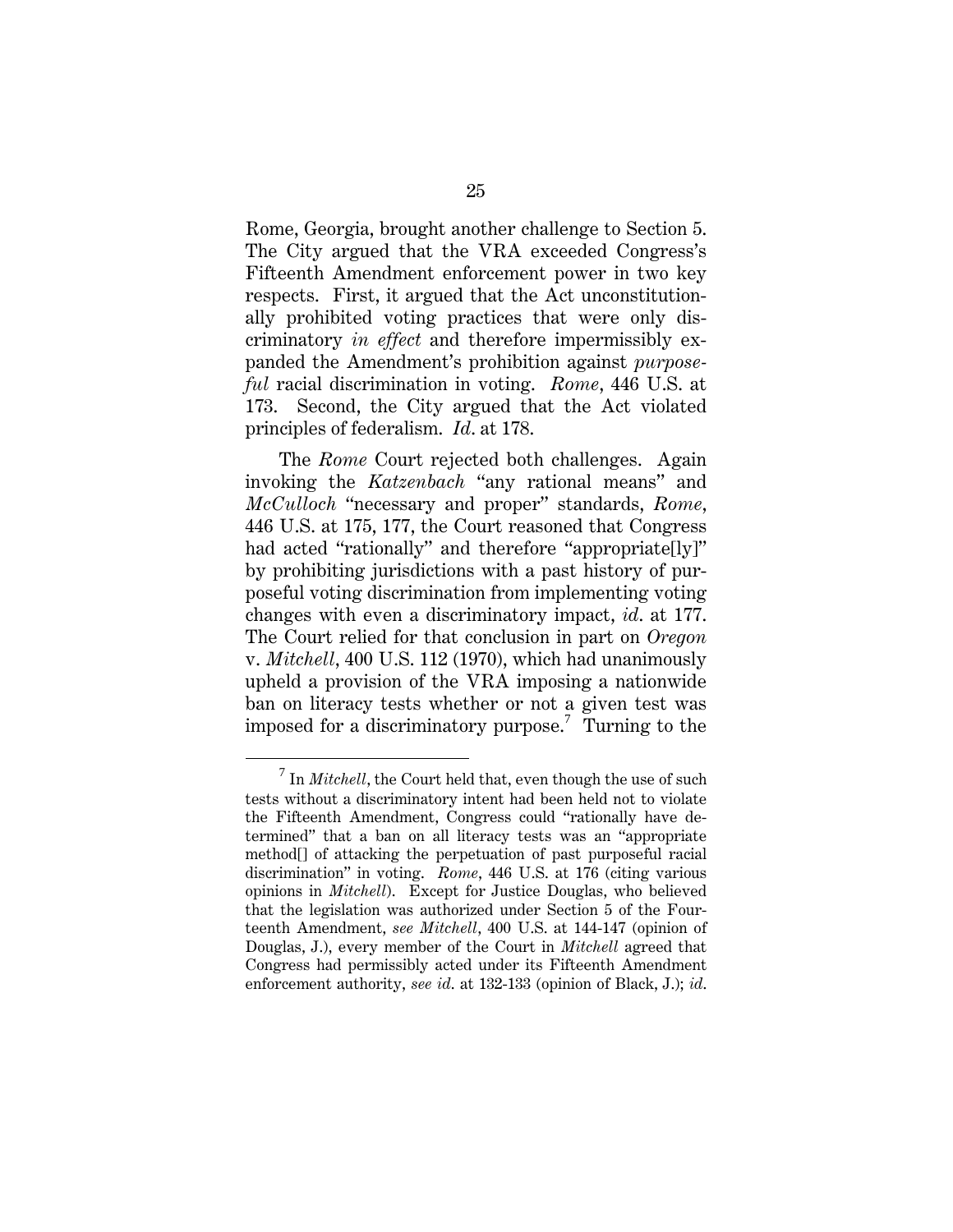City's federalism challenge, the Court in *Rome* reaffirmed its holding in *Katzenbach* that "'the Fifteenth Amendment supersedes contrary exertions of state power.'" 446 U.S. at 180 (quoting *Katzenbach*, 383 U.S. at 325). Applying that principle, the Court concluded that "Congress had the authority to regulate state and local voting through the provisions of the Voting Rights Act," *id*. at 179, and that the Act was "'an appropriate means for carrying out Congress' constitutional responsibilities,'" *id*. at 179-180 (quoting *Katzenbach*, 383 U.S. at 308).

Following the 1982 reauthorization and shortly after its *Boerne* decision, this Court again sustained Section 5's constitutionality, holding in *Lopez* v. *Monterey County,* 525 U.S. 266, 283 (1999), that Section 5 is appropriate enforcement legislation that does not "usurp[] powers reserved to the States." The Court invoked *Katzenbach* and *Rome* to support its conclusion that Congress acted within its "authority under the Fifteenth Amendment" in requiring federal preclearance of the implementation of a voting change by a covered county in a non-covered State—even where the county's action was "nondiscretionary" under state law. *Id.* at 282.

Appellant does not contend that the Court's *Boerne* cases overrule *Katzenbach* and its progeny, nor could it credibly do so. Nor has *Boerne* displaced or altered *Katzenbach*'s approach for evaluating whether Section 5 is appropriate enforcement legislation. To the contrary,

 $\overline{a}$ 

at 216 (opinion of Harlan, J.); *id*. at 232-234 (opinion of Brennan, White, and Marshall, JJ.); *id*. at 284 (opinion of Stewart, J., joined by Burger, C.J., and Blackmun, J.); *see also Rome*, 446 U.S. at 177 n.13.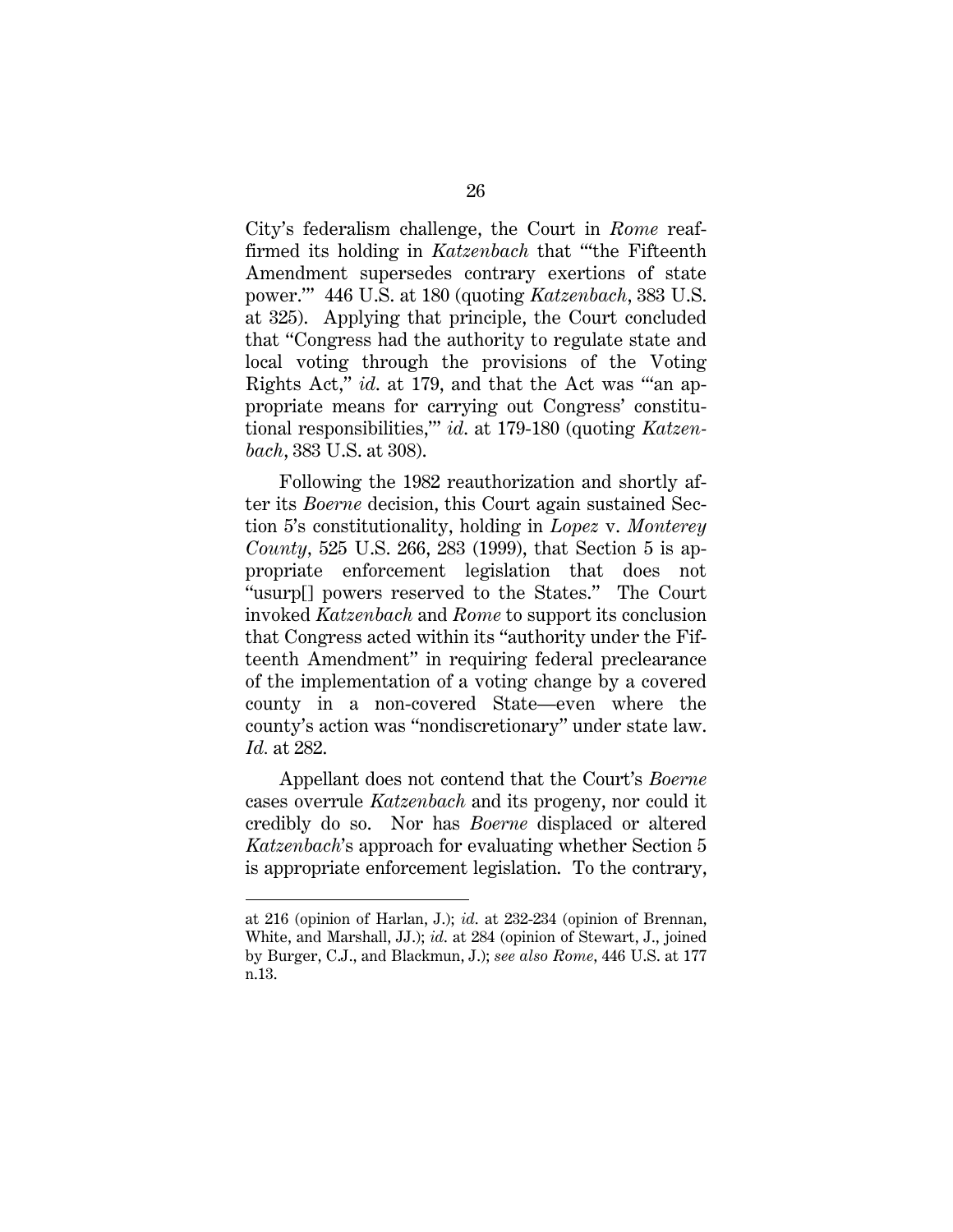the Court's *Boerne* cases have consistently embraced *Katzenbach* and *Rome* and pointed to Section 5 as a model of the proper use of congressional enforcement powers. In *Boerne* itself, the Court cited the VRA, including specifically Section 5, as the leading example of valid enforcement legislation. 521 U.S. at 525-527. And the Court's decisions following *Boerne* have similarly extolled Section 5 as a proper exercise of congressional enforcement authority, distinguishing Section 5 from various statutes held invalid. *See Florida Prepaid Postsecondary Educ. Expense Bd.* v. *College Sav. Bank*, 527 U.S. 627, 639-640 (1999); *United States* v. *Morrison*, 529 U.S. 598, 626 (2000); *Board of Trs. of Univ. of Ala.* v. *Garrett*, 531 U.S. 536, 373-374 (2001).

This unbroken line of authority—from *Katzenbach*  to the Court's three later decisions directly sustaining Section 5 as reauthorized, through the *Boerne* decisions' reaffirmance of those precedents—refutes any suggestion that *Katzenbach* or *Rome* or their analytical framework have lost their force.<sup>8</sup> Adherence to that

<sup>8</sup>  $8$  Contrary to the suggestions of Appellant and its amici (Br. 27-28; Pacific Legal Foundation Amicus Br. 6-19; Mountain States Legal Foundation Amicus Br. 5-6, 10-20), the Court has never held that the *Boerne* test applies to all Fifteenth Amendment enforcement legislation. In support of this contention, Appellant and its amici note the Court's observations in certain *Boerne* decisions that the enforcement clauses of the Fourteenth and Fifteenth Amendments are "parallel," *Boerne*, 521 U.S. at 518, and "virtually identical," *Garrett*, 531 U.S. at 373, n.8. *See, e.g.*, Br. 28; Mountain States Legal Foundation Amicus Br. 5-6. The Court, however, made these observations in Fourteenth Amendment, not Fifteenth Amendment, cases. And it did so by way of demonstrating (1) the breadth, not the narrowness, of Congress's Fifteenth Amendment enforcement authority, *see Boerne*, 521 U.S. at 518 (under the Fifteenth Amendment, as under the Fourteenth, "[l]egislation … can fall within the sweep of Congress' enforcement power even if … it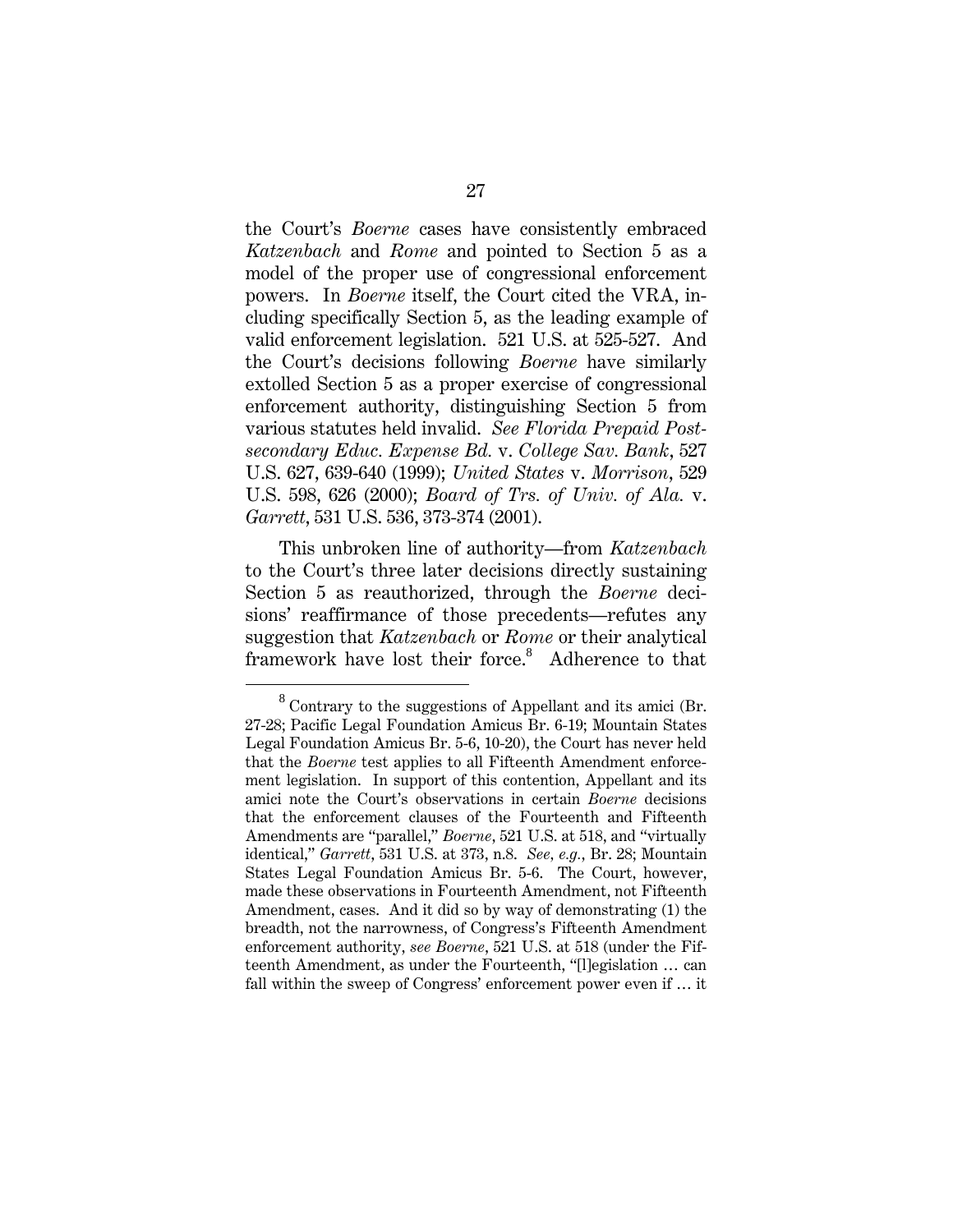framework is particularly warranted here because, in 2006, Congress legislated on the premise that the Court would continue to apply that framework.

## 2. Reauthorization of Section 5 involved a quintessentially legislative judgment about how to protect fundamental constitutional rights

Through the VRA, Congress has targeted official racial discrimination in voting, conduct at the heart of the Fifteenth Amendment's proscriptions. Above and beyond *stare decisis* considerations, applying the standard utilized in *Katzenbach* and *Rome* to Section 5 as reauthorized in 2006 is thus entirely consistent with the *Boerne* cases, which, like *Katzenbach*, *see* 383 U.S. at 324-327, recognize Congress's broad discretion in enforcing core constitutional rights. And, as the Court's cases further make clear, such discretion is reinforced where, as here, Congress acts to reauthorize a statute on the basis of its predictive judgments formed through experience with the statute's operation over many years.

Three times in the wake of *Boerne*, this Court has addressed legislation protecting classes or constitutional rights that trigger heightened judicial scrutiny, and each time it has upheld the law in question. *See* 

l

prohibits conduct which is not itself unconstitutional"), and (2) the limitations on Congress's Fourteenth, not Fifteenth, Amendment enforcement power, outside the context of race and voting, *see Garrett*, 531 U.S. at 373 (elucidating the ADA's shortcomings through a comparison to the VRA). As discussed in the next subsection, there are sound reasons for granting greater deference to Congress when it legislates under the Fifteenth Amendment as well as the Fourteenth.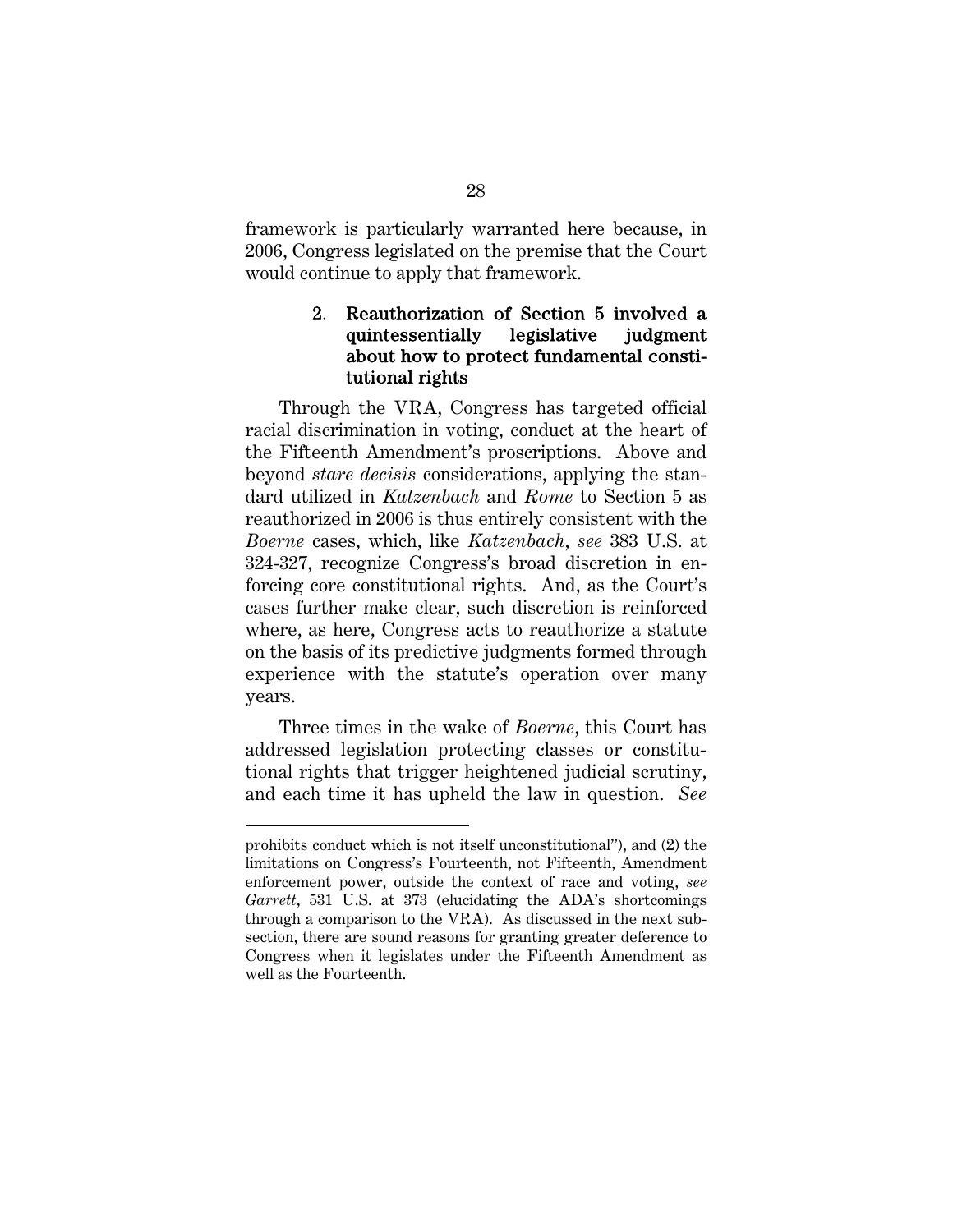*Lopez,* 525 U.S. at 283 (upholding 1982 reauthorization of Section 5); *Nevada Dep't of Human Res. v. Hibbs*, 538 U.S. 721, 728-729 (2003) (holding that Family Medical Leave Act is valid remedial legislation designed to combat gender discrimination in employment); *Tennessee* v. *Lane*, 541 U.S. 509, 529-533 (2004) (Title II of the ADA is a "reasonable prophylactic measure" as applied to courthouse access, denials of which warrant "searching" judicial review). By contrast, the Court has struck down, for failure to satisfy the congruence-and-proportionality test, statutes targeting classifications that receive only rational-basis review. *See Kimel* v. *Florida Bd. of Regents*, 528 U.S. 62, 83-84 (2000) (age classifications); *Garrett*, 531 U.S. at 366-367 (disability classifications under Title I of the ADA). As Appellant concedes (Br. 35), these cases demonstrate that when the right or class at issue receives heightened scrutiny, Congress is due more deference when it assesses the need for and propriety of enforcement legislation. *See* J.S. App. 45. As *Boerne* teaches, "[t]he appropriateness of remedial measures must be considered in light of the evil presented." 521 U.S. at 530.

Here, Congress acted at the zenith of its enforcement authority in reauthorizing Section 5, because that provision addresses *both* the quintessential suspect classification (race) *and* the quintessential civil right (the franchise). First, Section 5 targets racial discrimination by state actors, conduct that goes to the core of both the Fourteenth and Fifteenth Amendments and receives the strictest judicial scrutiny.<sup>9</sup> Second, Sec-

 $\frac{1}{9}$  *See Johnson* v. *California*, 543 U.S. 499, 509 (2005); *Village of Arlington Heights* v. *Metropolitan Hous. Dev. Corp.*, 429 U.S.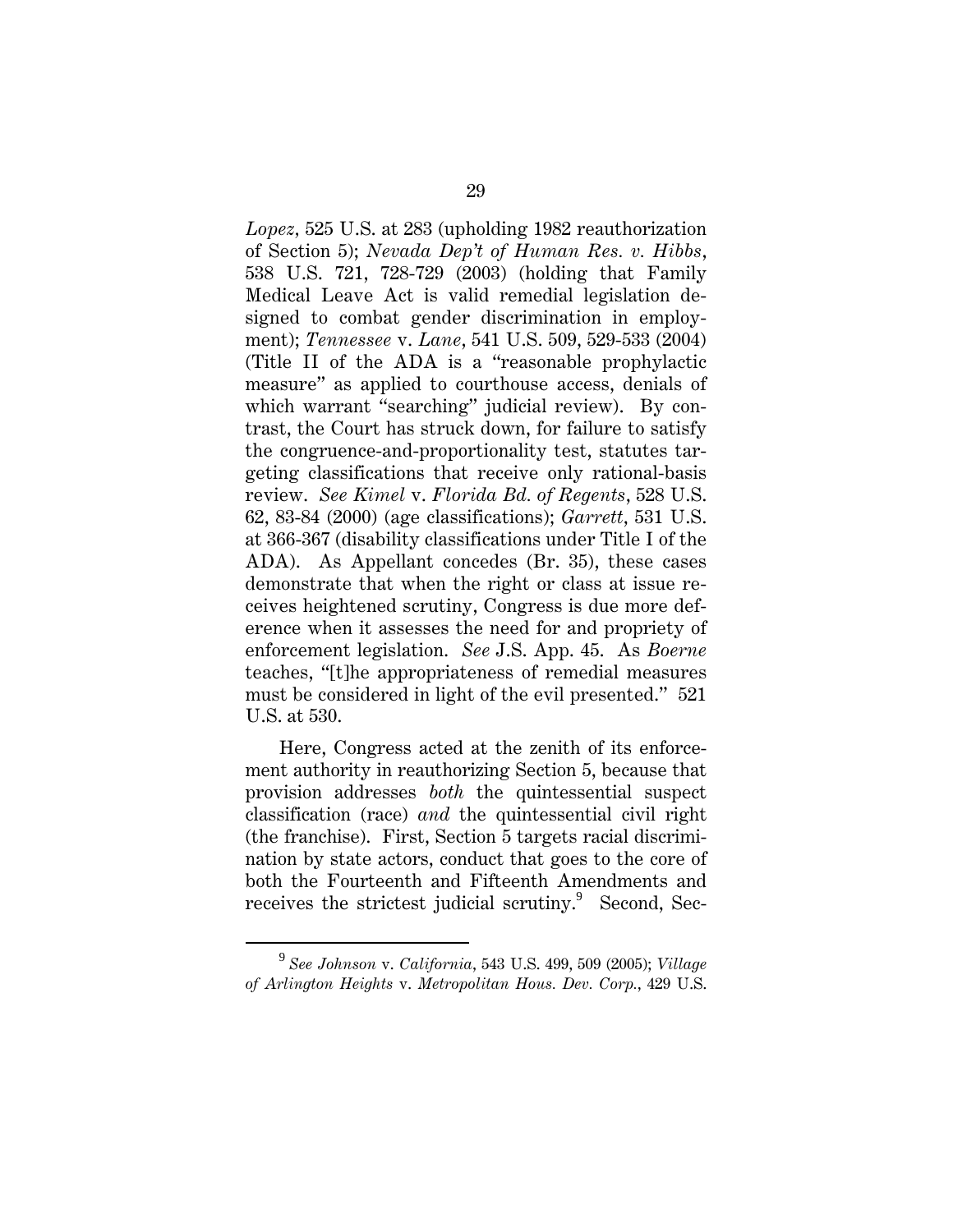tion 5 protects the right to vote, a fundamental right "preservative" of all others, *Yick Wo* v. *Hopkins*, 118 U.S. 356, 370 (1886), such that "any alleged infringement of [it] must be carefully and meticulously scrutinized," *Reynolds* v. *Sims*, 377 U.S. 533, 562 (1964). *See also Bartlett* v. *Strickland*, No. 07-689, 2009 WL 578634, at \*6 (U.S. Mar. 9, 2009) (stressing that the right to vote is "one of the most fundamental rights of our citizens"). Congress's factual judgments in favor of reauthorizing Section 5 are thus entitled to the greatest measure of respect. Congress's authority is fortified by the fact that Section 5 targets conduct that not only requires heightened scrutiny in two respects, but is also prohibited by two separate constitutional amendments—so strong is the constitutional imperative to eradicate voting-related racial discrimination. *See, e.g.*, *Rogers* v. *Lodge*, 458 U.S. 613, 624-628 (1982) (applying the Fourteenth Amendment to protect against race discrimination in voting).

Moreover, precisely because Section 5 addresses both racial discrimination and the right to vote, it does not raise any of the separation-of-powers concerns that this Court cited when it invalidated congressional legislation in *Boerne* and three subsequent decisions. In each of those cases, the Court concluded that the chal-

l

<sup>252, 266 (1977);</sup> *cf. Lane*, 541 U.S. at 561 (Scalia, J., dissenting) ("Giving § 5 [of the Fourteenth Amendment] more expansive scope with regard to measures directed against racial discrimination by the States accords to practices that are distinctively violative of the principal purpose of the Fourteenth Amendment[.]"); *Mitchell*, 400 U.S. at 129 (opinion of Black, J.) ("Where Congress attempts to remedy racial discrimination under its enforcement powers, its authority is enhanced by the avowed intention of the framers of [the Civil War Amendments].").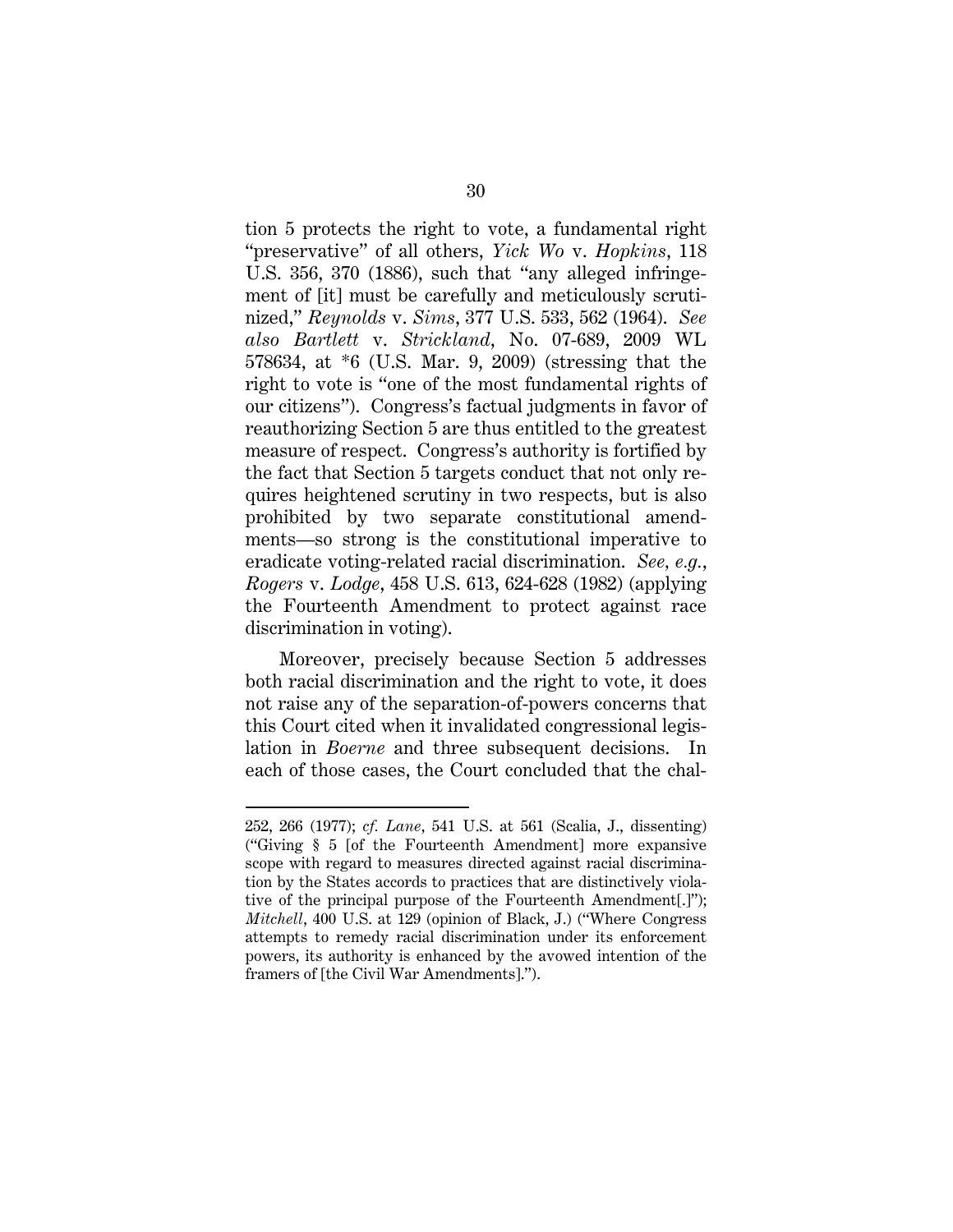lenged legislation was designed not to enforce Fourteenth Amendment rights that this Court had recognized, but to *expand* the substance of those rights in the teeth of contrary decisions by this Court. *See Boerne*, 521 U.S. at 532 (holding that Fourteenth Amendment remedial legislation must be "responsive to, or designed to prevent, unconstitutional behavior"); *see also id.* at 519-529, 536; *Garrett*, 531 U.S. at 365; *Kimel*, 528 U.S. at 81; *Florida Prepaid*, 527 U.S. at 647- 648.

The concern expressed in these decisions is most likely to arise when Congress has legislated to enforce rights secured against the States only by the Fourteenth Amendment. The Fourteenth Amendment encompasses a nearly limitless variety of constitutional challenges to state action; it not only contains primary prohibitions on discrimination, but also "functions as the vehicle through which various [other] rights … apply to the states." J.S. App. 48; *see, e.g.*, *Boerne*, 521 U.S. at 532 (finding constitutionally troublesome the "[s]weeping coverage" of RFRA, which was applicable to actions "of almost every description … regardless of subject matter"). Section 5 of the VRA does not raise that concern because it focuses exclusively on the *precise evil* addressed by the much more narrowly focused Fifteenth Amendment: race discrimination in voting.

In particular, unlike the provision held invalid in *Boerne*, Section 5 reflects a quintessentially legislative judgment about the type of remedy necessary to protect an *undisputed* constitutional right against an *undisputed* constitutional evil. After holding 21 separate hearings and compiling a legislative record of over 15,000 pages, Congress concluded that reauthorization of Section 5 was necessary to protect the "fragile" gains that minority voters have made in the covered jurisdic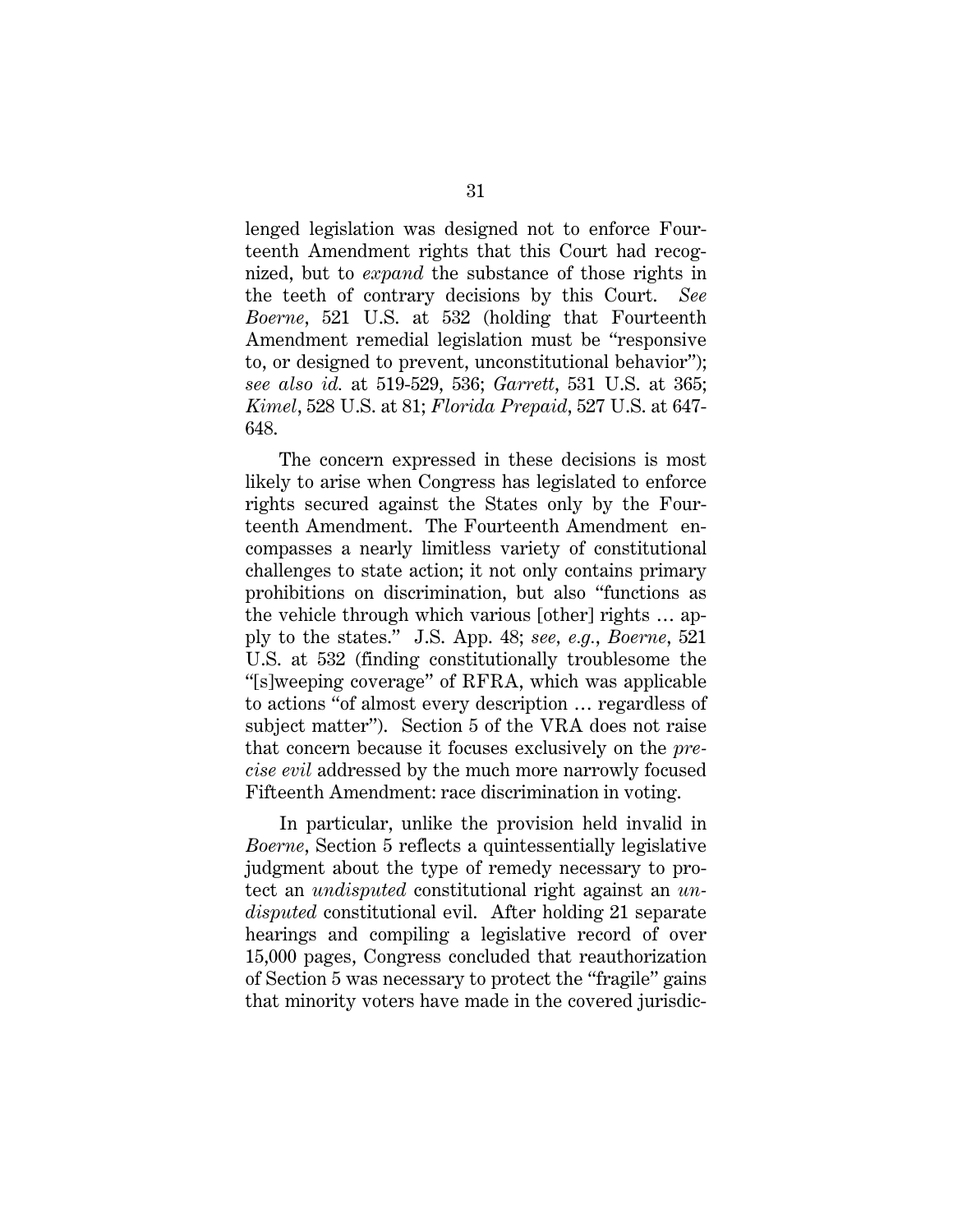tions, *Rome*, 446 U.S. at 182 (internal quotation marks omitted). That judgment warrants "substantial deference" because Congress "is far better equipped than the judiciary to amass and evaluate the vast amounts of data bearing upon legislative questions." *Turner Broad. Sys., Inc.* v. *FCC*, 520 U.S. 180, 195 (1997) (internal quotation marks omitted). And that judgment is due even further deference than most congressional determinations because Congress was not legislating on a blank slate, but reauthorizing a statute already in effect based on its experience with the VRA's operation over many years. Congress's judgment that Section 5 remains necessary is thus precisely like the judgment upheld in *Rome* and unlike that at issue in any *Boerne*  case.<sup>10</sup>

<sup>10</sup> Amici Dr. Abigail Thernstrom *et al*. argue that Section 5 is subject to strict scrutiny because, as amended by Congress, it allegedly mandates race-based districting. That contention is not properly before the Court because it was neither pursued nor passed upon below, *see, e.g.*, *Pennsylvania Dep't of Corr.* v. *Yeskey*, 524 U.S. 206, 212-213 (1998), and because Appellant does not present it even on appeal, *see, e.g.*, *Robertson* v. *Seattle Audubon Soc.,* 503 U.S. 429, 441 (1992). Moreover, because that argument concerns only Section 5's application to re-districting, which this case does not involve, addressing it would require the Court to render an advisory opinion, *see Hayburn's Case*, 2 U.S. (2 Dall.) 409 (1792), as the Thernstrom amici effectively concede (Br. 36-37). If any allegedly impermissible race-based districting occurs, a claim under *Shaw* v. *Reno*, 509 U.S. 630 (1993), would allow for federal court review.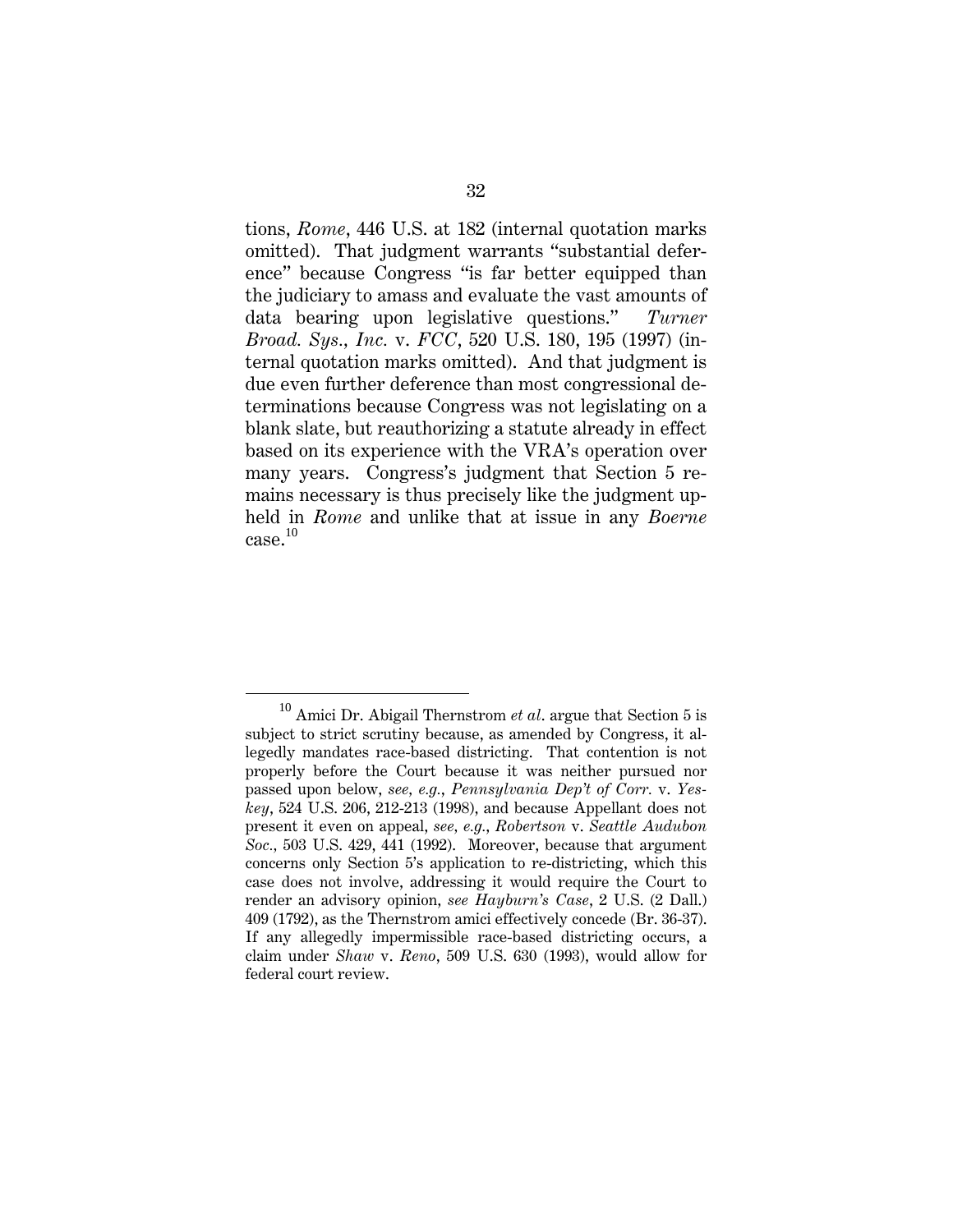## B. Congress's 2006 Reauthorization Of Section 5 Was A Constitutionally Valid Means Of Seeking To Eradicate Racial Discrimination In Voting

Under either the standard that this Court applied to Section 5 in *Katzenbach* and *Rome* or the analysis articulated in *Boerne*, the 2006 record provided more than a sufficient basis on which Congress could determine that Section 5's prophylactic rules remain necessary in Texas and the other covered jurisdictions. $^{11}$ 

## 1. The record before Congress provided ample basis for Congress to conclude that Section 5 is still needed to combat and deter voting-related discrimination in covered jurisdictions

As the 2007 sunset date approached on the prior reauthorization of Section 5, Congress undertook a searching examination of whether that provision should be allowed to expire. Congress held more than 20 hearings, heard testimony from dozens of witnesses, and compiled a lengthy record. Based on its extensive review, Congress concluded that allowing Section 5 to lapse would endanger the voting rights of minorities in covered jurisdictions. This Court's analysis in *Rome* and *Lopez*, on which Congress relied, confirms that Congress's conclusion was constitutionally sound.

In *Rome*, this Court rejected a claim, much like Appellant's here, that Section 5 had "outlived [its] usefulness" because "Negro voter registration had im-

 $11$  The brief of the Louis Intervenors addresses several aspects of the 2006 congressional record in greater detail, and we respectfully refer the Court to the discussion in that brief.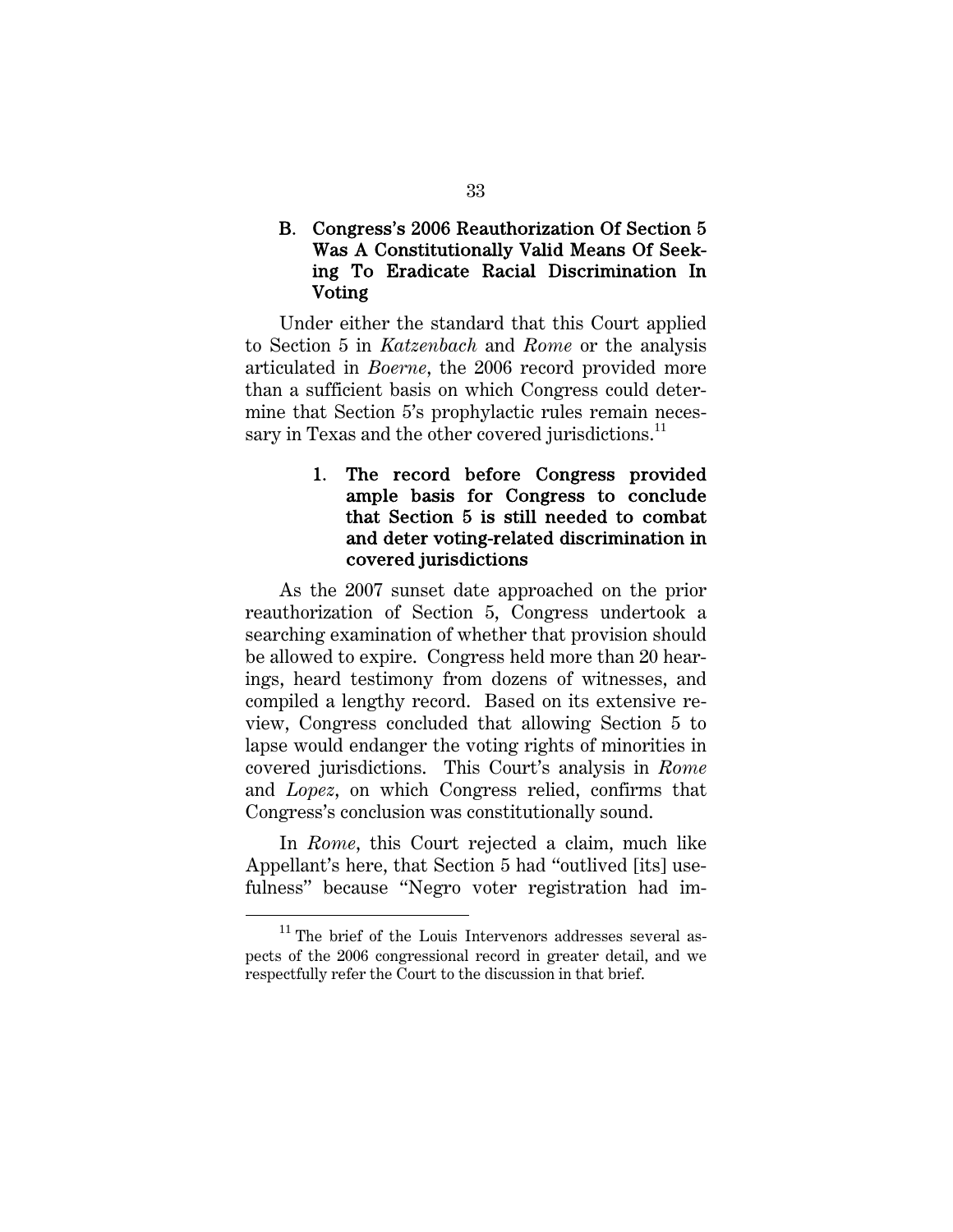proved dramatically since 1965." 446 U.S. at 180. Acknowledging that substantial gains had been made, the Court nonetheless sustained Section 5 on the basis of three categories of evidence showing a continuing danger of voting-related discrimination in covered jurisdictions: (1) racial disparities in registration, (2) disproportionately low minority electoral representation, and (3) DOJ Section 5 objections. *See id.* at 180-182. During the hearings culminating in the 2006 reauthorization, Congress received substantial evidence in each of these categories, as well as a host of others. Notwithstanding the progress that had been made, there was evidence of substantial ongoing problems in each category demonstrating the continuing need for Section 5.

First, as in 1975, Congress in 2006 found significant racial disparities in registration rates in a number of the covered and partially covered jurisdictions. J.S. App. 59-62. Gaps between Hispanics and non-Hispanic whites were particularly large in several covered States (J.S. App. 60-61; H.R. Rep. No. 109-478, at 29 (2006)), including, as Appellant acknowledges, a 16 point gap in registration rates between Hispanics and non-Hispanic whites in Texas. *See* Br. 50; J.S. App. 62. Congress also received evidence indicating that "in most of the covered Southern states, … black turnout continues to lag turnout of non-Hispanic whites." *Understanding the Benefits and Costs of Section 5 Pre-Clearance: Hearing Before the S. Comm. on the Judiciary*, 109th Cong. 131 (2006) (supplemental testimony of Prof. Nathaniel Persily); *see also* J.S. App. 61.

Likewise, in 2006, as in 1975, Congress found that "gains by minority candidates remain[ed] uneven, both geographically and by level of office." J.S. App. 63. For example, no African-American had ever been elected to statewide office in Mississippi, Louisiana, or South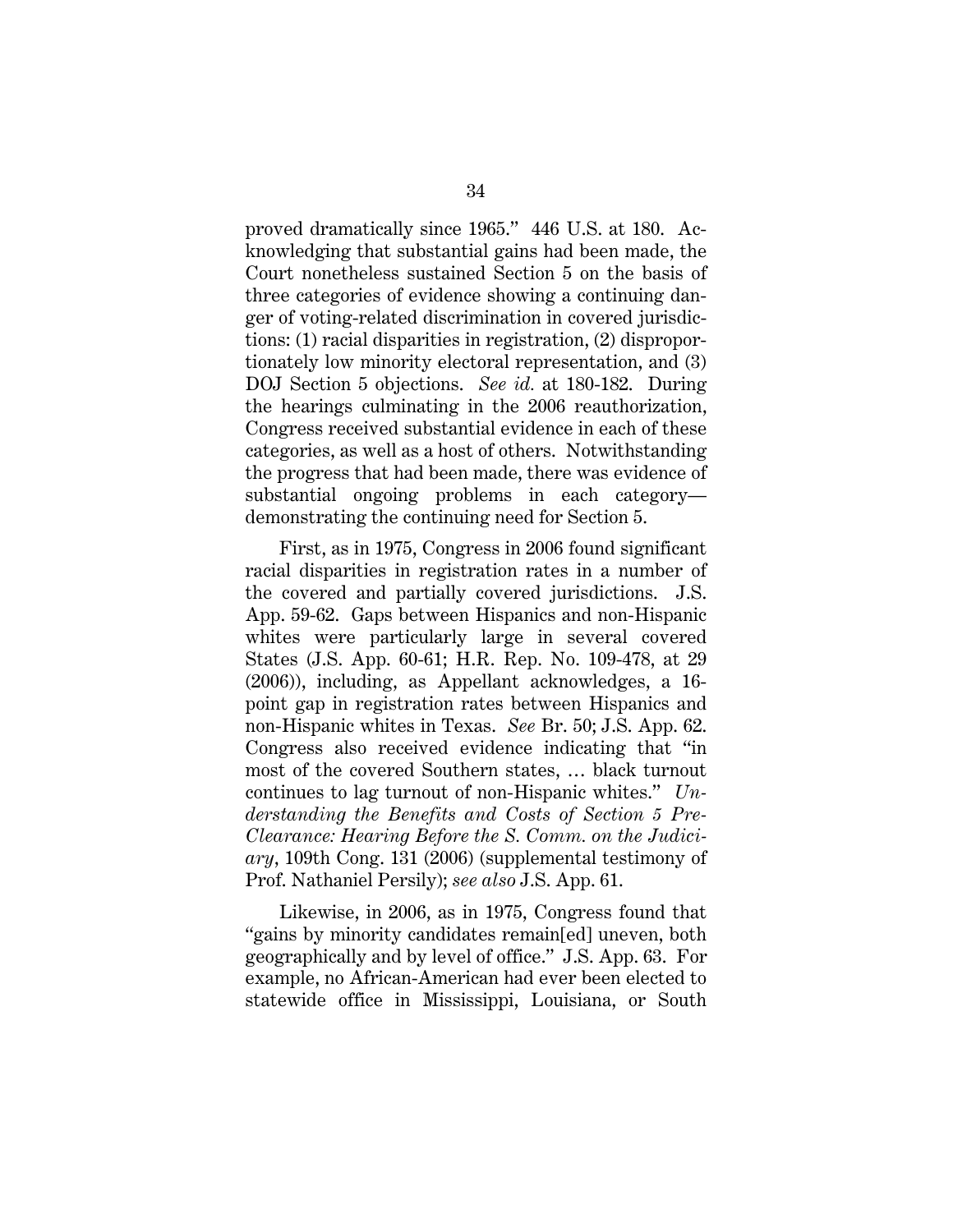Carolina, despite the significant African-American populations in those States. H.R. Rep. No. 109-478, at 33. And in many fully covered jurisdictions, minority representation, even for lower offices, lagged well behind proportional levels. J.S. App. 63; H.R. Rep. No. 109-478, at 33. Appellant responds (Br. 51) that the lack of success by minorities in statewide elections should be ignored because "minorities are elected to local office." But *Rome* explained that it is constitutionally relevant whether the offices held by minorities are "relatively minor" or "statewide." 446 U.S. at 180. *Rome* also held that minority representation in the state legislatures that falls "far short of being representative" is evidence of continuing discrimination. *Id.* at 181.

In the 2006 reauthorization, Congress also followed this Court's guidance in *Rome* by examining "the number and nature of objections interposed by the Attorney General." 446 U.S. at 181. This examination revealed: that DOJ interposed more objections between 1982 and 2004 (626) than between 1965 and 1982 (490), including objections to at least one statewide change in every fully covered State and in most partially covered States (J.S. App. 66, 69-71); that between 1980 and 2000, 421 objections were lodged on the basis of DOJ's determination that the proposed voting change was motivated by a state actor's discriminatory purpose (J.S. App. 77); and that DOJ has objected to more proposed changes from Texas than from any other State  $(H.R. Rep. No. 109-478, at 73).$ <sup>12</sup> These objections pre-

 $12$  The Southeastern Legal Foundation asserts baldly (Br. 28) n.15) that the acts of discrimination identified by Congress "were clearly based on findings of disparate impact." *See also* Scharf-Norton Center Amicus Br. 11 (arguing that many objections were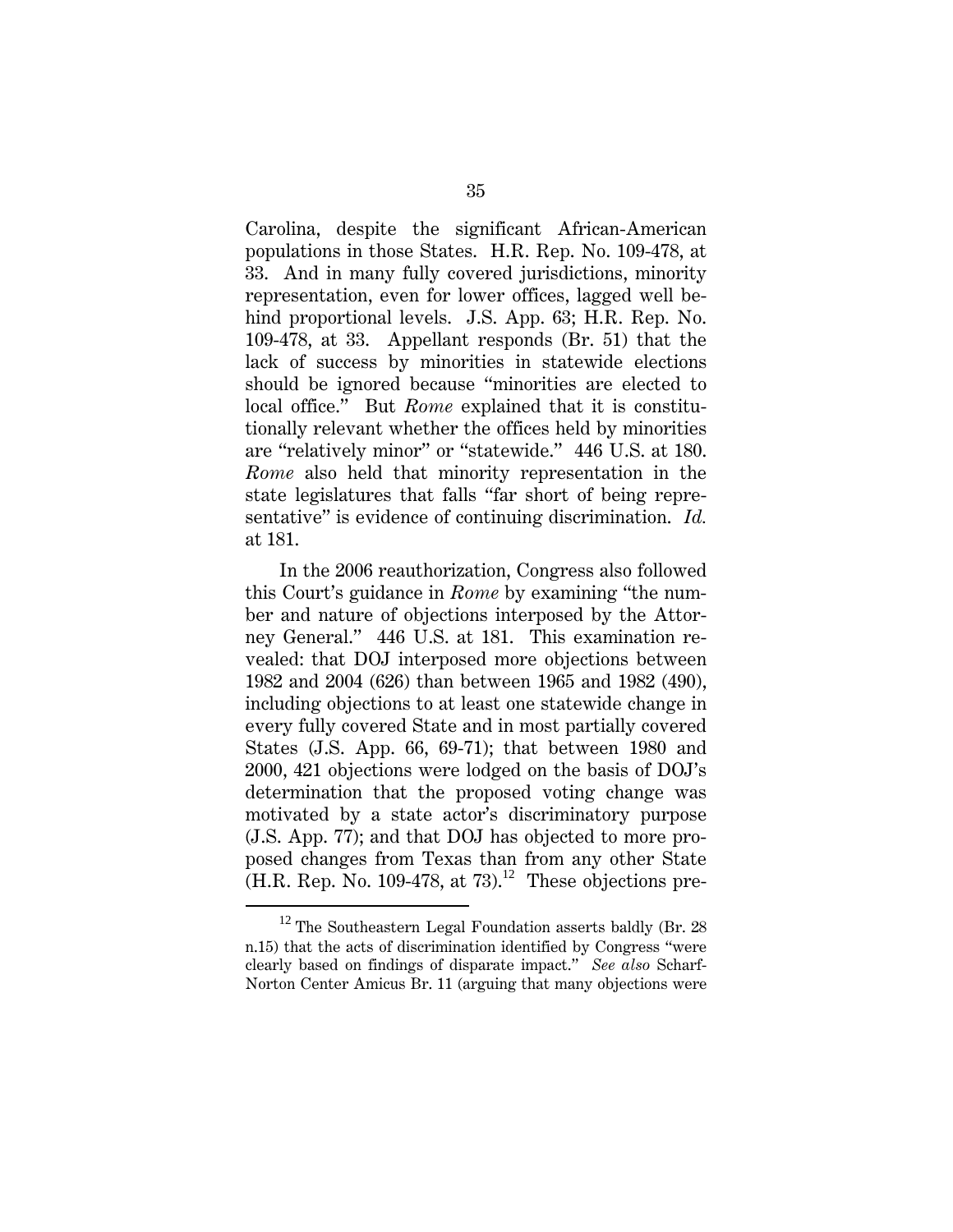empted a wide variety of attempted discriminatory changes, including discriminatory redistricting plans, switching offices from elected to appointed positions, enacting discriminatory annexations, setting numbered posts, and switching from single-member to at-large voting systems while implementing majority vote requirements. H.R. Rep. No. 109-478, at 36.

Appellant responds (Br. 52-53) to the record evidence of the hundreds of attempted acts of intentional official discrimination by emphasizing that the overall objection rate under Section 5 is low. This, too, overlooks *Rome*, where the Court sustained the reauthorization even though by 1978 the DOJ objection rate had fallen to 0.8% percent, a fraction of the objection rate immediately following initial passage of the VRA. J.S. App. 64. *Rome* confirms that what is pertinent is not the objection *rate*, but rather the evidence of continuing discrimination as reflected in the volume and nature of attempted discriminatory acts. The hundreds of attempted acts of intentional race-based voting discrimination since the 1982 reauthorization—even with Section 5 in place—gave Congress more than adequate grounds to conclude that Section 5 remains needed to protect minority voters. *See Rome*, 446 U.S. at 181.

Congress also properly took into account a wide variety of other types of evidence demonstrating a danger of ongoing vote-related discrimination in covered jurisdictions. J.S. App. 81-108. For example, several hun-

l

not in response to genuine acts of discrimination). But it was Congress's prerogative to resolve disputed factual questions arising from the record before it, and Congress credited evidence showing that intentional discrimination is an ongoing and serious problem. *See* H.R. Rep. No. 109-478, at 36.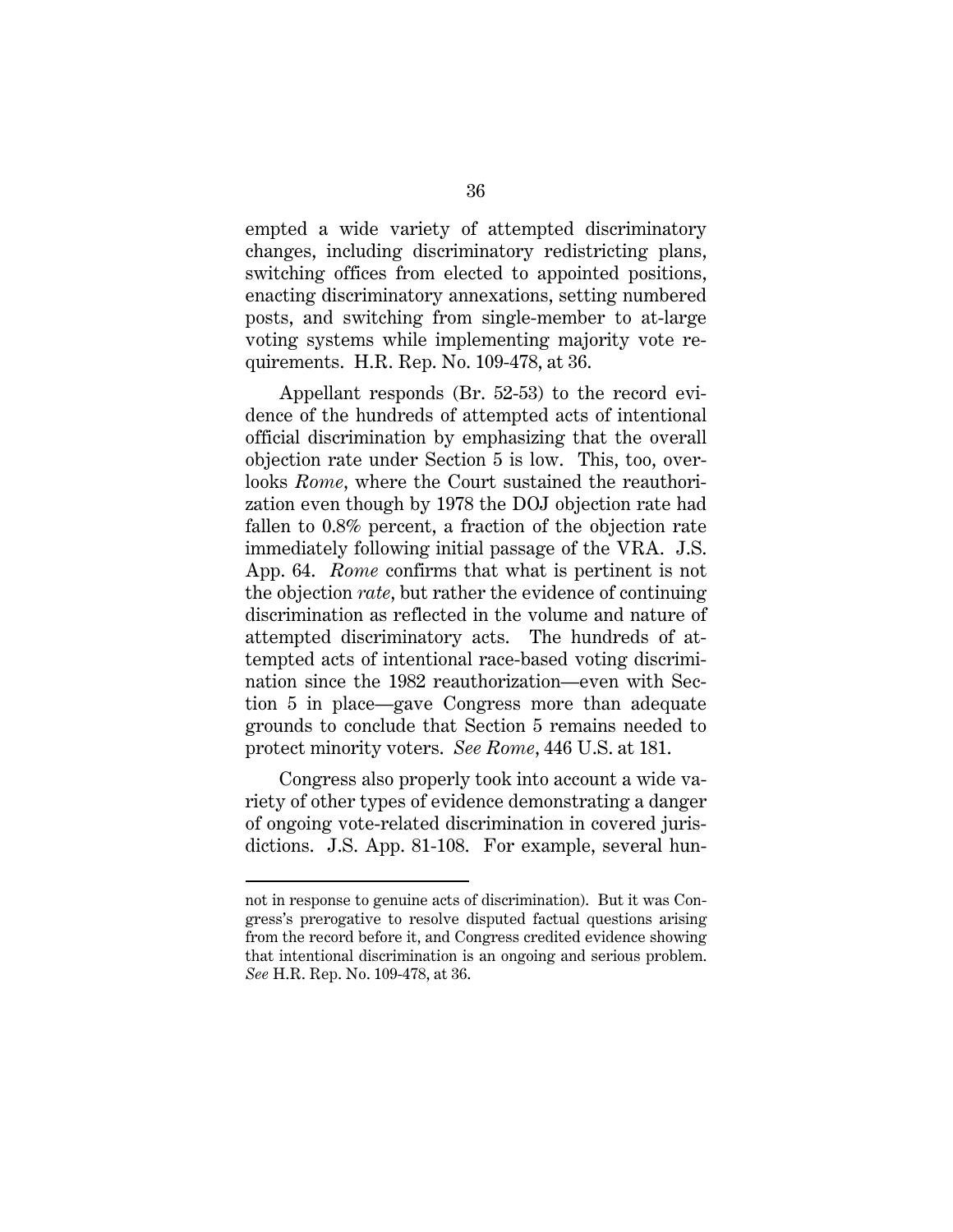dred proposed voting changes were withdrawn, not acted upon, or superseded following requests by DOJ for more information (MIRs). J.S. App. 82. And the proposed voting changes that were withdrawn following MIRs came "primarily" from jurisdictions in southern States with a substantial concentration of African-American voters. H.R. Rep. No. 109-478, at 41. Congress reasonably concluded that these withdrawals were "often illustrative of a jurisdiction's motives." *Id.* at 40. Congress further found that the credible threat of misconduct has led the Attorney General to assign 300 to 600 election observers to covered jurisdictions annually since 1982. J.S. App. 103. Likewise, Congress found that racially polarized voting remains a significant phenomenon in covered jurisdictions. J.S. App.  $106 - 107$ <sup>13</sup>

 $^{13}$  By itself, of course, racially polarized voting does not constitute state action. However, this Court has recognized that racially polarized voting is what makes possible the discriminatory use of various kinds of voting changes that, although neutral on their face, can be and have been used to "nullify" the ability of minority voters "to elect the candidate of their choice." *Allen* v. *State Bd. of Elections*, 393 U.S. 544, 569 (1969); *see also Rome*, 446 U.S. at 183 (proposed "electoral changes … when combined with the presence of racial bloc voting and *Rome*'s majority white population and at-large electoral system, would dilute Negro voting strength"). Furthermore, the presence of racially polarized voting may provide circumstantial evidence that voting changes bearing more heavily upon minority voters were selected by elected officials in response to racially discriminatory sentiment or pressures in the electorate. *See Rogers* v. *Lodge*, 458 U.S. 613, 623 (1982) (racial bloc voting "allows those elected to ignore black interests without fear of political consequences"). Conversely, in the absence of racially polarized voting, adoption of such changes presents far less of a concern because the factual predicate for either a racially discriminatory purpose or a retrogressive effect will likely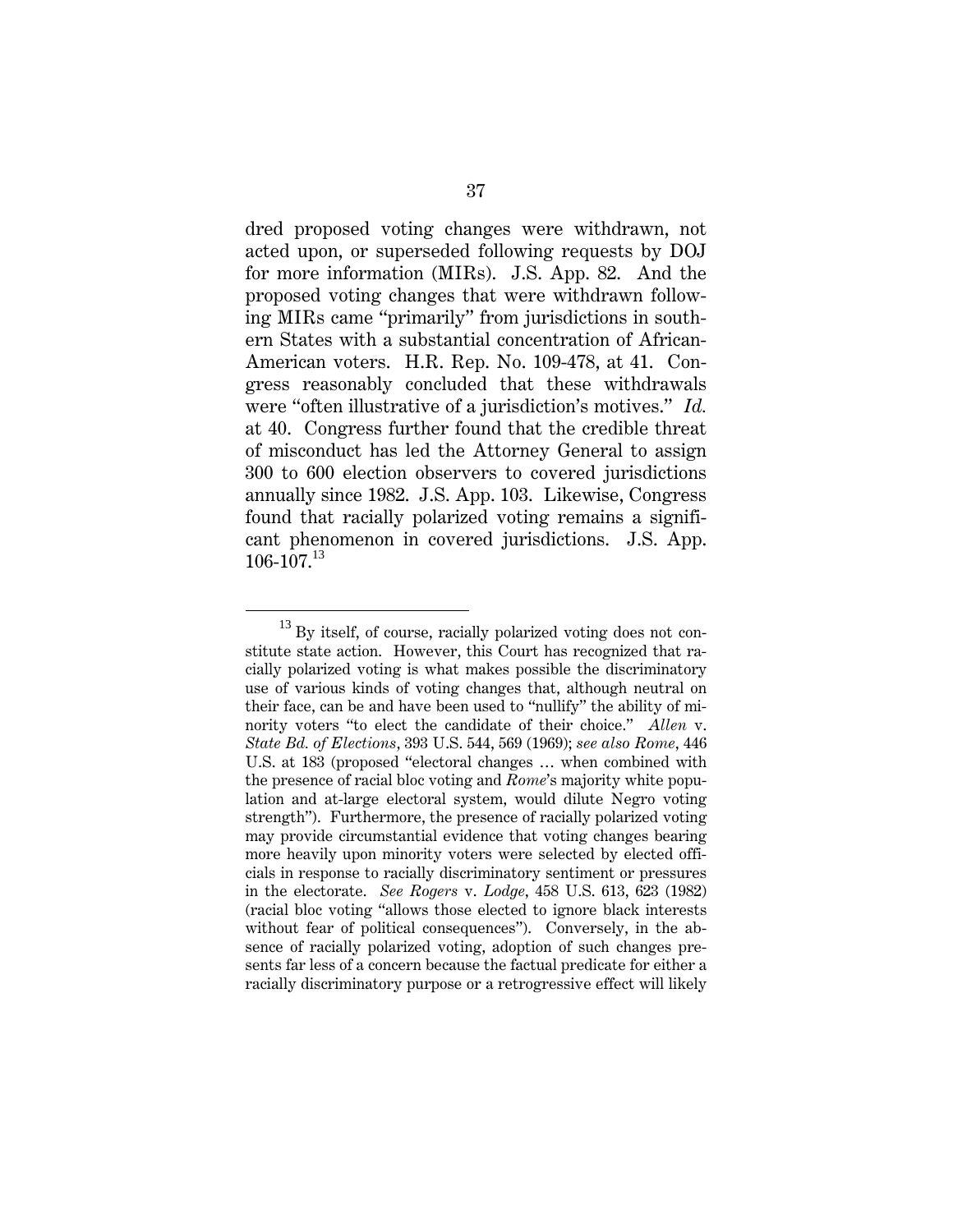In addition, the record before Congress included, for the period since 1982, evidence of "at least 105 successful Section 5 enforcement actions" (J.S. App. 89) and at least 653 successful Section 2 suits in the nine fully covered States. J.S. App.  $95.^{14}$  Congress took particular note of one of those Section 2 violations namely, the one adjudicated by this Court in *League of United Latin American Citizens* v. *Perry*, 548 U.S. 399 (2006). In that decision, which Congress considered as it contemplated reauthorization of Section 5, the Court found that a Texas redistricting plan "b[ore] the mark of intentional discrimination that could give rise to an equal protection violation." *Id.* at 440.

Finally, Congress heard and credited expert testimony and other evidence that Section 5 has *deterred*  discrimination in covered jurisdictions. *See* H.R. Rep. No. 109-478, at 36 (Section 5 is responsible for many "discriminatory voting changes … hav[ing] never materialized"); *see also* J.S. App. 108-112. Since, as Congress found, it is Section 5 that has prevented covered jurisdictions from engaging in racial discrimination, Congress also reasonably concluded that the "progress"

 $\overline{a}$ 

not be present. Thus, not only were Congress's racially polarized voting findings justified, but Congress would have been remiss had it merely assumed that racially polarized voting still exists or had it simply disregarded the issue.

 $14$  206 of these Section 2 enforcement suits were filed against Texas jurisdictions, the largest number for any covered State. *Voting Rights Act: Evidence of Continued Need, Hearing Before the Subcomm. on the Constitution of the H. Comm. on the Judiciary*, 109th Cong. 206-207 (2006) (appendix to statements of Bill Lann Lee & Joe Rogers, "Protecting Minority Voters: The Voting Rights Act at Work, 1982-2005," a report by the National Commission on the VRA).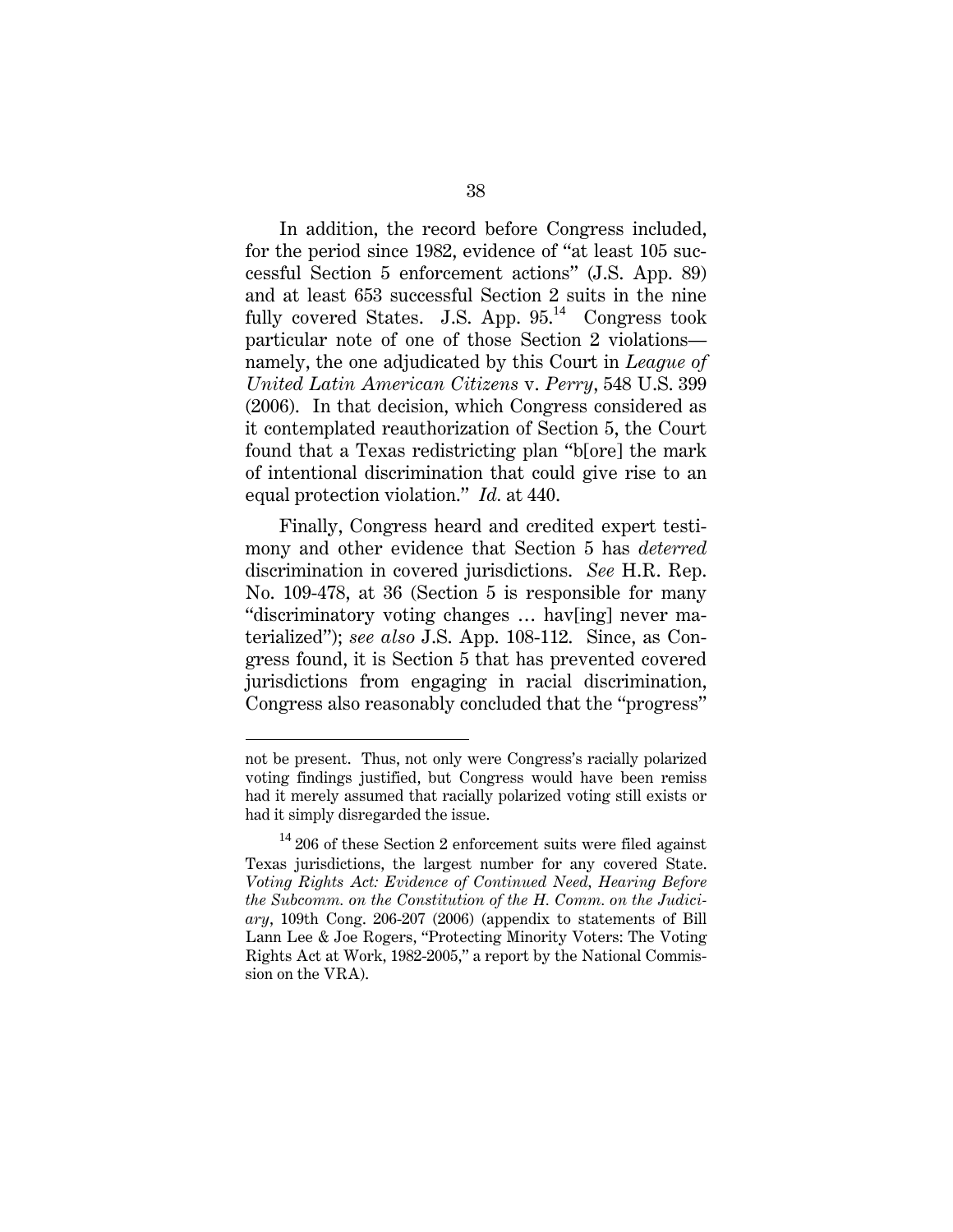brought about by Section 5 would be "jeopardized" were the provision allowed to lapse. H.R. Rep. No. 109- 478, at 57; *see Rome*, 446 U.S. at 177 (holding that a legitimate basis for reauthorization is to "preserve the … achievements" of the VRA).<sup>15</sup>

Taken together, the many categories of record evidence amply supported Congress's judgment that racial discrimination in voting remains a problem in the covered jurisdictions, including, without doubt, in Texas.

## 2. Appellant's challenges to Congress's legislative discretion are without merit

Appellant argues that the extensive record before Congress was inadequate to support reauthorization because it does not show the specific kind of discrimination needed to justify Section 5. According to Appellant (Br. 40, 61), preclearance is constitutionally per-

 $15$  Contrary to Appellant's suggestion (Br. 1), the election of President Obama in no way undermines the record of official racebased discrimination in voting before Congress in 2006. Though undeniably a signal of racial progress, the 2008 election has not changed the fact that "[m]uch remains to be done to ensure that citizens of all races have equal opportunity to share and participate in our democratic processes and traditions." *See Bartlett* v. *Strickland*, No. 07-689, 2009 WL 578634, at \*16 (U.S. Mar. 9, 2009) (Kennedy, J., plurality op.). Moreover, the 2008 election, in which the President won only a single fully covered State, only illustrates the sizeable gap between covered jurisdictions and the rest of the country in terms of the degree of racial differences in voting patterns between white and minority voters. *See* Persily Amicus Br. 3 ("[I]n 2008 race played a greater role in vote choice in the covered than in the noncovered jurisdictions."); *id.* at 18 ("[E]ven when one controls for past vote for the Democratic presidential nominee, the effect of race on vote choice remains, as does the greater influence of race in the covered jurisdictions.").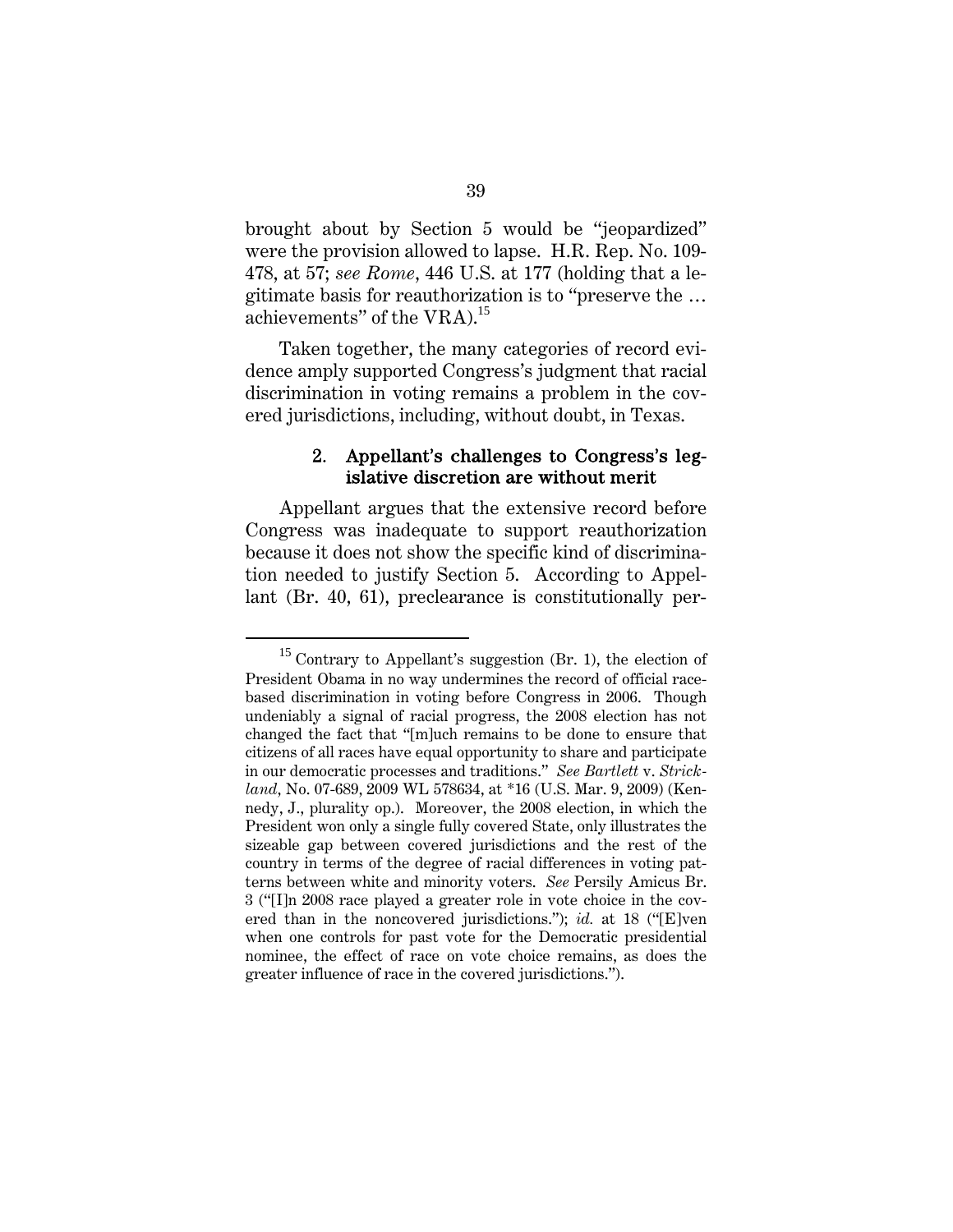missible only as a remedy against the concerted effort by covered jurisdictions to "game the system to the disadvantage of minorities by acting preemptively to impose new barriers to voting once old barriers are judicially deemed unenforceable" or as a response to an "acute emergency." There is no merit to this argument. This Court upheld Section 5's constitutionality in both *Rome* and *Lopez* without requiring evidence of ongoing gamesmanship—let alone an "acute emergency"—in covered jurisdictions.

As *Rome* makes clear, a decision to reauthorize Section 5 is justified by evidence that voting discrimination persists in covered jurisdictions and is difficult to uproot solely through conventional, reactive litigation. *See* 446 U.S. at 181-182. No showing of "gamesmanship" is necessary. Thus, in *Lopez*, the Court upheld Section 5 even though it was there applied to prohibit a separately covered county from implementing a voting change that state law *required* it to make, and even though the State whose law was at issue— California—is not itself a covered jurisdiction. In upholding Section 5's constitutionality in that context, the Court never suggested that any showing of "gamesmanship" was even relevant to the inquiry. *See* 525 U.S. at 282-285.

Similarly, *Katzenbach* never suggested that gamesmanship was a condition-precedent of Section 5's constitutionality. Rather, as the Court explained, gamesmanship was one component of a much larger problem—the inadequacy of case-by-case litigation as a remedy for deeply rooted discrimination that impairs minority voting rights. *See* 383 U.S. at 313-315, 328; *see also* J.S. App. 128. The Court explained that case-bycase litigation was inadequate not only because of gamesmanship, but also because "[v]oting suits are un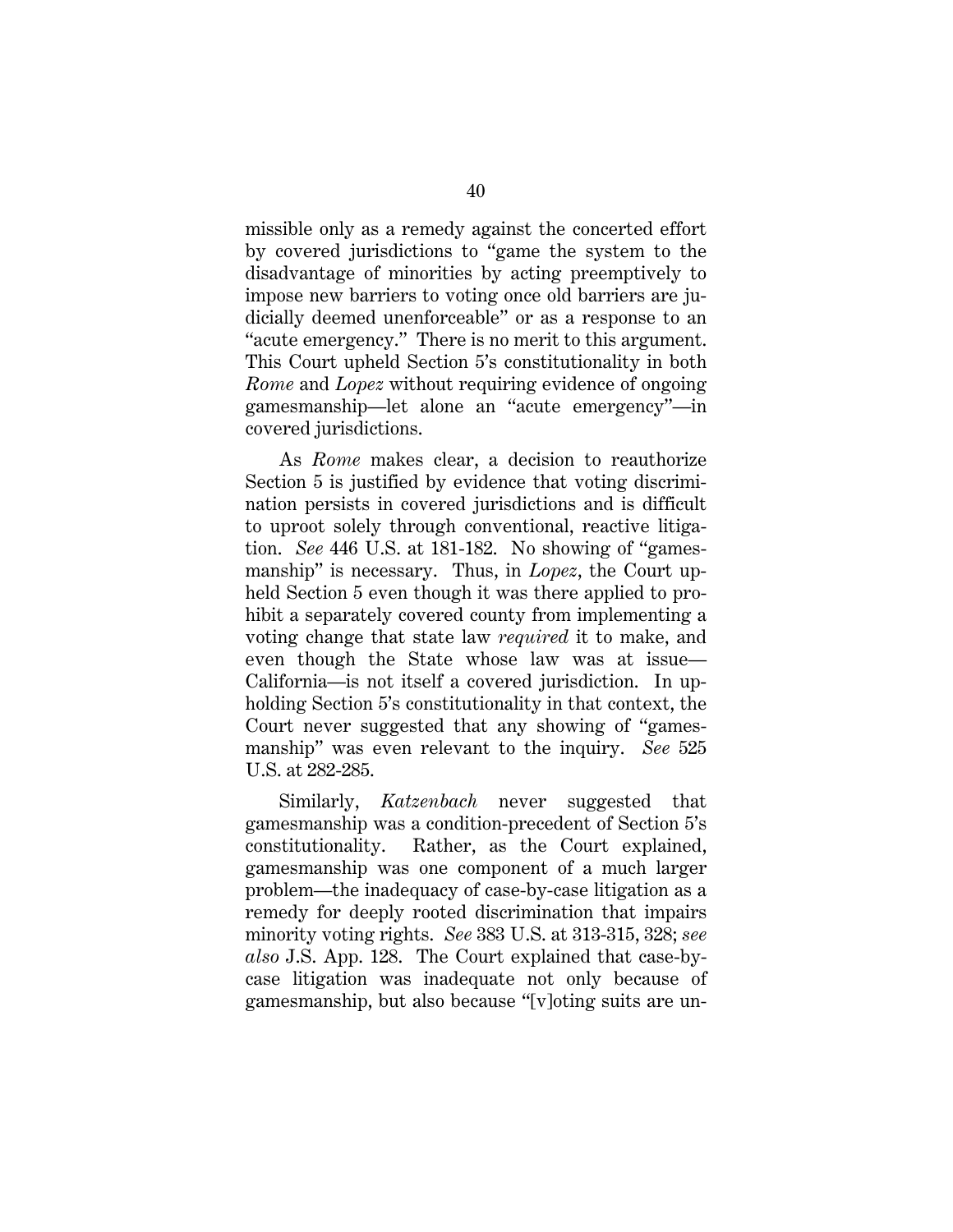usually onerous to prepare," litigation is "exceedingly slow," the "burden is too heavy," and "the wrong to our citizens is too serious." 383 U.S. at 314, 315; *see also Boerne*, 521 U.S. at 526 (stressing that Section 5 was necessary because of "the slow, costly character of case-by-case litigation"). In reauthorizing Section 5, Congress concluded that case-by-case litigation remains inadequate by itself to enforce minority voting rights, H.R. Rep. No. 109-478, at 57, and that, given the evidence of continued discrimination in covered jurisdictions, Section 5 remains necessary. Those findings are entitled to considerable deference.<sup>16</sup>

Likewise, no "acute emergency" (Br. 61) is required before Congress may reauthorize Section 5 because such prophylactic remedies are by definition designed to prevent any emergency from recurring in the first place. Here, too, this Court's precedents foreclose any contrary conclusion. For example, although the Court noted in *Rome* that "Negro voter registration had *improved dramatically* since 1965," 446 U.S. at 180 (emphasis added), it upheld the reauthorization of Section 5 because Congress reasonably concluded that reauthorization "was necessary to *preserve* the 'limited and fragile' achievements of the Act." *Id.* at 182 (emphasis added). And in *Lopez*, 525 U.S. at 282-285, this Court

<sup>&</sup>lt;sup>16</sup> In any event, the House Committee Report concluded regarding the 1982 to 2006 period that "voting changes devised by covered jurisdictions resemble those techniques and methods used in 1965, 1970, 1975, and 1982." H.R. Rep. No. 109-478, at 36. For example, as recently as 2004, a municipality in Texas "while losing or settling a series of lawsuits, repeatedly sought to block students attending an historically black university from voting." J.S. App. 131. This evidence is more fully addressed in the brief for the Louis Intervenors.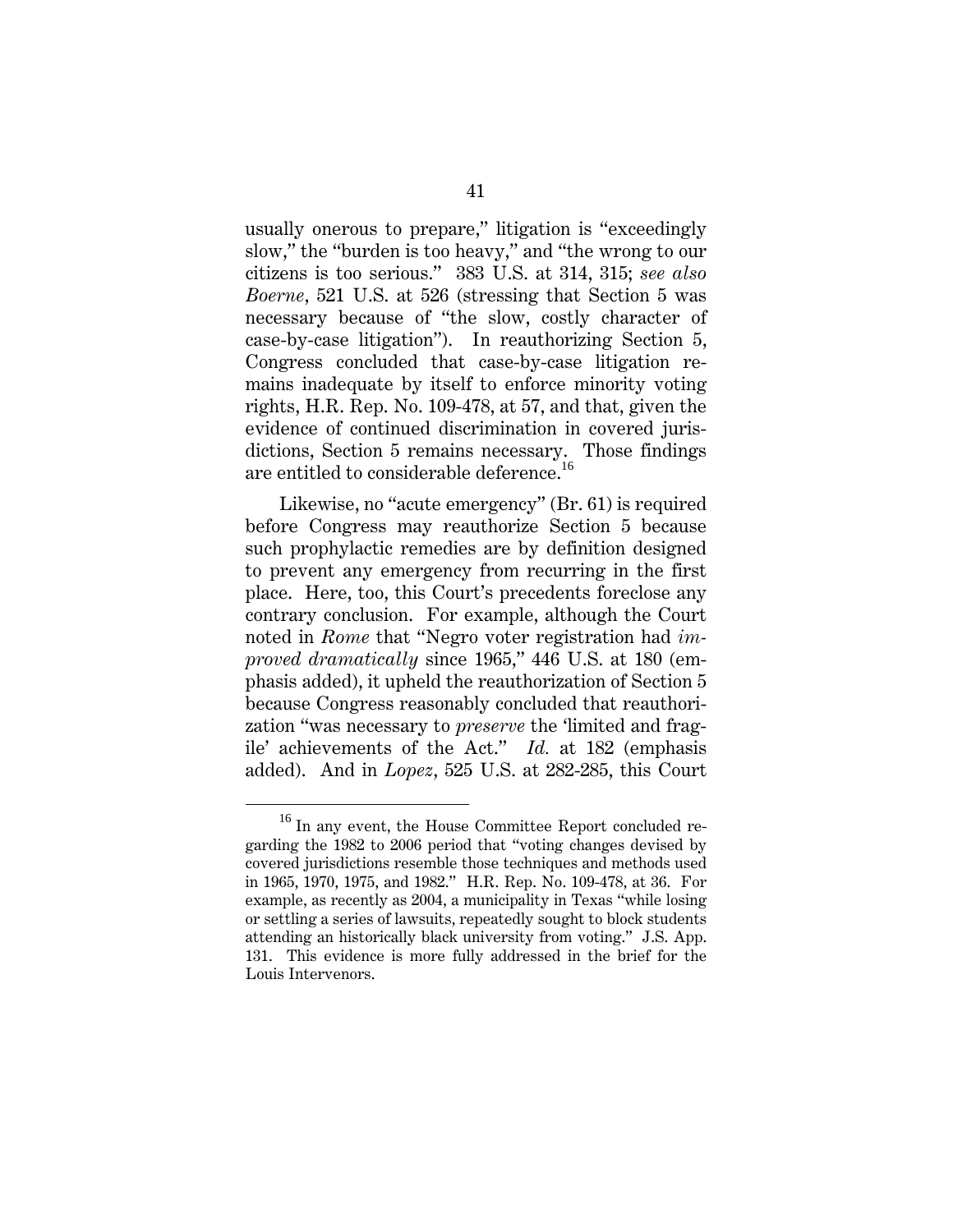upheld Section 5 in 1999 without remotely suggesting that Congress needed to demonstrate an ongoing "emergency" when it reauthorized Section 5 several years after *Rome* was decided. There is no basis for concluding otherwise on this record, now that Congress has determined once more that this preventive measure needs to be retained.

Appellant argues that in the absence of gamesmanship or an emergency, affirmative Section 2 litigation is an adequate means of addressing voting discrimination. Br. 40-41. But Congress specifically considered whether post-hoc litigation alone would provide sufficient protection to minority voters in covered jurisdictions and found that approach "inadequate." H.R. Rep. No. 109- 478, at 57. This finding is unsurprising because Section 2 litigation in the covered jurisdictions, unaccompanied by the filtering function of Section 5, has several shortcomings.

First, without preclearance, discriminatory voting practices would go into immediate effect, putting the burden of "time and inertia" on minority voters, *Katzenbach*, 383 U.S. at 328, rather than on jurisdictions with an established historical record of racial discrimination in voting. As in prior reenactments, Congress decided to protect minority citizens from even a temporary impairment of this most fundamental of civil rights during the sometimes prolonged period needed to bring and ultimately prevail in Section 2 litigation.

Second, Congress noted that a repeal of Section 5 would "reverse the burden of proof" in voting cases, forcing the victims of discrimination to demonstrate that they have been harmed. H.R. Rep. No. 109-478, at 66. And Congress heard further testimony that Section 2 cases are particularly resource-intensive to litigate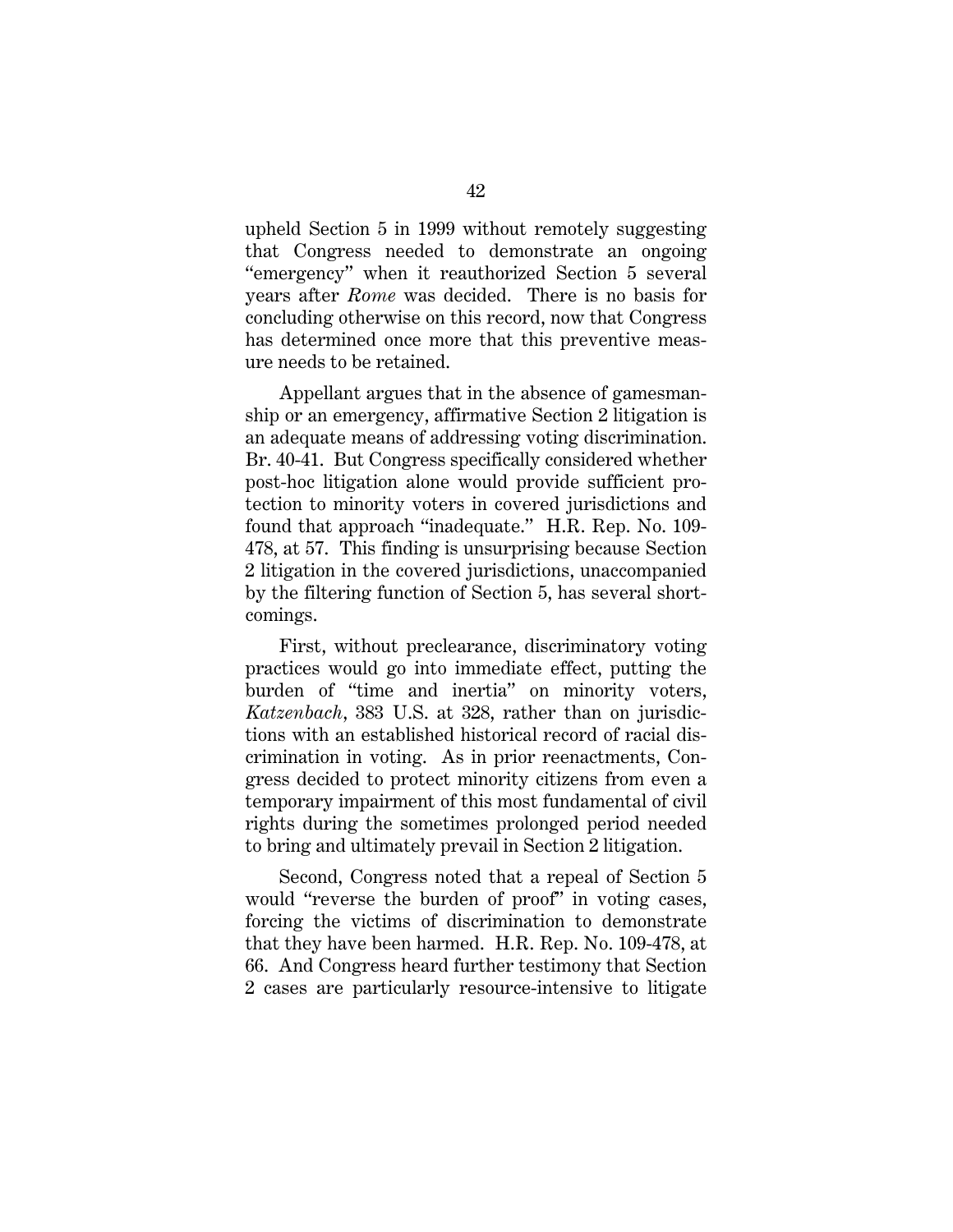and difficult to win. *See, e.g.*, *Understanding the Benefits and Costs of Section 5 Pre-clearance: Hearing Before the S. Comm. on the Judiciary*, 109th Cong. 80 (2006) ("The Federal Judicial Center studies the complexity of different types of cases, and has reported that voting cases rank near the top of all civil cases in complexity. In [the] recent Charleston County case, the County spent over \$2,000,000 defending the [Section 2] case, and [the plaintiff's lawyers] had to put in over 2000 hours … in addition to many more hours that the Justice Department put in.") (supplemental testimony of Armand Derfner) (citation omitted). Section 5 complements Section 2 by prescreening voting changes, and it thereby often spares minority groups the substantial costs of pursuing after-the-fact litigation.

Finally, the adequacy of Section 2 cannot be properly evaluated without accounting for the additional discriminatory voting changes that would have been implemented in the *absence* of Section 5's deterrent effect. *See supra* pp. 38-39. If the preclearance remedy were eliminated, more discriminatory voting measures would take effect, and more Section 2 lawsuits would need to be filed. Exclusive reliance on such post-hoc litigation would thus not only impose burdens on voters seeking to stop discriminatory acts, but also, in Congress's considered judgment, require them to bear that burden more often.

## 3. Section 5 remains appropriately tailored to the harms of voting-related racial discrimination

#### *a. Section 5 is geographically tailored*

Section 5 targets "those regions of the country where discrimination had been most flagrant." *Boerne*, 521 U.S. at 532-533. Appellant contends (Br. 56-61),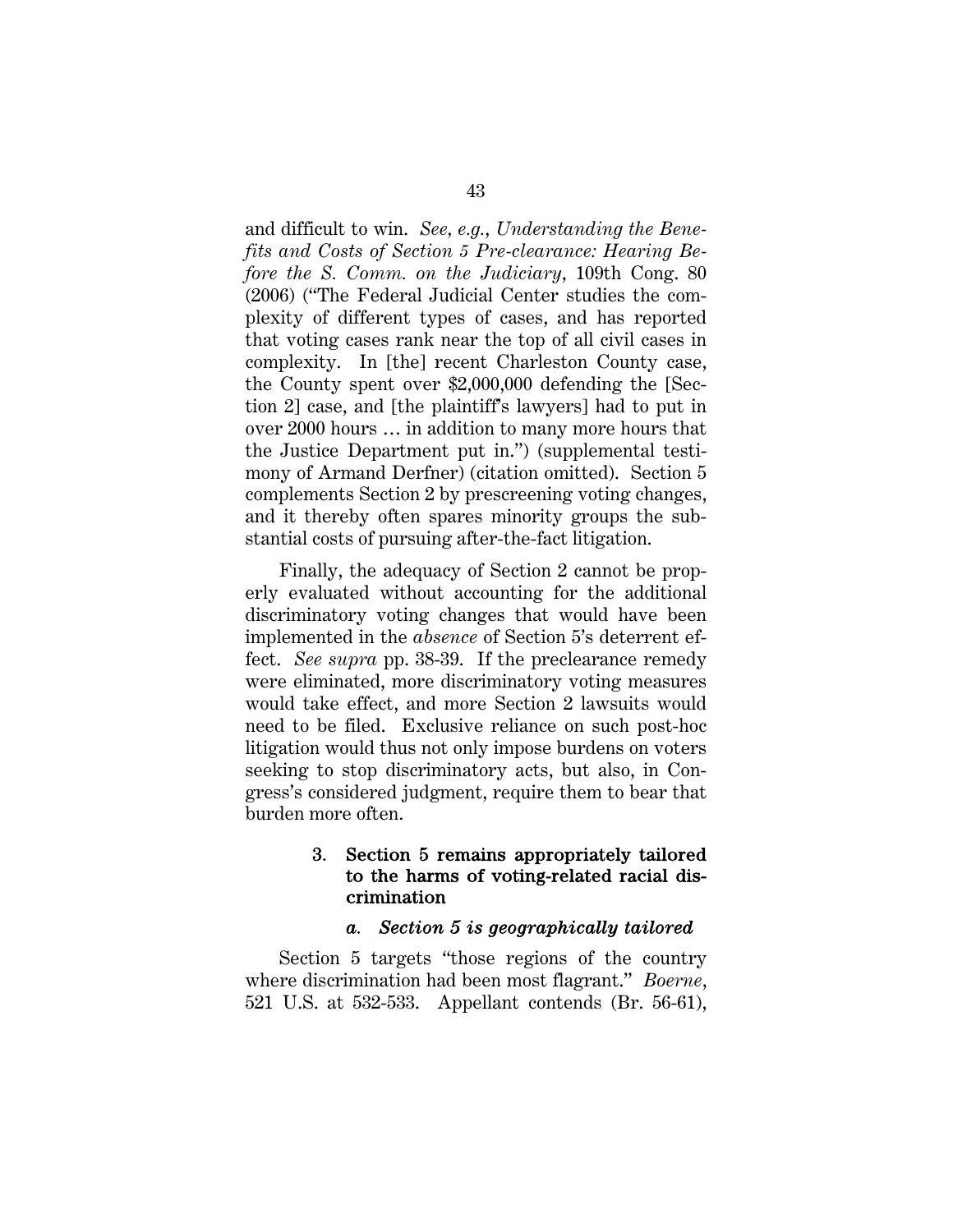however, that Section 5 is not geographically tailored enough because Congress used a coverage formula last amended in 1975 as the basis for triggering Section 5 coverage under the VRARA. That argument is without merit. Congress enacted Section 5 to prevent certain jurisdictions with the longest and worst histories of discrimination from resuming discriminatory practices. The coverage formula, in turn, identifies the jurisdictions with such histories. In the VRARA, Congress thus quite properly relied on the same coverage formula, but it also relied on recent evidence confirming that official voting-related discrimination continues in those jurisdictions. And Congress properly looked to the bailout and bail-in provisions to ensure that coverage evolves with the track record of each covered (or potentially covered) jurisdiction.

Congress's careful survey in 2006 of the recent history of voting discrimination in covered jurisdictions yielded a wealth of recent record evidence indicating a substantial basis for ongoing concern in those jurisdictions where opposition to minority voting has historically been most persistent. To be sure, conditions in covered jurisdictions are no longer as bad as they were in 1965, as Appellant argues (Br. 42-43). But Congress was entitled to conclude that Section 5 remains necessary for an additional temporary period in the covered jurisdictions in light of (1) the egregious conditions in 1965, (2) the record of ongoing discrimination in the covered jurisdictions from 1982 to 2006, and (3) the fact that, in many cases, those jurisdictions have made pro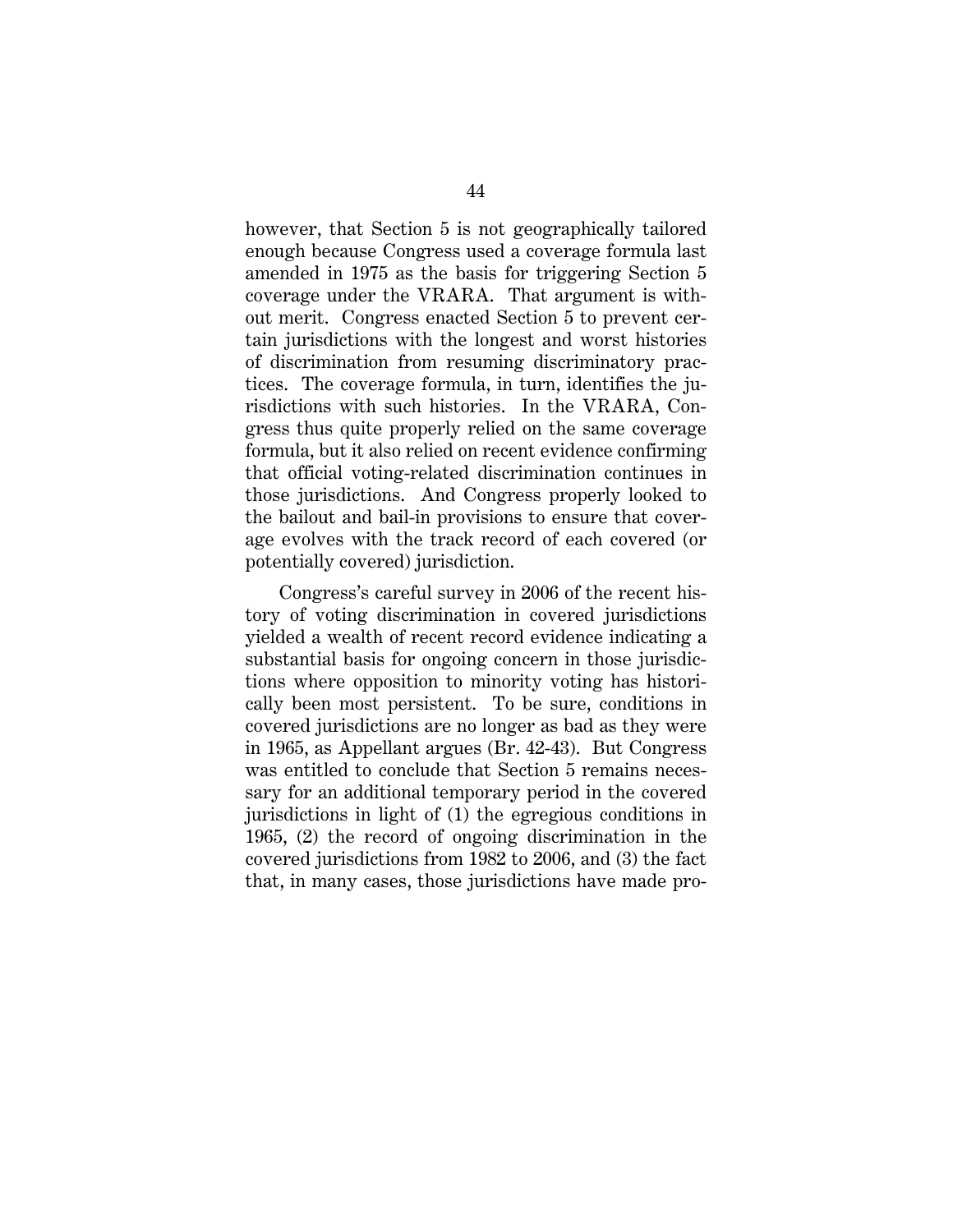gress since 1965 precisely *because* Section 5 was on the books.<sup>17</sup>

Appellant downplays the evidence of continuing discrimination in covered jurisdictions by suggesting that there are analogous abuses in non-covered States. Br. 50-51. But misconduct in the covered jurisdictions is no less pernicious simply because discrimination may sometimes occur in non-covered jurisdictions too. The Court has never before required an explanation of Congress's choice *not* to cover certain jurisdictions as a prerequisite to sustaining the Act's constitutionality. Indeed, *Katzenbach* specifically held that it "is irrelevant that the coverage formula excludes certain localities … for which there is evidence of voting discrimination." 383 U.S. at 330-331. If Congress may enact na-

<sup>&</sup>lt;sup>17</sup> Contrary to Appellant's argument (Br. 61), Congress appropriately tailored Section 5 to the constitutional harm at issue by scheduling it to sunset in 25 years. *See Boerne*, 521 U.S. at 533 (noting that "termination dates" can help tailor legislation). In *Lopez*, this Court affirmed the constitutionality of the 1982 reauthorization without suggesting that the 25-year extension in that provision was in any way problematic. And indeed, the decision over the appropriate length of the time to extend a statute is a "quintessentially legislative judgment." J.S. App. 117. As this Court has observed in another context with regard to statutory extensions, the judiciary is "not at liberty to second-guess congressional determinations and policy judgments of this order." *Eldred* v. *Ashcroft*, 537 U.S. 186, 208 (2003). In any event, Congress had good reasons to choose a 25-year period for this extension. Congress specifically considered a shorter extension but ultimately concluded that an extension covering two census cycles would be more appropriate because it provides an incentive for covered jurisdictions to establish the ten-year track record needed for bailout and provides a future Congress with a sufficient record for evaluating the need for any further reauthorization. J.S. App. 116-117, 143.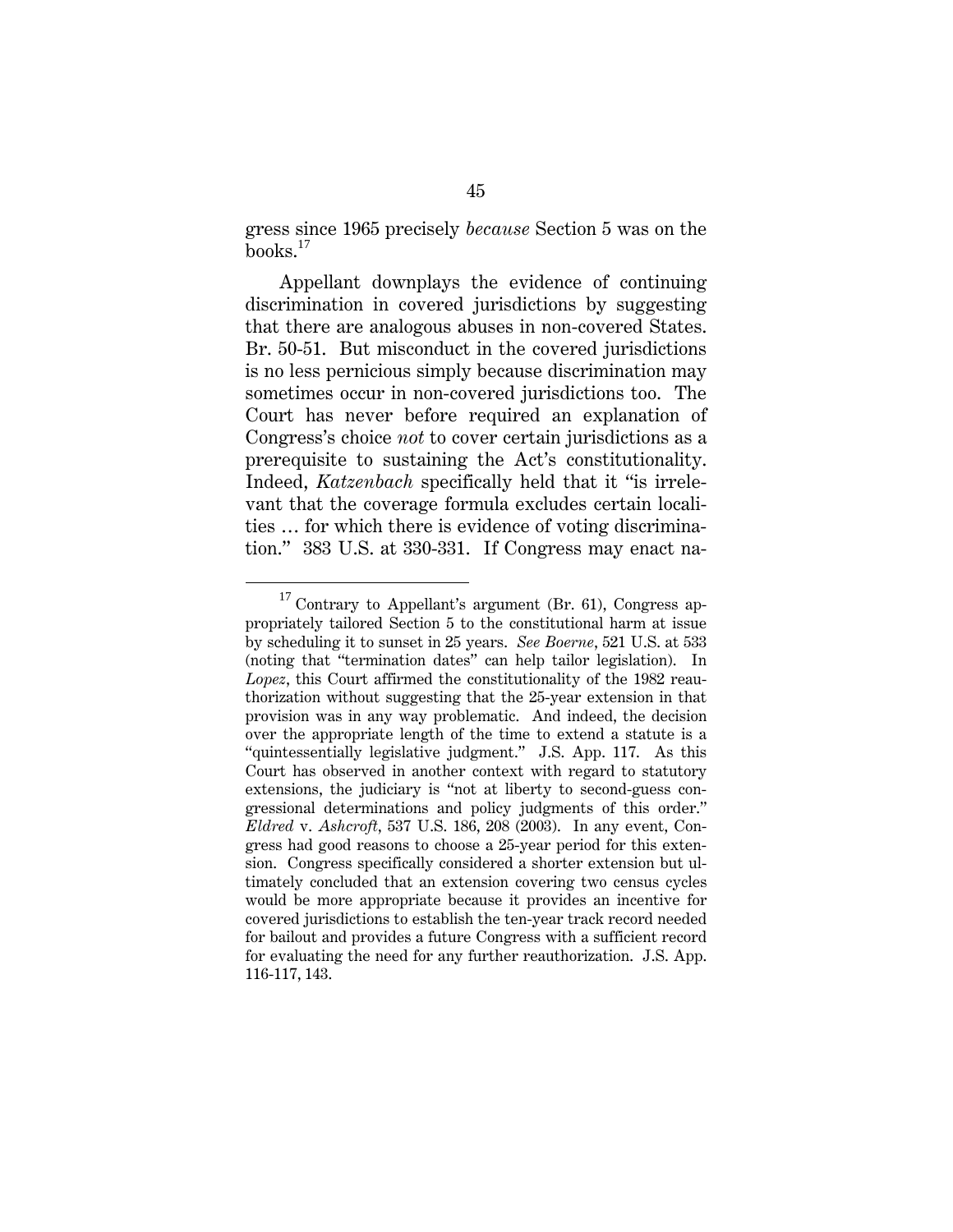tional legislation in response to evidence of unconstitutional conduct in only certain jurisdictions, *see, e.g.*, *Hibbs*, 538 U.S. at 729-735, surely Congress may confine the scope of remedial legislation to those jurisdictions, such as Texas, where both history and recent experience confirm that such legislation is most needed.

Moreover, if the data underlying the coverage formula were "obsolete," as Appellant contends (Br. 60), then differences between covered and non-covered jurisdictions should have evaporated. Yet, as the district court correctly found, "[t]he legislative record reveals significant differences between covered and noncovered jurisdictions." J.S. App. 138. A study before Congress indicated that Section 2 challenges are brought at a higher rate relative to population in covered jurisdictions, and that those suits are more often successful than suits brought in non-covered States. *Id.* This disparity is all the more remarkable given that Section 5 itself has deterred or blocked additional discriminatory voting changes in covered jurisdictions, thereby masking the true degree of difference between covered and non-covered jurisdictions.

### *b. Section 5 is tailored to minimize its federalism costs*

Finally, Section 5 is tailored to the evidence of discrimination assembled in the 2006 record because the preclearance remedy has several features designed to minimize its federalism costs—features that further distinguish Section 5 from the statutes invalidated in the *Boerne* cases.

First, the 2006 record overwhelmingly concerns voting procedures enacted and enforced by state actors. Section 5, therefore, does not raise any concern,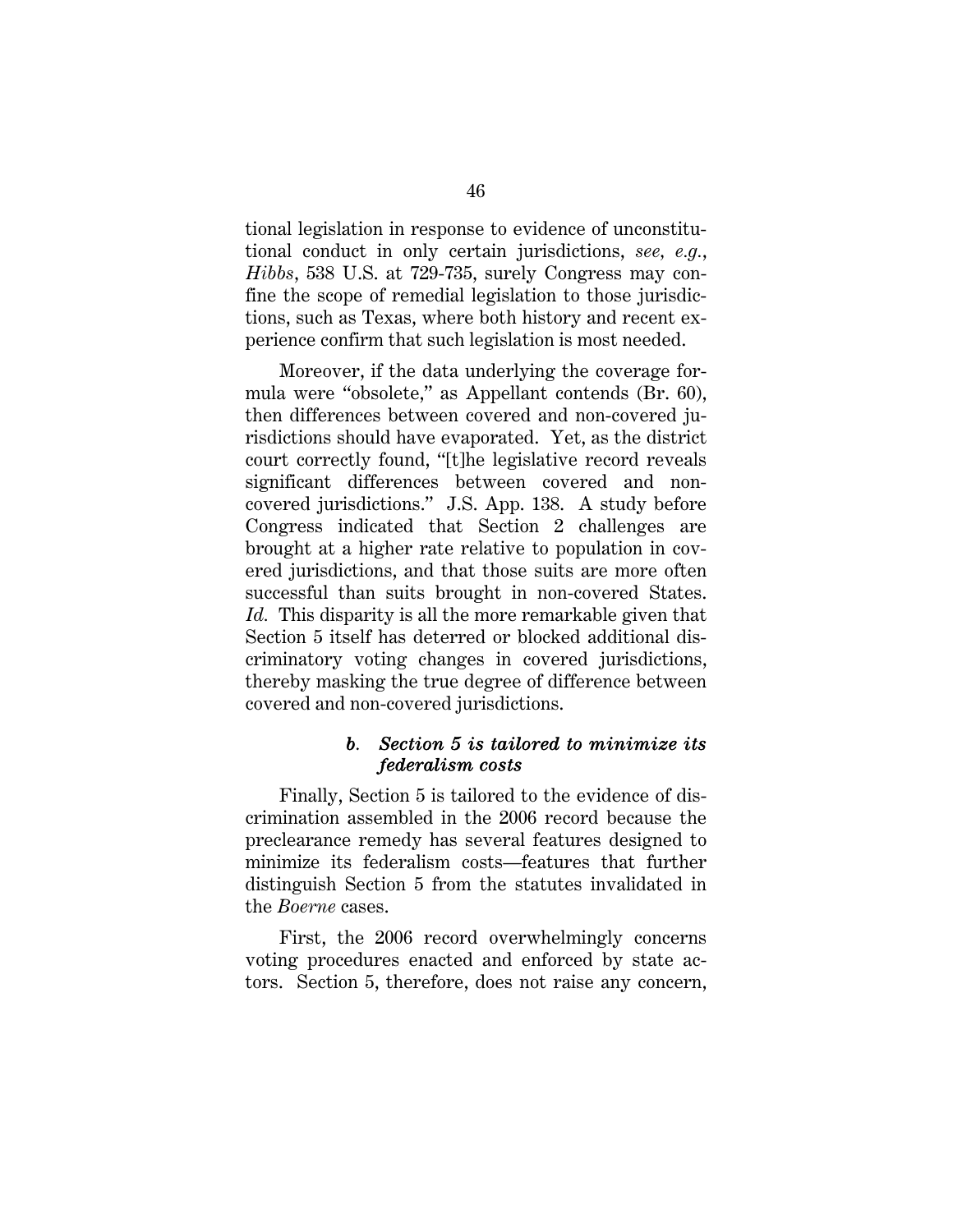such as those noted by the Court in the *Boerne* cases, that Congress might have relied on evidence of misconduct by society generally, as opposed to unconstitutional conduct by public authorities. *See, e.g.*, *Garrett*, 531 U.S. at 369 (the vast majority of evidence before Congress related to societal discrimination, as opposed to discrimination by state actors); *Kimel*, 528 U.S. at 90 (Congress's findings of substantial age discrimination in the private sector were "beside the point" where Congress "made no such findings with respect to the States"); *Florida Prepaid*, 527 U.S. at 640 (finding that in contrast to voting rights cases, "Congress came up with little evidence of infringing conduct on the part of the States").

Second, Section 5 contains no provision authorizing private citizens to recover money damages from state or local treasuries. It has been suggested that, when Congress authorizes private suits against States for money damages under the Fourteenth and Fifteenth Amendments, the need for Congress to avoid the redefinition of constitutional rights "has special force," and that "[t]hese basic concerns underlie cases such as *Garrett* and *Kimel*." *Hibbs*, 538 U.S. at 744 (Kennedy, J., dissenting); *see also Alden* v. *Maine*, 527 U.S. 706, 750-751 (1999); *Kimel*, 528 U.S. at 67; *Florida Prepaid*, 527 U.S. at 646; *Garrett*, 531 U.S. at 376 (Kennedy, J., concurring). In contrast with the provisions at issue in *Garrett*, *Kimel*, and *Hibbs*, Section 5 imposes no monetary liability, and for voting changes that have a nondiscriminatory effect and intent, typically causes no more than a short, temporary delay in the covered jurisdiction's implementation of the change.

Third, the record before Congress made clear that the burden of complying with Section 5 is generally not onerous. While there may be a few preclearance sub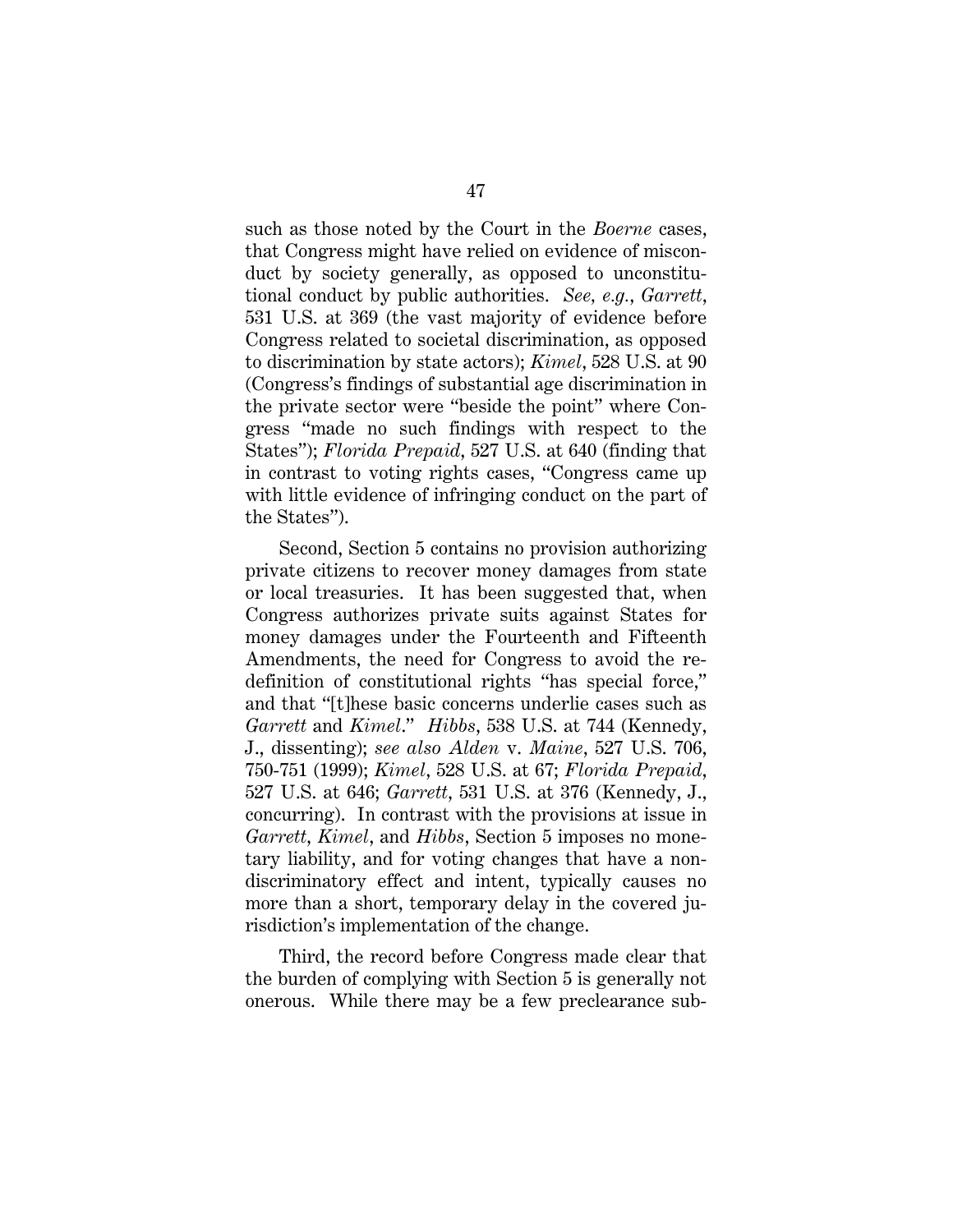missions that require more significant resources, *see*  Br. of Hon. Bob Riley 17-22, an election official from North Carolina testified that most Section 5 submissions "are routine matters that take only a few minutes to prepare," *Reauthorizing the Voting Rights Act's Temporary Provisions: Policy Perspectives and View From the Field: Hearing Before the Subcomm. on the Constitution, Civil Rights, and Property Rights of the S. Comm. on the Judiciary*, 109th Cong. 313 (2006) (statement of Donald Wright), and that "preclearance requirements … do not occupy an exorbitant amount of time, energy or resources," *id*. at 13.

The record in this case bears out that observation. Complying with Section 5 has imposed almost no burden on Appellant. Section 5's preclearance requirement has cost Appellant an average of only \$223 per year, amounting to less than one-tenth of one percent of its average annual expenditures. J.A. 268-270, 272, 274- 275. Nor has compliance imposed any administrative burden on Appellant or its board members. J.A. 51, 57- 58 (testimony of former general counsel, who prepared all but one of Appellant's Section 5 submissions: "I don't think I ever had one of the board members take a look at [a] submission."); J.A. 35-37, 41 (testimony of former Board President that he "flipp[ed] through" a draft submission, but noted no comments, and that in his estimation the Board spends only 1/1000th of its time on Section 5 compliance). Section 5 compliance also has never prevented Appellant from implementing a voting change on time. J.A. 22-23, 39-40, 59.

The complete absence of state or local governmental opposition to the reauthorization of Section 5 also speaks volumes. In the reauthorization proceedings before Congress, no witness for any governmental entity testified against reauthorization. To the contrary,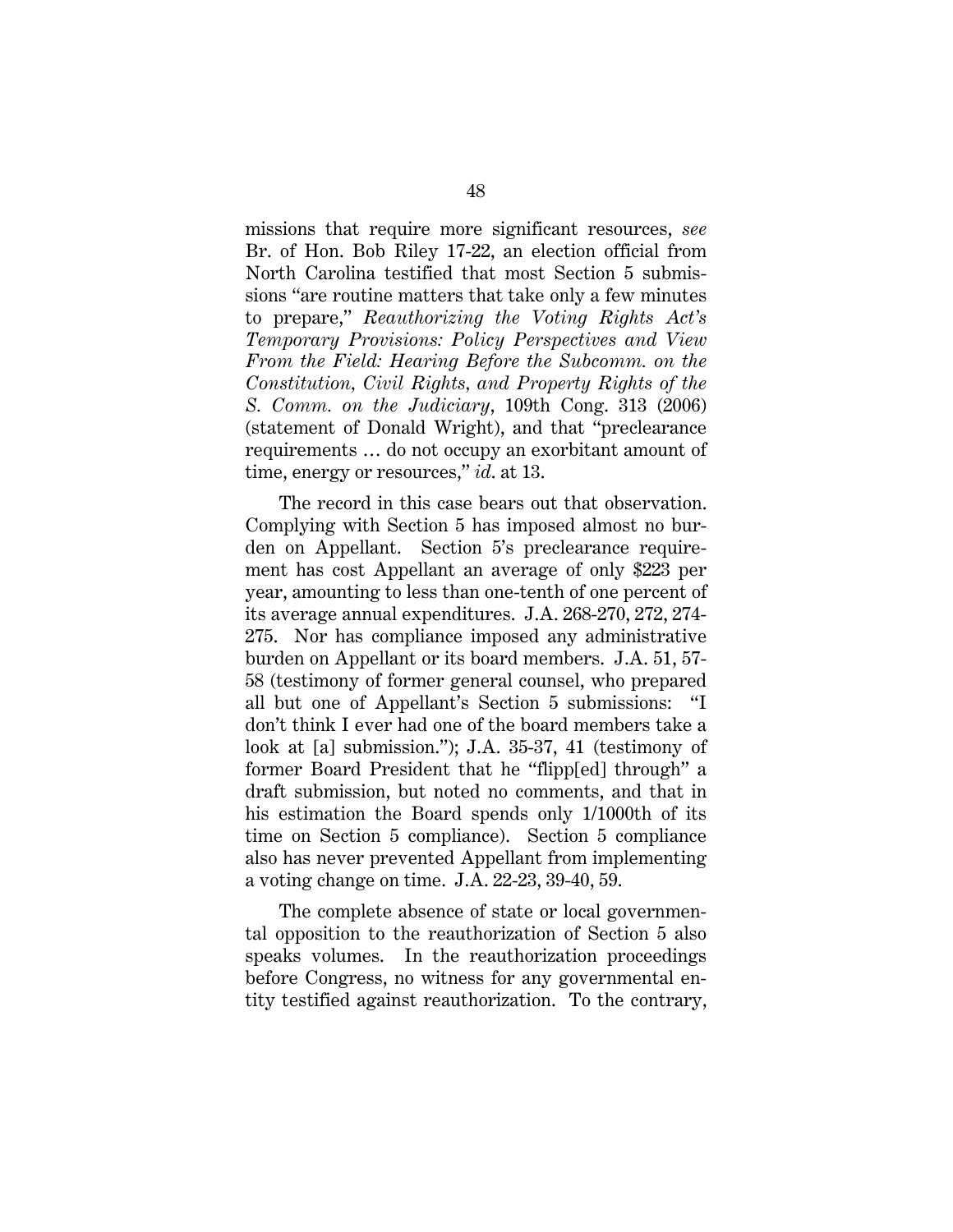a coalition of organizations representing the interests of thousands of elected state and local officials advocated for renewal of the VRA's enforcement provisions. 152 Cong. Rec. H5143, H5146 (daily ed. July 13, 2006). Congressional delegations representing the covered jurisdictions also voted overwhelmingly for Section 5's reauthorization. *Id*. at H5207.

Likewise, in this litigation, neither Texas, nor any other covered State, nor any of the hundreds of covered local jurisdictions, has filed an amicus brief supporting Appellant's contentions.<sup>18</sup> Indeed, Appellant's home county, Travis County, intervened in this case as a defendant, stressing that the "administrative costs associated with Section 5 compliance … are outweighed by the valuable benefits to the County and its voters that come with the continued existence and application of Section 5."<sup>19</sup> That practical judgment, shared by so many other covered jurisdictions as well as Congress and DOJ, underscores both the value of and the continued need for this vital civil rights provision.

### **CONCLUSION**

The judgment of the district court should be affirmed.

<sup>&</sup>lt;sup>18</sup> The Governor of Georgia filed a brief in support of Appellant on behalf of himself, and not his State. The Governor of Alabama filed a brief in support of no party, and on behalf of himself.

 $19$  Travis County Intervention Mot., Dkt. No. 23, at 3 (Nov. 6, 2006).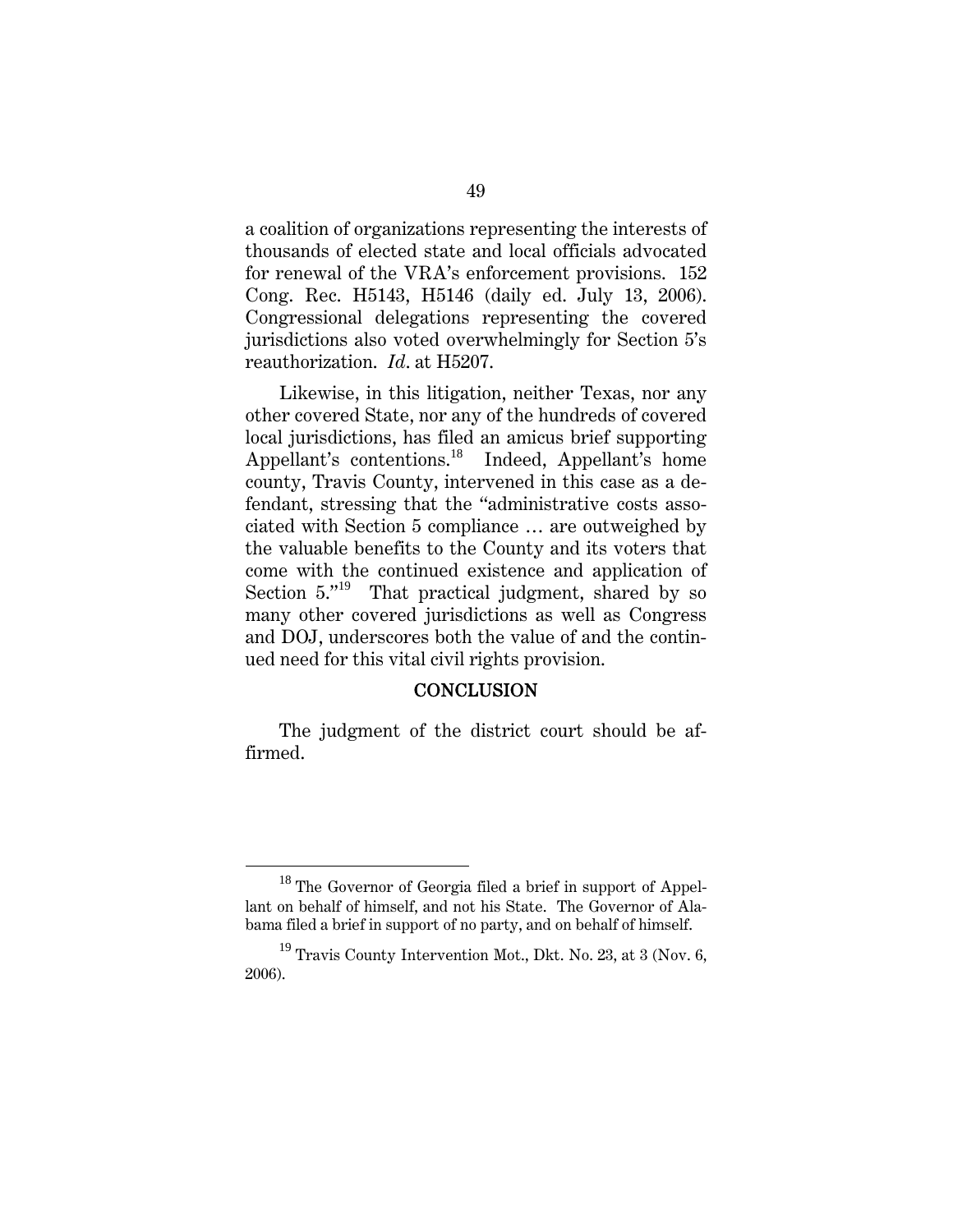Respectfully submitted.

SETH P. WAXMAN

JON M. GREENBAUM ROBERT A. KENGLE MARCIA JOHNSON-BLANCO MARK A. POSNER LAWYERS COMMITTEE FOR CIVIL RIGHTS UNDER LAW 1401 New York Ave., N.W. Washington, D.C. 20005

*Counsel for Intervenor-Appellees Texas State Conference of NAACP Branches and Austin Branch of the*  1875 Pennsylvania Ave., N.W. *NAACP*

LAUGHLIN MCDONALD AMERICAN CIVIL LIBERTIES UNION 230 Peachtree Street, N.W. Suite 1440 Atlanta, GA 30303-1513

PAUL R.Q. WOLFSON *Counsel of Record* JONATHAN E. NUECHTERLEIN ARIEL B. WALDMAN REBECCA G. DEUTSCH MICAH S. MYERS JOSHUA M. SALZMAN NATHAN A. BRUGGEMAN WILMER CUTLER PICKERING HALE AND DORR LLP Washington, D.C. 20006 (202) 663-6000

*Counsel for Intervenor-Appellees Texas State Conference of NAACP Branches and Austin Branch of the NAACP*

*Counsel for Intervenor-Appellee Nathaniel Lesane*